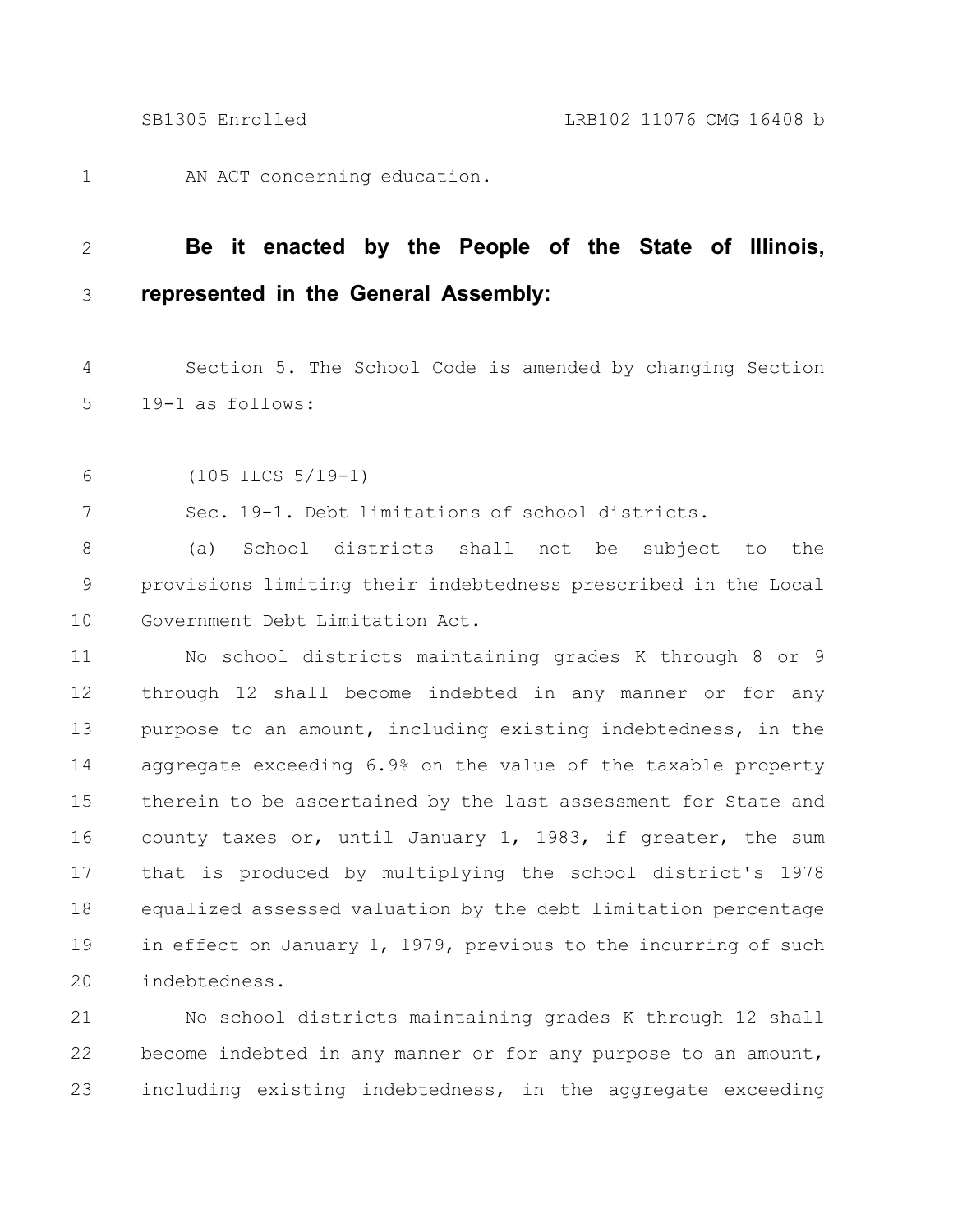SB1305 Enrolled - 2 - LRB102 11076 CMG 16408 b

13.8% on the value of the taxable property therein to be ascertained by the last assessment for State and county taxes or, until January 1, 1983, if greater, the sum that is produced by multiplying the school district's 1978 equalized assessed valuation by the debt limitation percentage in effect on January 1, 1979, previous to the incurring of such indebtedness. 1 2 3 4 5 6 7

No partial elementary unit district, as defined in Article 11E of this Code, shall become indebted in any manner or for any purpose in an amount, including existing indebtedness, in the aggregate exceeding 6.9% of the value of the taxable property of the entire district, to be ascertained by the last assessment for State and county taxes, plus an amount, including existing indebtedness, in the aggregate exceeding 6.9% of the value of the taxable property of that portion of the district included in the elementary and high school classification, to be ascertained by the last assessment for State and county taxes. Moreover, no partial elementary unit district, as defined in Article 11E of this Code, shall become indebted on account of bonds issued by the district for high school purposes in the aggregate exceeding 6.9% of the value of the taxable property of the entire district, to be ascertained by the last assessment for State and county taxes, nor shall the district become indebted on account of bonds issued by the district for elementary purposes in the aggregate exceeding 6.9% of the value of the taxable property 8 9 10 11 12 13 14 15 16 17 18 19 20 21 22 23 24 25 26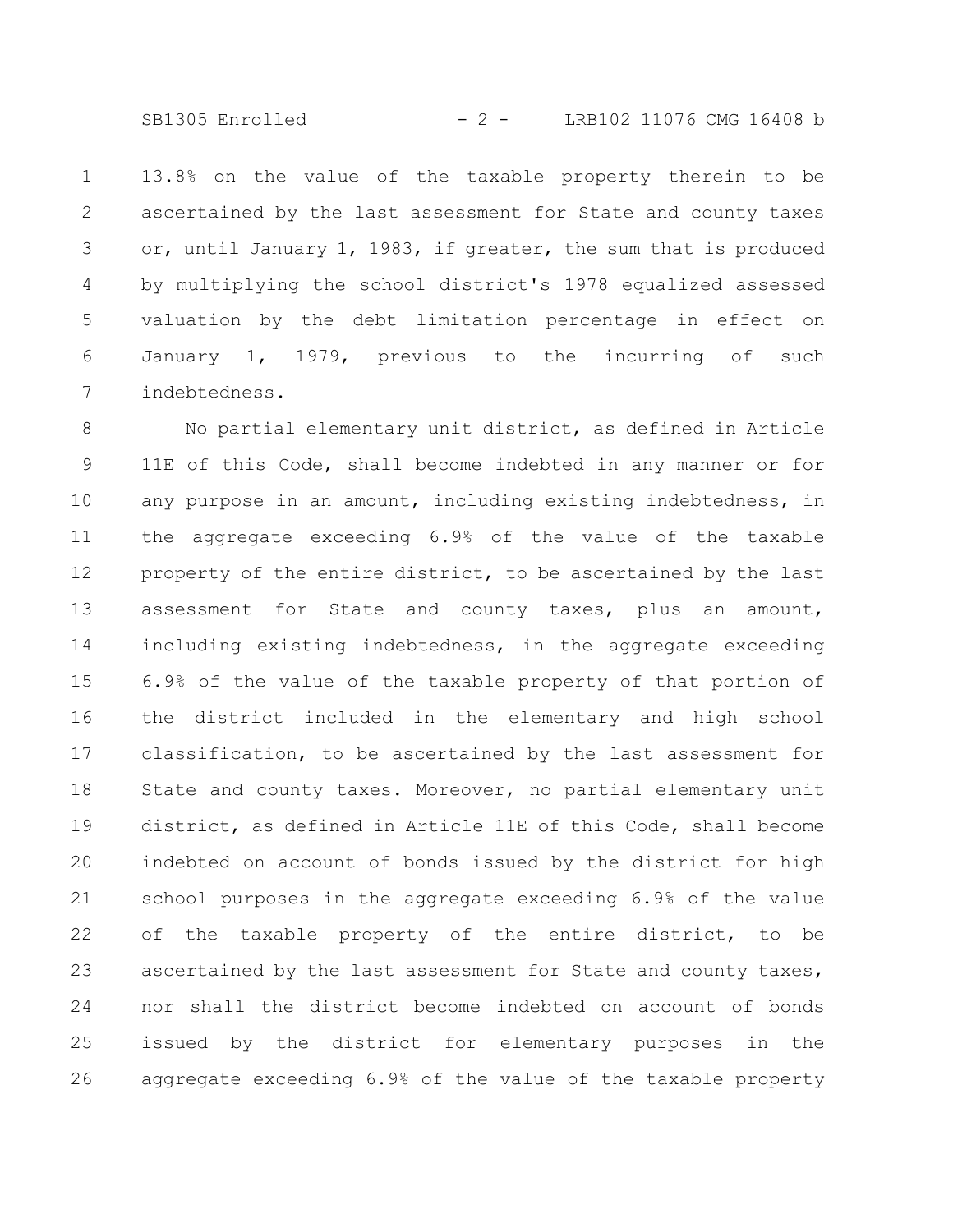SB1305 Enrolled - 3 - LRB102 11076 CMG 16408 b

for that portion of the district included in the elementary and high school classification, to be ascertained by the last assessment for State and county taxes. 1 2 3

Notwithstanding the provisions of any other law to the contrary, in any case in which the voters of a school district have approved a proposition for the issuance of bonds of such school district at an election held prior to January 1, 1979, and all of the bonds approved at such election have not been issued, the debt limitation applicable to such school district during the calendar year 1979 shall be computed by multiplying the value of taxable property therein, including personal property, as ascertained by the last assessment for State and county taxes, previous to the incurring of such indebtedness, by the percentage limitation applicable to such school district under the provisions of this subsection (a). 4 5 6 7 8 9 10 11 12 13 14 15

(a-5) After January 1, 2018, no school district may issue bonds under Sections 19-2 through 19-7 of this Code and rely on an exception to the debt limitations in this Section unless it has complied with the requirements of Section 21 of the Bond Issue Notification Act and the bonds have been approved by referendum. 16 17 18 19 20 21

(b) Notwithstanding the debt limitation prescribed in subsection (a) of this Section, additional indebtedness may be incurred in an amount not to exceed the estimated cost of acquiring or improving school sites or constructing and equipping additional building facilities under the following 22 23 24 25 26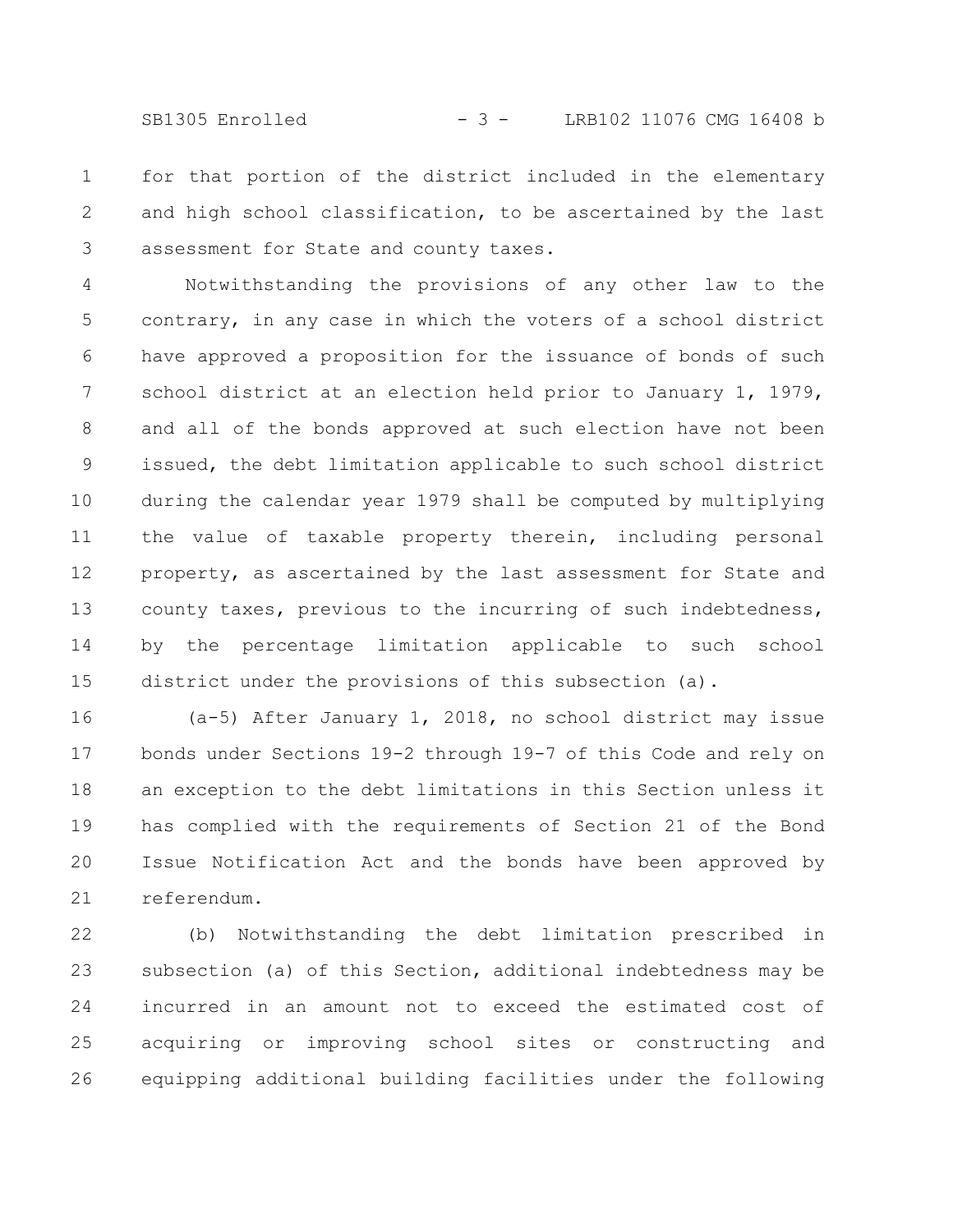conditions: 1

(1) Whenever the enrollment of students for the next school year is estimated by the board of education to increase over the actual present enrollment by not less than 35% or by not less than 200 students or the actual present enrollment of students has increased over the previous school year by not less than 35% or by not less than 200 students and the board of education determines that additional school sites or building facilities are required as a result of such increase in enrollment; and 2 3 4 5 6 7 8 9 10

(2) When the Regional Superintendent of Schools having jurisdiction over the school district and the State Superintendent of Education concur in such enrollment projection or increase and approve the need for such additional school sites or building facilities and the estimated cost thereof; and 11 12 13 14 15 16

(3) When the voters in the school district approve a proposition for the issuance of bonds for the purpose of acquiring or improving such needed school sites or constructing and equipping such needed additional building facilities at an election called and held for that purpose. Notice of such an election shall state that the amount of indebtedness proposed to be incurred would exceed the debt limitation otherwise applicable to the school district. The ballot for such proposition shall state what percentage of the equalized assessed valuation 17 18 19 20 21 22 23 24 25 26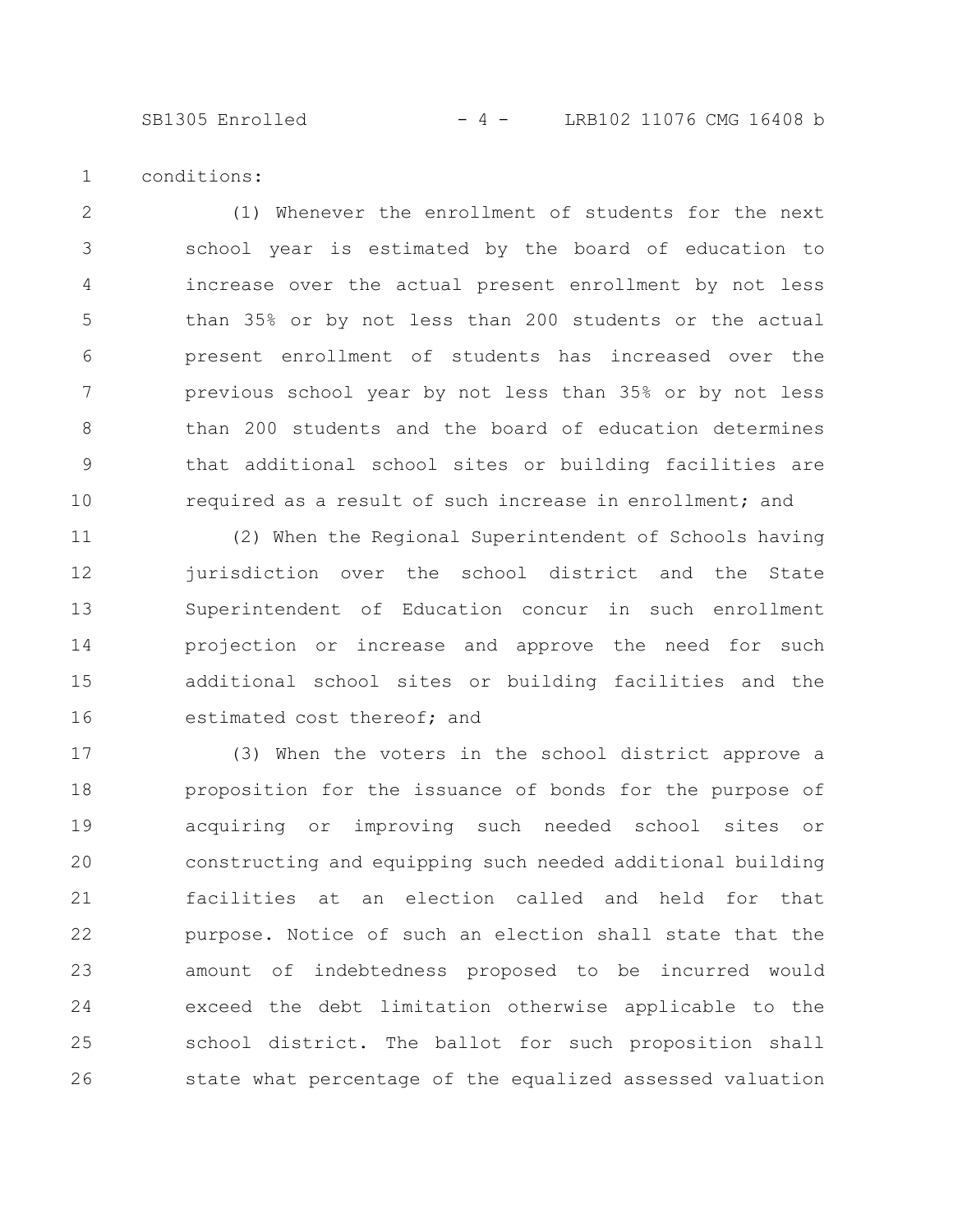SB1305 Enrolled - 5 - LRB102 11076 CMG 16408 b

1

2

will be outstanding in bonds if the proposed issuance of bonds is approved by the voters; or

(4) Notwithstanding the provisions of paragraphs (1) through (3) of this subsection (b), if the school board determines that additional facilities are needed to provide a quality educational program and not less than 2/3 of those voting in an election called by the school board on the question approve the issuance of bonds for the construction of such facilities, the school district may issue bonds for this purpose; or 3 4 5 6 7 8 9 10

(5) Notwithstanding the provisions of paragraphs (1) through (3) of this subsection (b), if (i) the school district has previously availed itself of the provisions of paragraph (4) of this subsection (b) to enable it to issue bonds, (ii) the voters of the school district have not defeated a proposition for the issuance of bonds since the referendum described in paragraph (4) of this subsection (b) was held, (iii) the school board determines that additional facilities are needed to provide a quality educational program, and (iv) a majority of those voting in an election called by the school board on the question approve the issuance of bonds for the construction of such facilities, the school district may issue bonds for this purpose. 11 12 13 14 15 16 17 18 19 20 21 22 23 24

In no event shall the indebtedness incurred pursuant to this subsection (b) and the existing indebtedness of the 25 26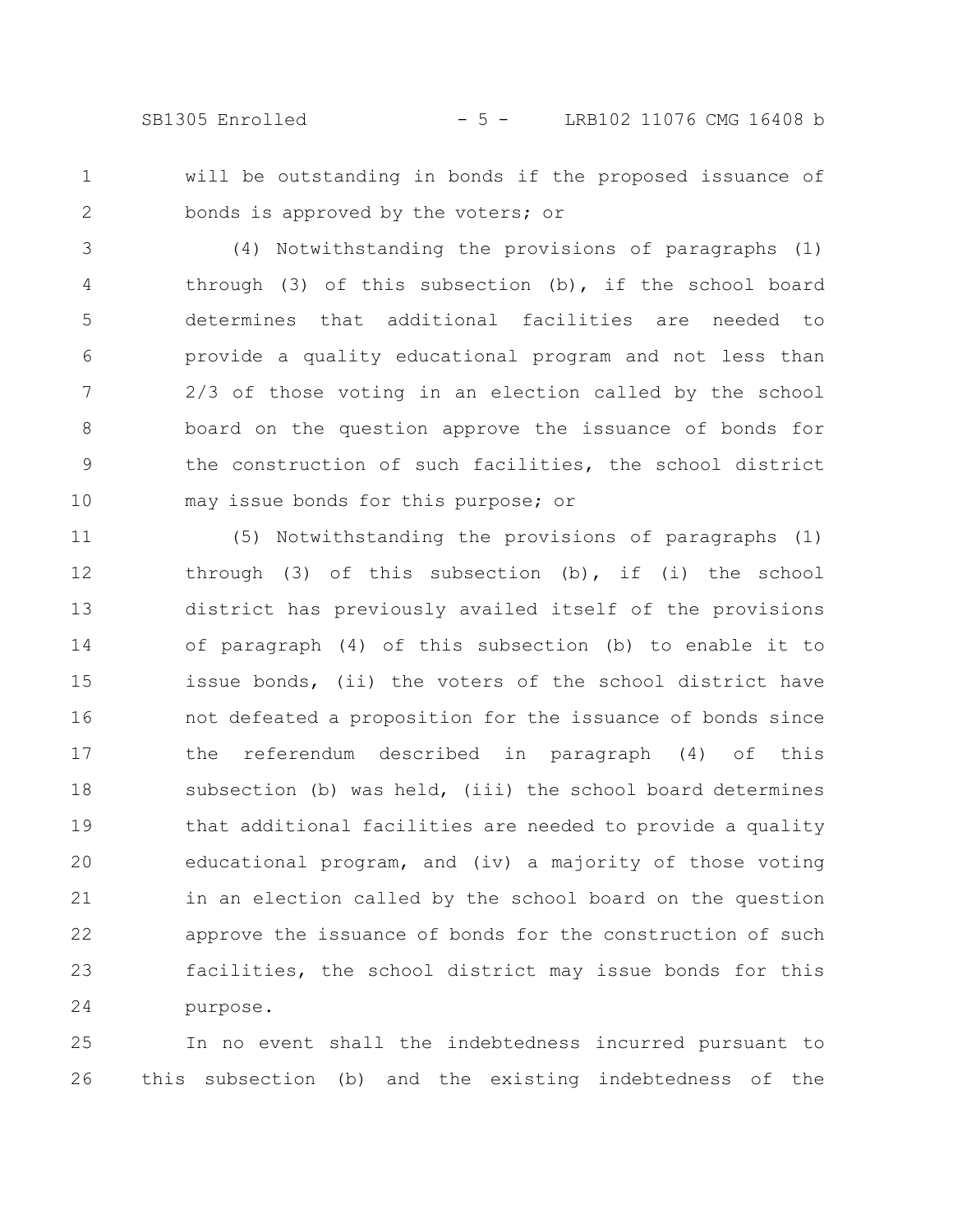SB1305 Enrolled - 6 - LRB102 11076 CMG 16408 b

school district exceed 15% of the value of the taxable property therein to be ascertained by the last assessment for State and county taxes, previous to the incurring of such indebtedness or, until January 1, 1983, if greater, the sum that is produced by multiplying the school district's 1978 equalized assessed valuation by the debt limitation percentage in effect on January 1, 1979. 1 2 3 4 5 6 7

The indebtedness provided for by this subsection (b) shall be in addition to and in excess of any other debt limitation. 8 9

(c) Notwithstanding the debt limitation prescribed in subsection (a) of this Section, in any case in which a public question for the issuance of bonds of a proposed school district maintaining grades kindergarten through 12 received at least 60% of the valid ballots cast on the question at an election held on or prior to November 8, 1994, and in which the bonds approved at such election have not been issued, the school district pursuant to the requirements of Section 11A-10 (now repealed) may issue the total amount of bonds approved at such election for the purpose stated in the question. 10 11 12 13 14 15 16 17 18 19

(d) Notwithstanding the debt limitation prescribed in subsection (a) of this Section, a school district that meets all the criteria set forth in paragraphs (1) and (2) of this subsection (d) may incur an additional indebtedness in an amount not to exceed \$4,500,000, even though the amount of the additional indebtedness authorized by this subsection (d), when incurred and added to the aggregate amount of 20 21 22 23 24 25 26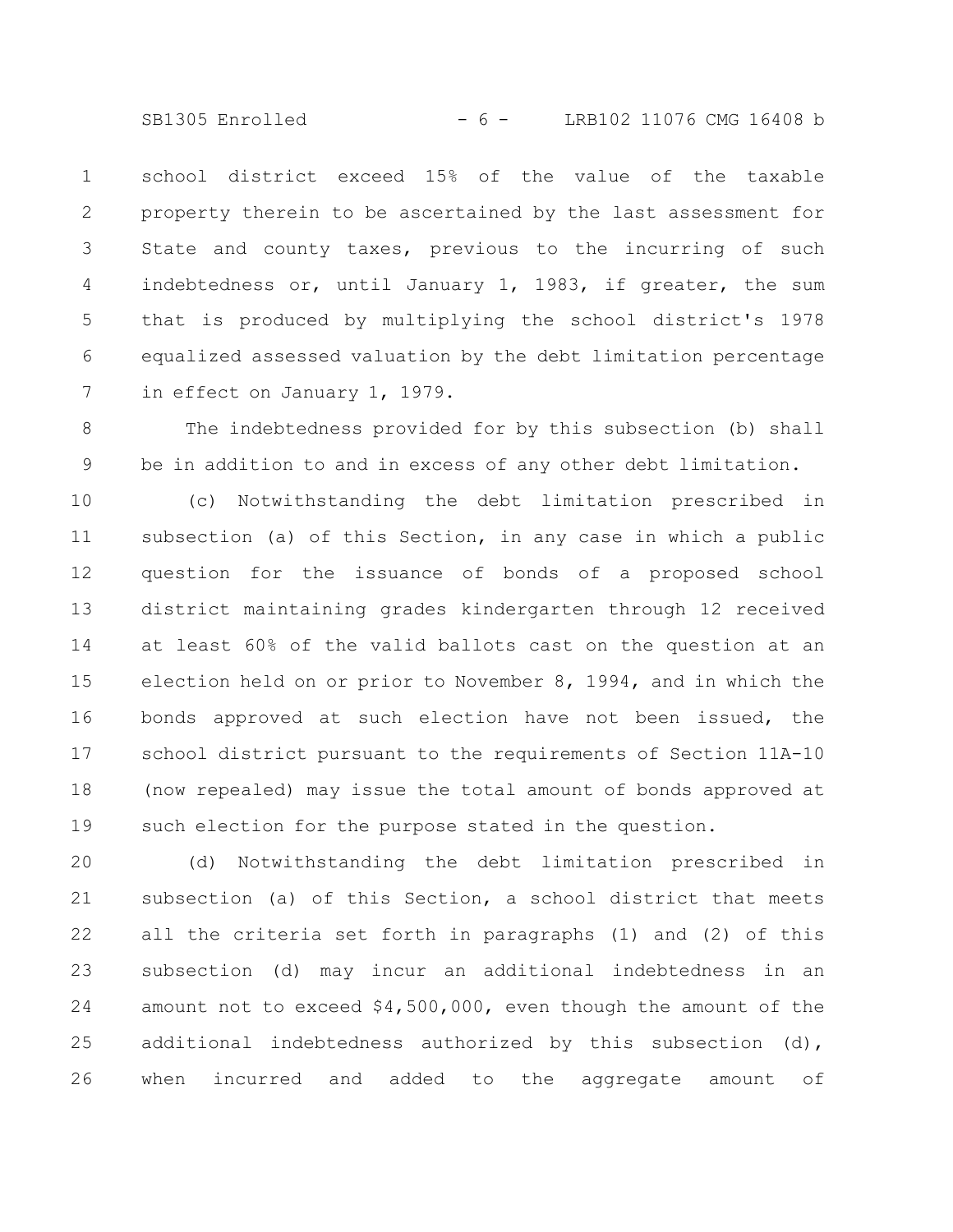SB1305 Enrolled - 7 - LRB102 11076 CMG 16408 b

indebtedness of the district existing immediately prior to the district incurring the additional indebtedness authorized by this subsection (d), causes the aggregate indebtedness of the district to exceed the debt limitation otherwise applicable to that district under subsection (a): 1 2 3 4 5

(1) The additional indebtedness authorized by this subsection (d) is incurred by the school district through the issuance of bonds under and in accordance with Section 17-2.11a for the purpose of replacing a school building which, because of mine subsidence damage, has been closed as provided in paragraph (2) of this subsection (d) or through the issuance of bonds under and in accordance with Section 19-3 for the purpose of increasing the size of, or providing for additional functions in, such replacement school buildings, or both such purposes. 6 7 8 9 10 11 12 13 14 15

(2) The bonds issued by the school district as provided in paragraph (1) above are issued for the purposes of construction by the school district of a new school building pursuant to Section 17-2.11, to replace an existing school building that, because of mine subsidence damage, is closed as of the end of the 1992-93 school year pursuant to action of the regional superintendent of schools of the educational service region in which the district is located under Section 3-14.22 or are issued for the purpose of increasing the size of, or providing for additional functions in, the new school building being 16 17 18 19 20 21 22 23 24 25 26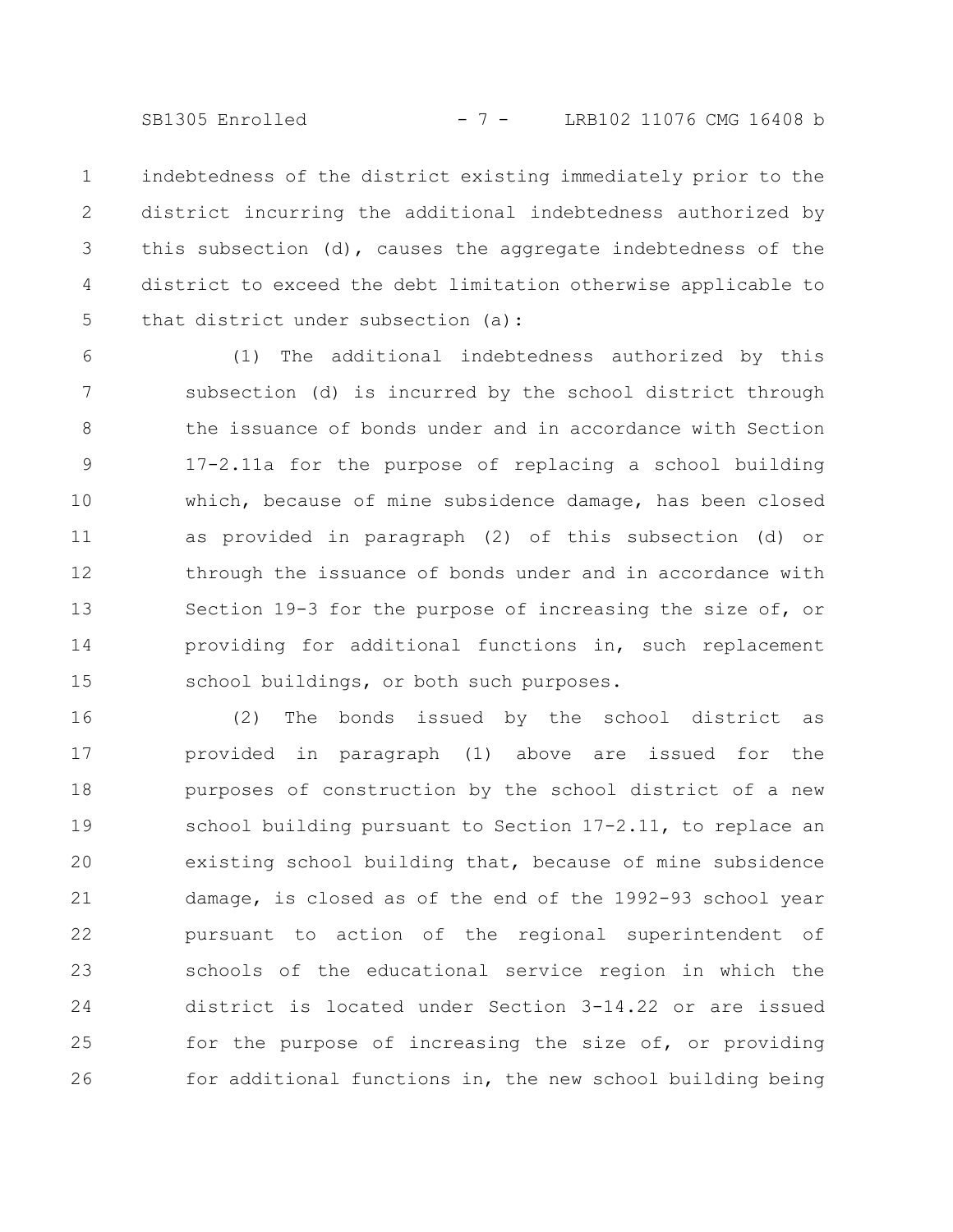SB1305 Enrolled - 8 - LRB102 11076 CMG 16408 b

1 2

3

constructed to replace a school building closed as the result of mine subsidence damage, or both such purposes.

(e) (Blank).

(f) Notwithstanding the provisions of subsection (a) of this Section or of any other law, bonds in not to exceed the aggregate amount of \$5,500,000 and issued by a school district meeting the following criteria shall not be considered indebtedness for purposes of any statutory limitation and may be issued in an amount or amounts, including existing indebtedness, in excess of any heretofore or hereafter imposed statutory limitation as to indebtedness: 4 5 6 7 8 9 10 11

(1) At the time of the sale of such bonds, the board of education of the district shall have determined by resolution that the enrollment of students in the district is projected to increase by not less than 7% during each of the next succeeding 2 school years. 12 13 14 15 16

(2) The board of education shall also determine by resolution that the improvements to be financed with the proceeds of the bonds are needed because of the projected enrollment increases. 17 18 19 20

(3) The board of education shall also determine by resolution that the projected increases in enrollment are the result of improvements made or expected to be made to passenger rail facilities located in the school district. 21 22 23 24

Notwithstanding the provisions of subsection (a) of this Section or of any other law, a school district that has availed 25 26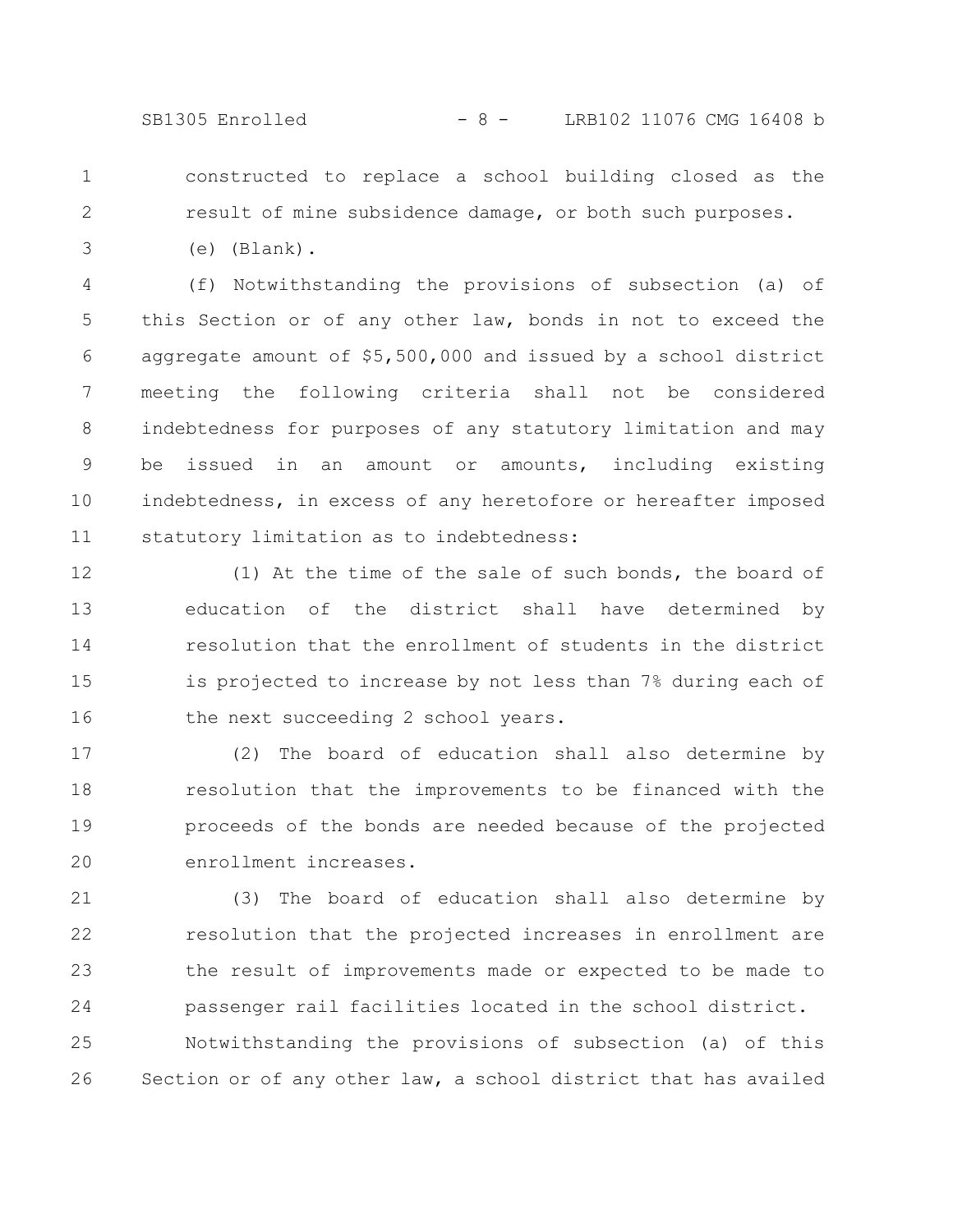SB1305 Enrolled - 9 - LRB102 11076 CMG 16408 b

itself of the provisions of this subsection (f) prior to July 22, 2004 (the effective date of Public Act 93-799) may also issue bonds approved by referendum up to an amount, including existing indebtedness, not exceeding 25% of the equalized assessed value of the taxable property in the district if all of the conditions set forth in items  $(1)$ ,  $(2)$ , and  $(3)$  of this subsection (f) are met. 1 2 3 4 5 6 7

(g) Notwithstanding the provisions of subsection (a) of this Section or any other law, bonds in not to exceed an aggregate amount of 25% of the equalized assessed value of the taxable property of a school district and issued by a school district meeting the criteria in paragraphs (i) through (iv) of this subsection shall not be considered indebtedness for purposes of any statutory limitation and may be issued pursuant to resolution of the school board in an amount or amounts, including existing indebtedness, in excess of any statutory limitation of indebtedness heretofore or hereafter imposed: 8 9 10 11 12 13 14 15 16 17 18

(i) The bonds are issued for the purpose of constructing a new high school building to replace two adjacent existing buildings which together house a single high school, each of which is more than 65 years old, and which together are located on more than 10 acres and less than 11 acres of property. 19 20 21 22 23 24

(ii) At the time the resolution authorizing the issuance of the bonds is adopted, the cost of constructing 25 26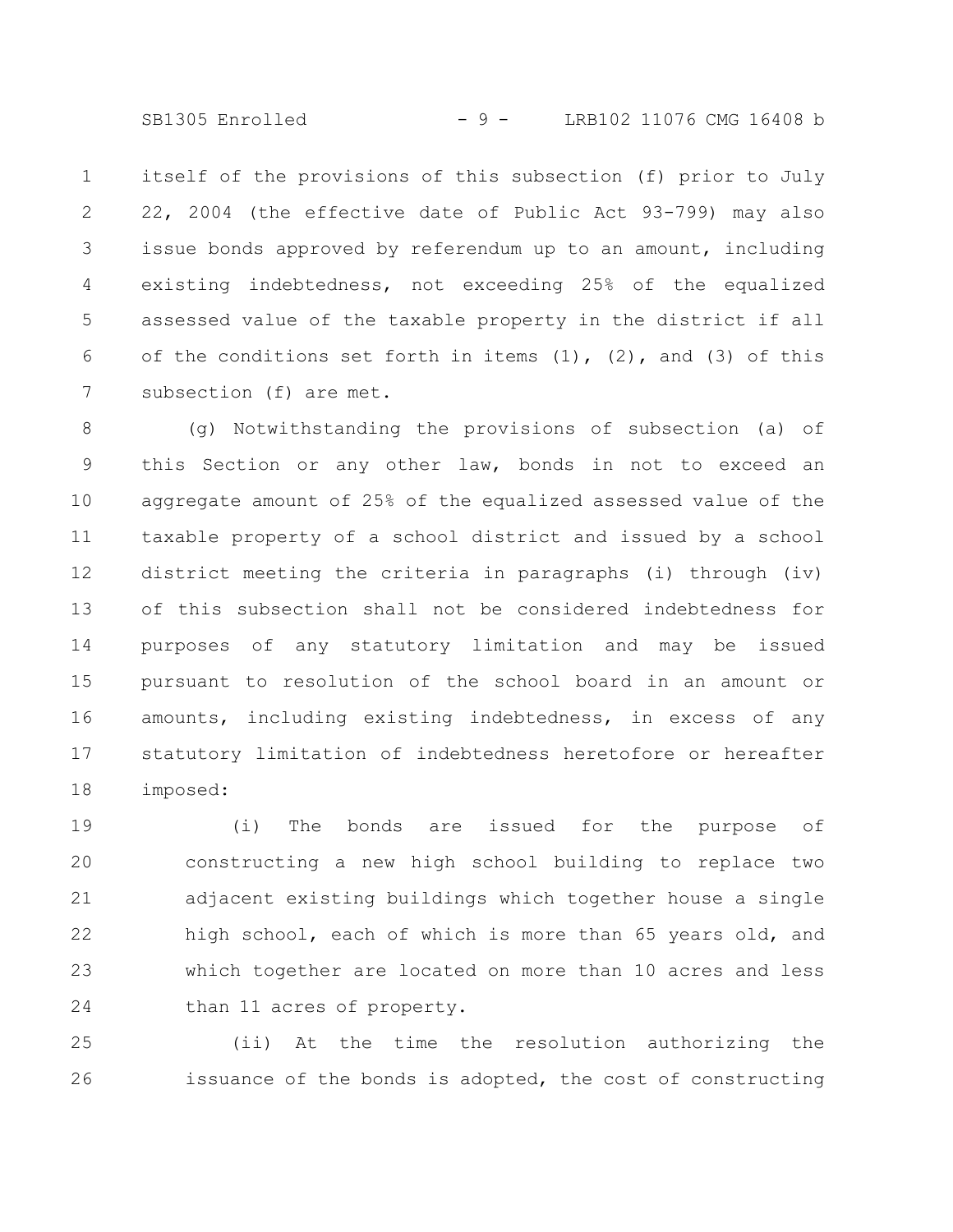a new school building to replace the existing school building is less than 60% of the cost of repairing the existing school building. 1 2 3

(iii) The sale of the bonds occurs before July 1, 1997. 4 5

(iv) The school district issuing the bonds is a unit school district located in a county of less than 70,000 and more than 50,000 inhabitants, which has an average daily attendance of less than 1,500 and an equalized assessed valuation of less than \$29,000,000. 6 7 8 9 10

(h) Notwithstanding any other provisions of this Section or the provisions of any other law, until January 1, 1998, a community unit school district maintaining grades K through 12 may issue bonds up to an amount, including existing indebtedness, not exceeding 27.6% of the equalized assessed value of the taxable property in the district, if all of the following conditions are met: 11 12 13 14 15 16 17

(i) The school district has an equalized assessed valuation for calendar year 1995 of less than \$24,000,000; 18 19

(ii) The bonds are issued for the capital improvement, renovation, rehabilitation, or replacement of existing school buildings of the district, all of which buildings were originally constructed not less than 40 years ago; 20 21 22 23

(iii) The voters of the district approve a proposition for the issuance of the bonds at a referendum held after March 19, 1996; and 24 25 26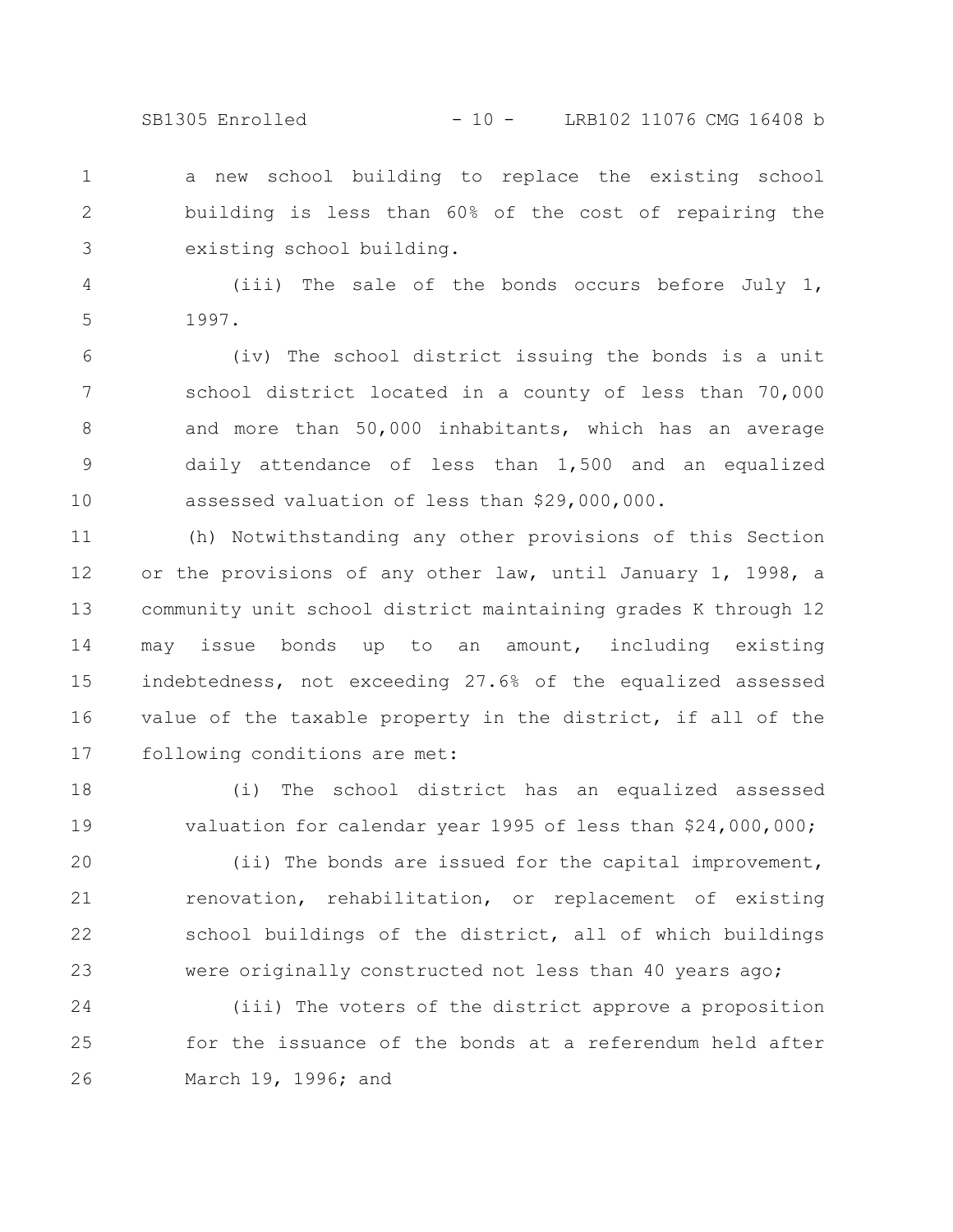SB1305 Enrolled - 11 - LRB102 11076 CMG 16408 b

(iv) The bonds are issued pursuant to Sections 19-2 through 19-7 of this Code. 1 2

(i) Notwithstanding any other provisions of this Section or the provisions of any other law, until January 1, 1998, a community unit school district maintaining grades K through 12 may issue bonds up to an amount, including existing indebtedness, not exceeding 27% of the equalized assessed value of the taxable property in the district, if all of the following conditions are met: 3 4 5 6 7 8 9

(i) The school district has an equalized assessed valuation for calendar year 1995 of less than \$44,600,000; 10 11

(ii) The bonds are issued for the capital improvement, renovation, rehabilitation, or replacement of existing school buildings of the district, all of which existing buildings were originally constructed not less than 80 years ago; 12 13 14 15 16

(iii) The voters of the district approve a proposition for the issuance of the bonds at a referendum held after December 31, 1996; and 17 18 19

(iv) The bonds are issued pursuant to Sections 19-2 through 19-7 of this Code. 20 21

(j) Notwithstanding any other provisions of this Section or the provisions of any other law, until January 1, 1999, a community unit school district maintaining grades K through 12 may issue bonds up to an amount, including existing indebtedness, not exceeding 27% of the equalized assessed 22 23 24 25 26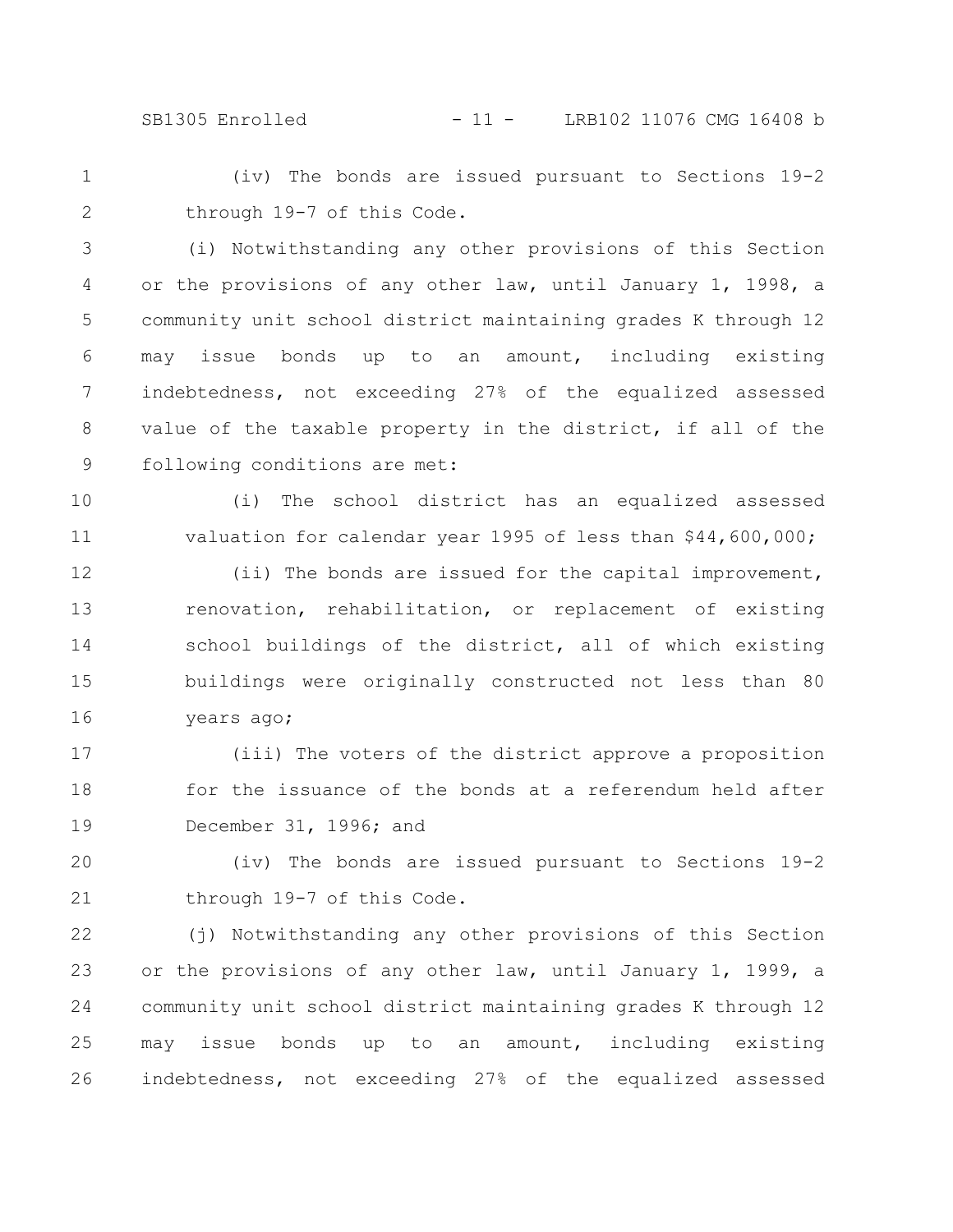SB1305 Enrolled - 12 - LRB102 11076 CMG 16408 b

value of the taxable property in the district if all of the following conditions are met: 1 2

(i) The school district has an equalized assessed valuation for calendar year 1995 of less than \$140,000,000 and a best 3 months average daily attendance for the 1995-96 school year of at least 2,800; 3 4 5 6

(ii) The bonds are issued to purchase a site and build and equip a new high school, and the school district's existing high school was originally constructed not less than 35 years prior to the sale of the bonds; 7 8 9 10

(iii) At the time of the sale of the bonds, the board of education determines by resolution that a new high school is needed because of projected enrollment increases; 11 12 13 14

(iv) At least 60% of those voting in an election held after December 31, 1996 approve a proposition for the issuance of the bonds; and 15 16 17

(v) The bonds are issued pursuant to Sections 19-2 through 19-7 of this Code. 18 19

(k) Notwithstanding the debt limitation prescribed in subsection (a) of this Section, a school district that meets all the criteria set forth in paragraphs (1) through (4) of this subsection (k) may issue bonds to incur an additional indebtedness in an amount not to exceed \$4,000,000 even though the amount of the additional indebtedness authorized by this subsection (k), when incurred and added to the aggregate 20 21 22 23 24 25 26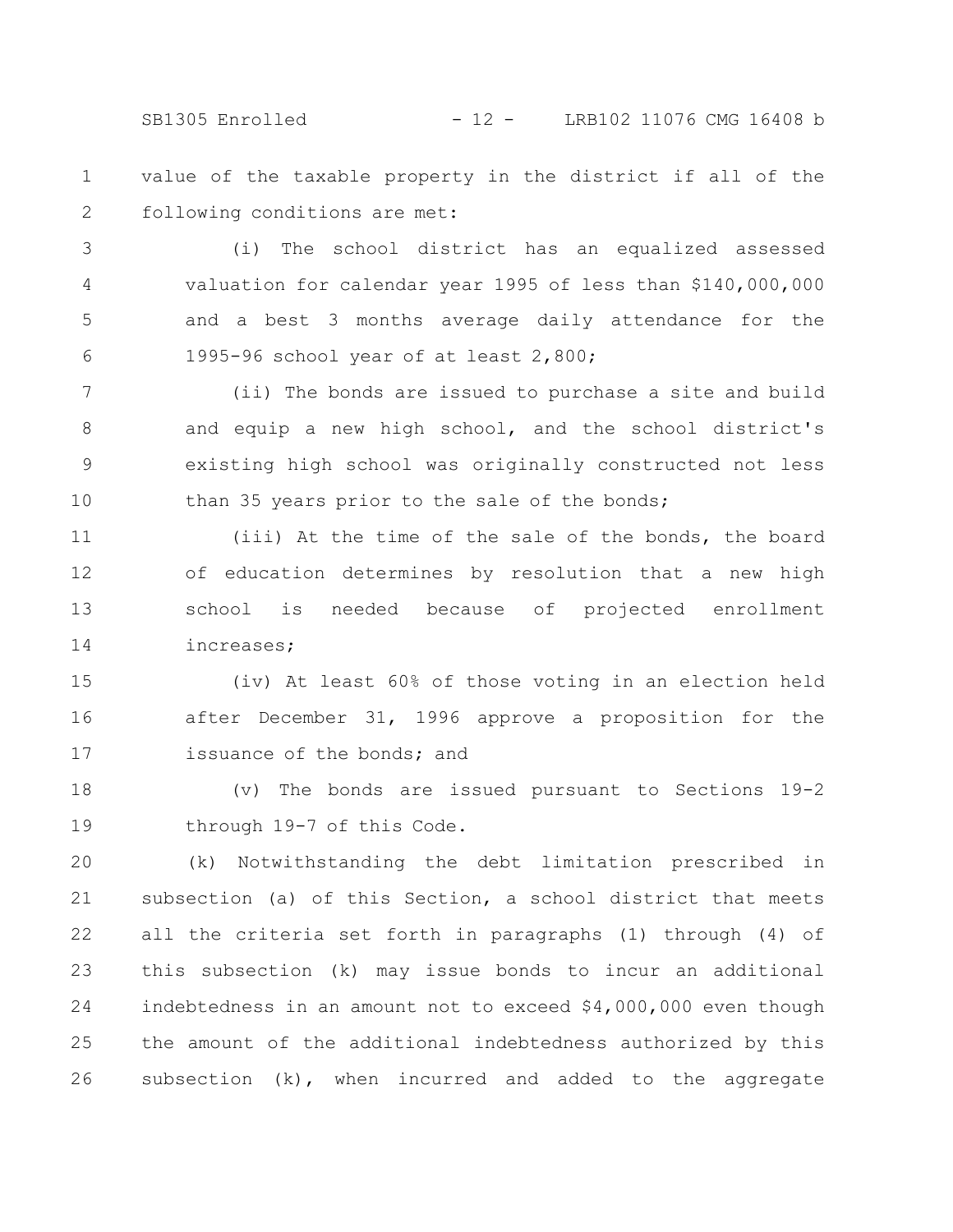SB1305 Enrolled - 13 - LRB102 11076 CMG 16408 b

amount of indebtedness of the school district existing immediately prior to the school district incurring such additional indebtedness, causes the aggregate indebtedness of the school district to exceed or increases the amount by which the aggregate indebtedness of the district already exceeds the debt limitation otherwise applicable to that school district under subsection (a): 1 2 3 4 5 6 7

(1) the school district is located in 2 counties, and a referendum to authorize the additional indebtedness was approved by a majority of the voters of the school district voting on the proposition to authorize that indebtedness; 8 9 10 11 12

(2) the additional indebtedness is for the purpose of financing a multi-purpose room addition to the existing high school; 13 14 15

(3) the additional indebtedness, together with the existing indebtedness of the school district, shall not exceed 17.4% of the value of the taxable property in the school district, to be ascertained by the last assessment for State and county taxes; and 16 17 18 19 20

(4) the bonds evidencing the additional indebtedness are issued, if at all, within 120 days of August 14, 1998 (the effective date of Public Act 90-757). 21 22 23

(l) Notwithstanding any other provisions of this Section or the provisions of any other law, until January 1, 2000, a school district maintaining grades kindergarten through 8 may 24 25 26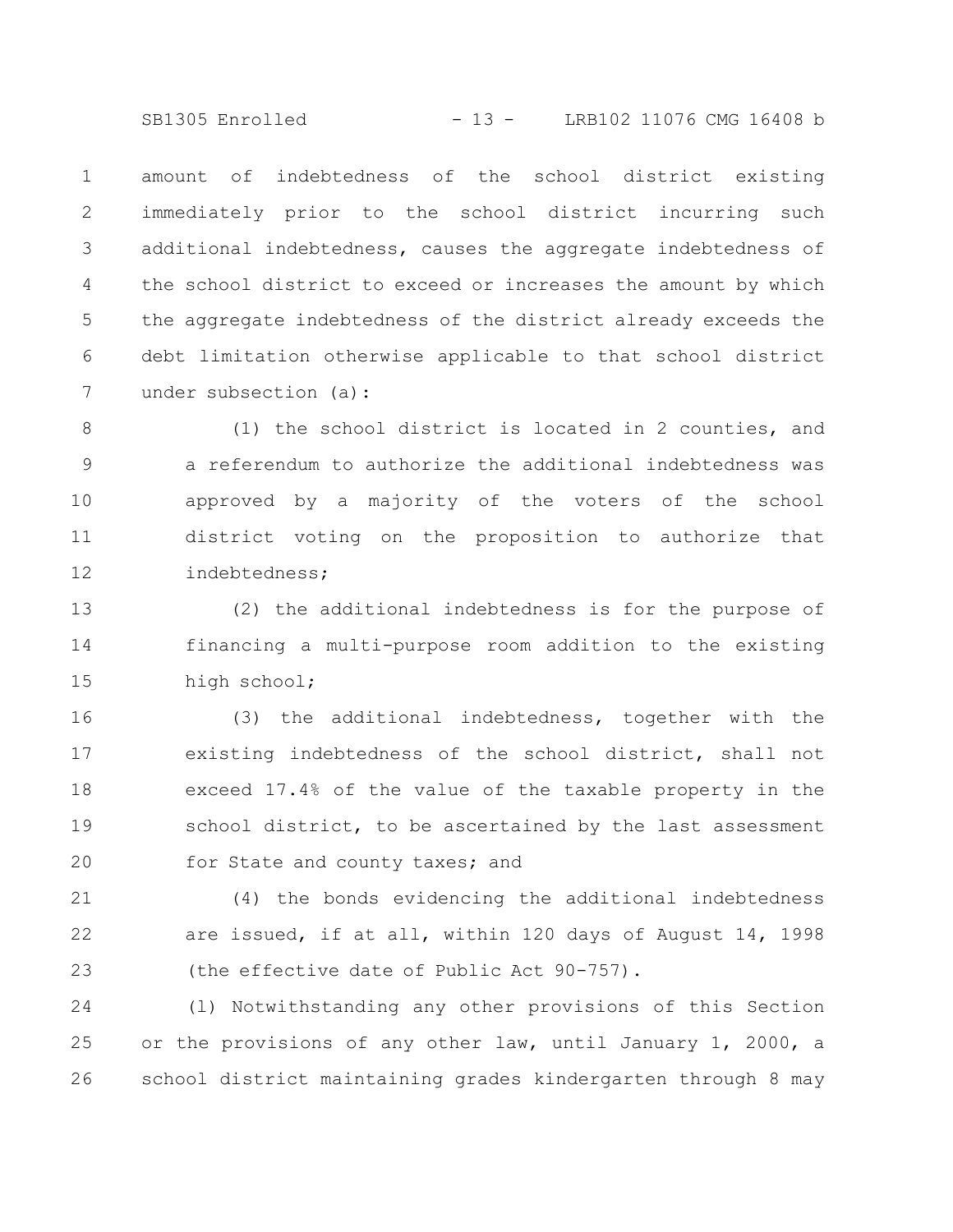SB1305 Enrolled - 14 - LRB102 11076 CMG 16408 b

issue bonds up to an amount, including existing indebtedness, not exceeding 15% of the equalized assessed value of the taxable property in the district if all of the following conditions are met: 1 2 3 4

5

6

(i) the district has an equalized assessed valuation for calendar year 1996 of less than \$10,000,000;

(ii) the bonds are issued for capital improvement, renovation, rehabilitation, or replacement of one or more school buildings of the district, which buildings were originally constructed not less than 70 years ago; 7 8 9 10

(iii) the voters of the district approve a proposition for the issuance of the bonds at a referendum held on or after March 17, 1998; and 11 12 13

(iv) the bonds are issued pursuant to Sections 19-2 through 19-7 of this Code. 14 15

(m) Notwithstanding any other provisions of this Section or the provisions of any other law, until January 1, 1999, an elementary school district maintaining grades K through 8 may issue bonds up to an amount, excluding existing indebtedness, not exceeding 18% of the equalized assessed value of the taxable property in the district, if all of the following conditions are met: 16 17 18 19 20 21 22

(i) The school district has an equalized assessed valuation for calendar year 1995 or less than \$7,700,000; 23 24

(ii) The school district operates 2 elementary attendance centers that until 1976 were operated as the 25 26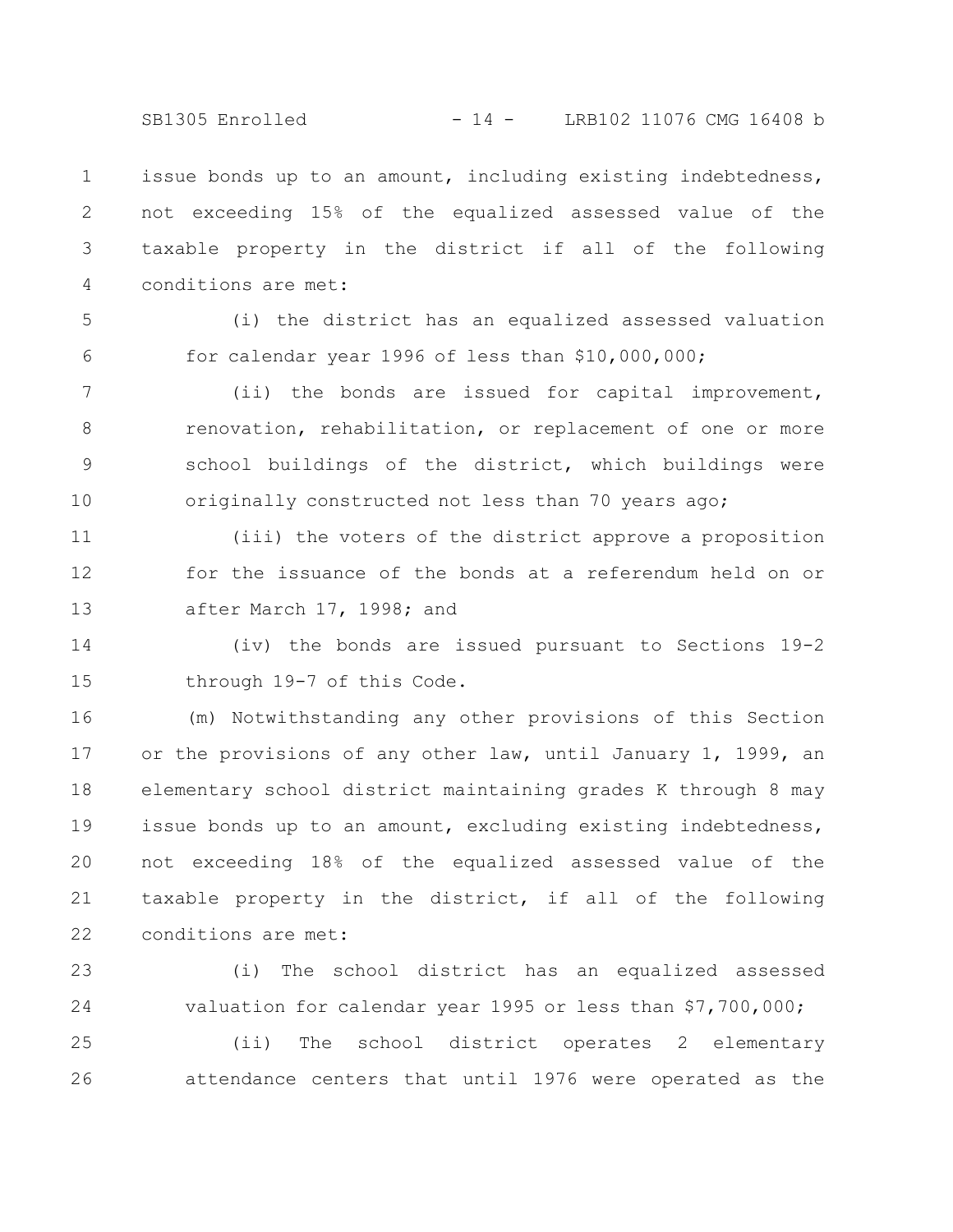SB1305 Enrolled - 15 - LRB102 11076 CMG 16408 b

attendance centers of 2 separate and distinct school districts; 1 2

(iii) The bonds are issued for the construction of a new elementary school building to replace an existing multi-level elementary school building of the school district that is not accessible at all levels and parts of which were constructed more than 75 years ago; 3 4 5 6 7

(iv) The voters of the school district approve a proposition for the issuance of the bonds at a referendum held after July 1, 1998; and 8 9 10

(v) The bonds are issued pursuant to Sections 19-2 through 19-7 of this Code. 11 12

(n) Notwithstanding the debt limitation prescribed in subsection (a) of this Section or any other provisions of this Section or of any other law, a school district that meets all of the criteria set forth in paragraphs (i) through (vi) of this subsection (n) may incur additional indebtedness by the issuance of bonds in an amount not exceeding the amount certified by the Capital Development Board to the school district as provided in paragraph (iii) of this subsection (n), even though the amount of the additional indebtedness so authorized, when incurred and added to the aggregate amount of indebtedness of the district existing immediately prior to the district incurring the additional indebtedness authorized by this subsection (n), causes the aggregate indebtedness of the district to exceed the debt limitation otherwise applicable by 13 14 15 16 17 18 19 20 21 22 23 24 25 26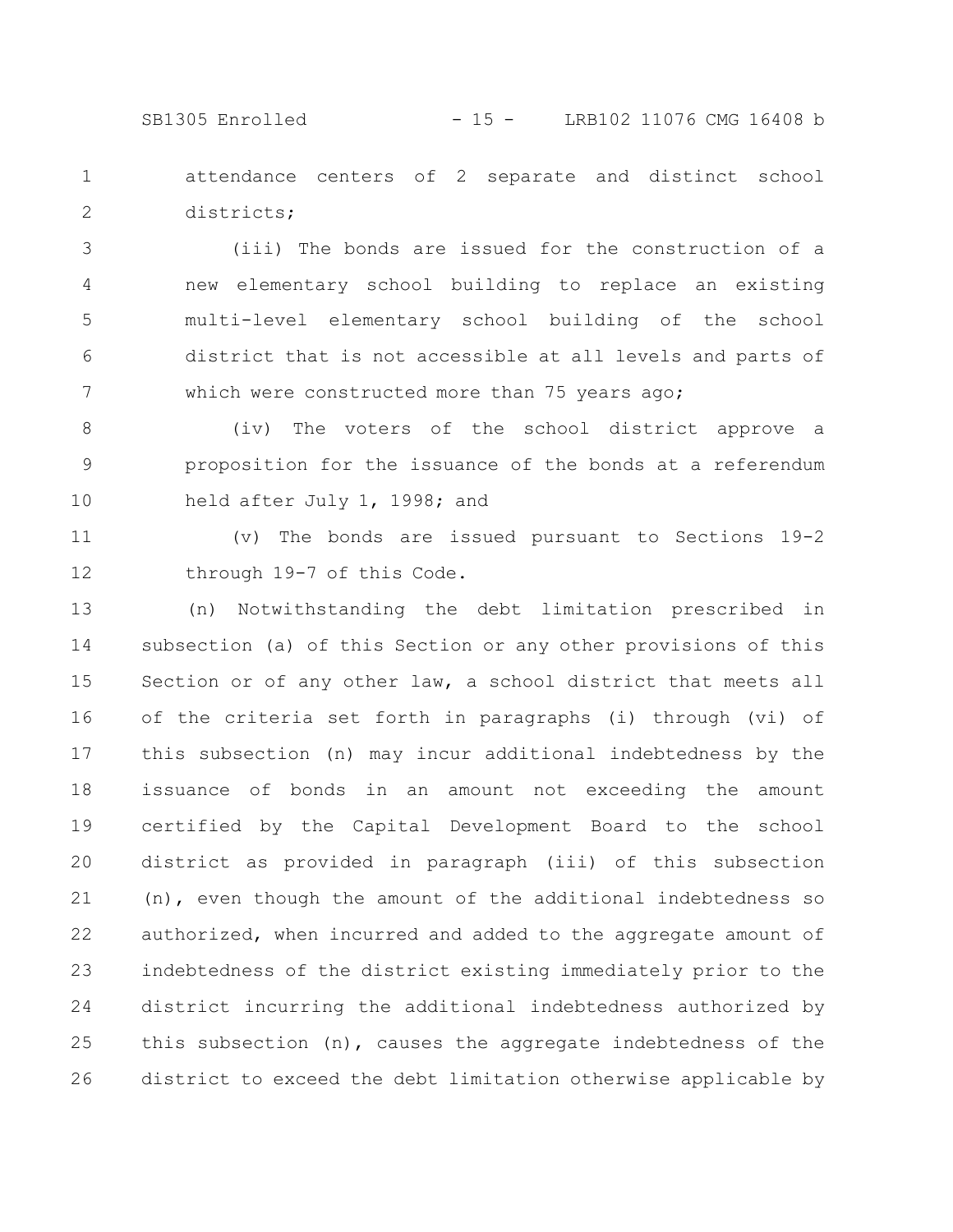SB1305 Enrolled - 16 - LRB102 11076 CMG 16408 b

law to that district: 1

(i) The school district applies to the State Board of Education for a school construction project grant and submits a district facilities plan in support of its application pursuant to Section 5-20 of the School Construction Law. 2 3 4 5 6

(ii) The school district's application and facilities plan are approved by, and the district receives a grant entitlement for a school construction project issued by, the State Board of Education under the School Construction Law. 7 8 9 10 11

(iii) The school district has exhausted its bonding capacity or the unused bonding capacity of the district is less than the amount certified by the Capital Development Board to the district under Section 5-15 of the School Construction Law as the dollar amount of the school construction project's cost that the district will be required to finance with non-grant funds in order to receive a school construction project grant under the School Construction Law. 12 13 14 15 16 17 18 19 20

(iv) The bonds are issued for a "school construction project", as that term is defined in Section 5-5 of the School Construction Law, in an amount that does not exceed the dollar amount certified, as provided in paragraph (iii) of this subsection (n), by the Capital Development Board to the school district under Section 5-15 of the 21 22 23 24 25 26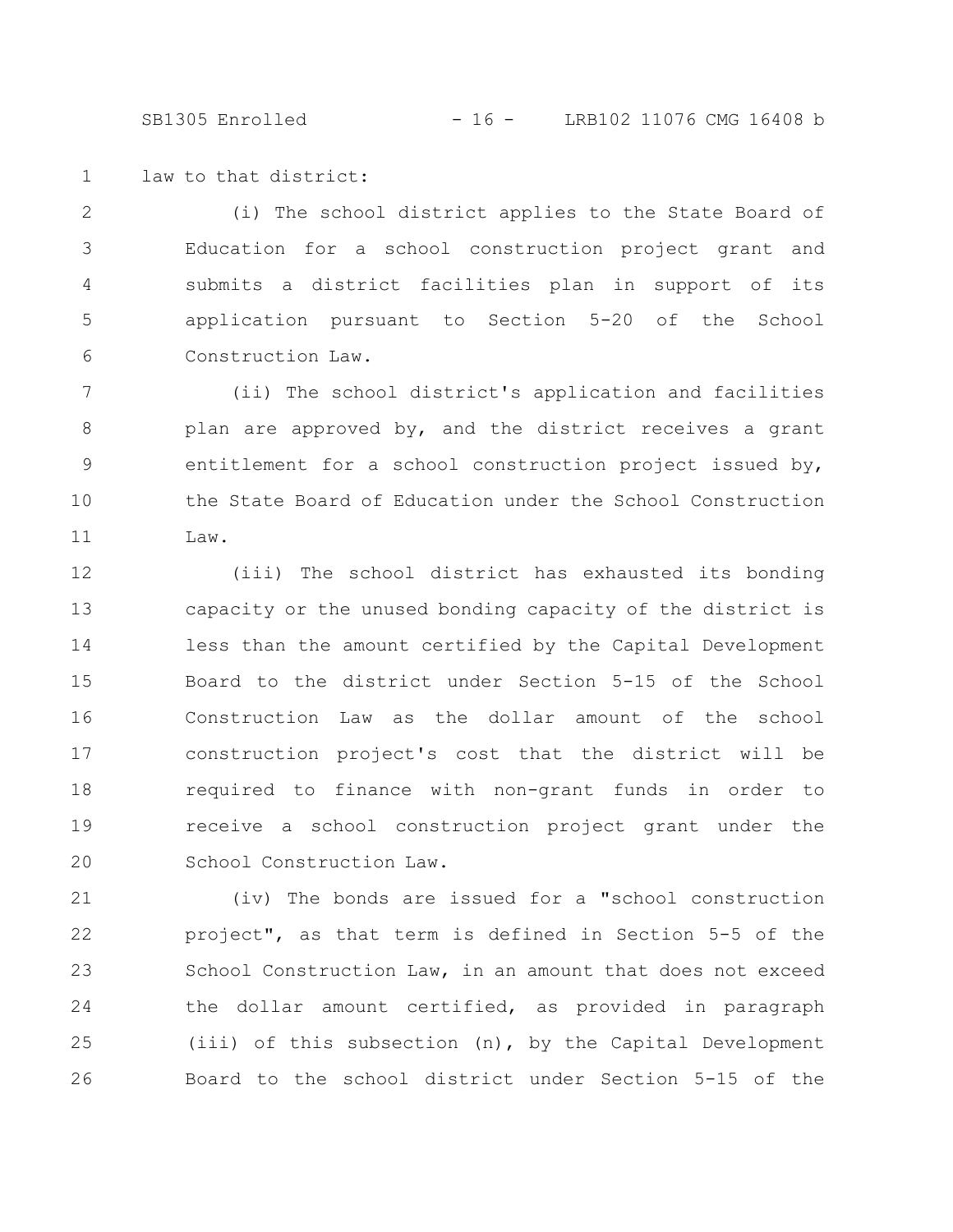SB1305 Enrolled - 17 - LRB102 11076 CMG 16408 b

1

School Construction Law.

(v) The voters of the district approve a proposition for the issuance of the bonds at a referendum held after the criteria specified in paragraphs (i) and (iii) of this subsection (n) are met. 2 3 4 5

(vi) The bonds are issued pursuant to Sections 19-2 through 19-7 of the School Code. 6 7

(o) Notwithstanding any other provisions of this Section or the provisions of any other law, until November 1, 2007, a community unit school district maintaining grades K through 12 may issue bonds up to an amount, including existing indebtedness, not exceeding 20% of the equalized assessed value of the taxable property in the district if all of the following conditions are met: 8 9 10 11 12 13 14

(i) the school district has an equalized assessed valuation for calendar year 2001 of at least \$737,000,000 and an enrollment for the 2002-2003 school year of at least 8,500; 15 16 17 18

(ii) the bonds are issued to purchase school sites, build and equip a new high school, build and equip a new junior high school, build and equip 5 new elementary schools, and make technology and other improvements and additions to existing schools; 19 20 21 22 23

(iii) at the time of the sale of the bonds, the board of education determines by resolution that the sites and new or improved facilities are needed because of projected 24 25 26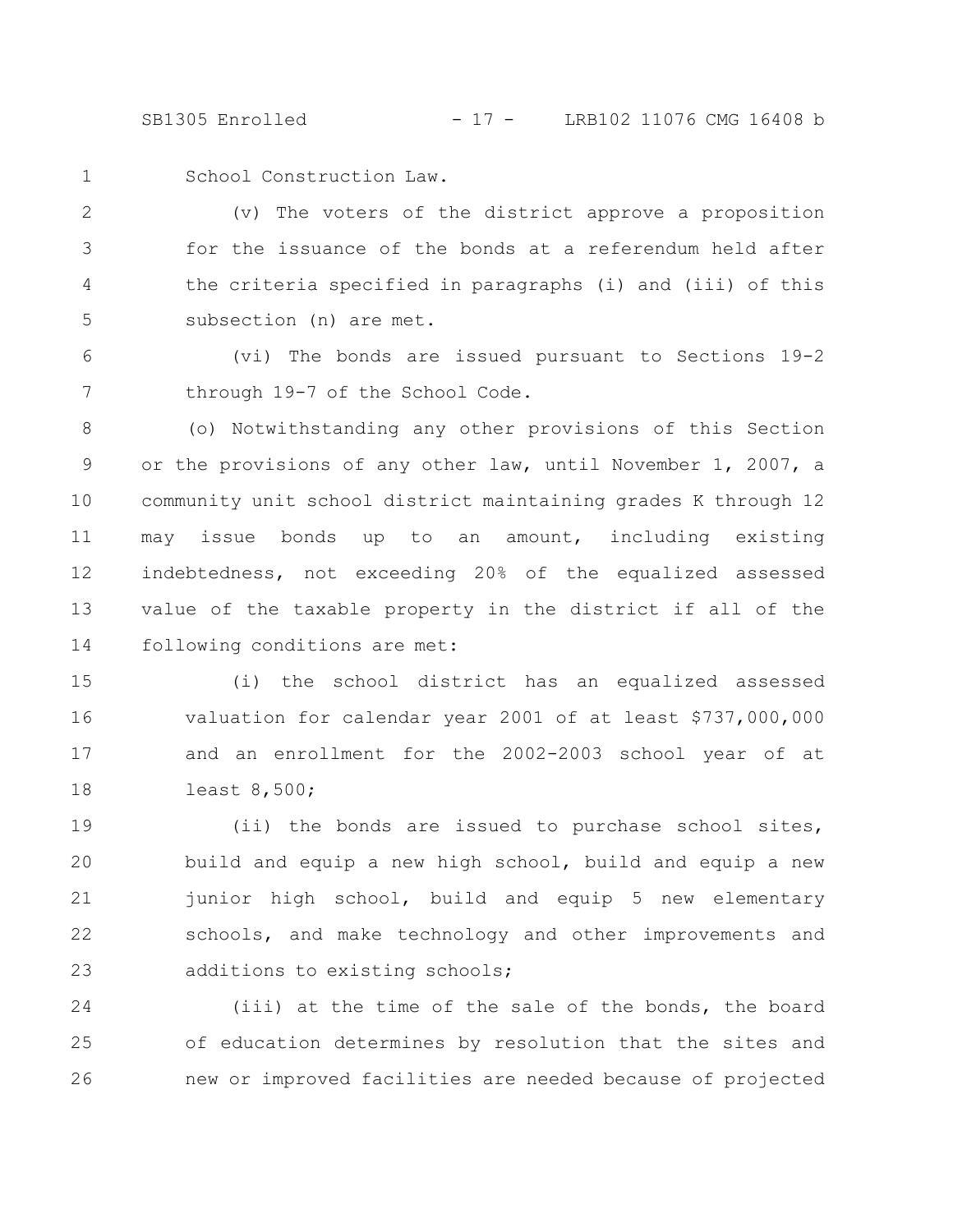SB1305 Enrolled - 18 - LRB102 11076 CMG 16408 b

1

enrollment increases;

(iv) at least 57% of those voting in a general election held prior to January 1, 2003 approved a proposition for the issuance of the bonds; and 2 3 4

(v) the bonds are issued pursuant to Sections 19-2 through 19-7 of this Code. 5 6

(p) Notwithstanding any other provisions of this Section or the provisions of any other law, a community unit school district maintaining grades K through 12 may issue bonds up to an amount, including indebtedness, not exceeding 27% of the equalized assessed value of the taxable property in the district if all of the following conditions are met: 7 8 9 10 11 12

(i) The school district has an equalized assessed valuation for calendar year 2001 of at least \$295,741,187 and a best 3 months' average daily attendance for the 2002-2003 school year of at least 2,394. 13 14 15 16

(ii) The bonds are issued to build and equip 3 elementary school buildings; build and equip one middle school building; and alter, repair, improve, and equip all existing school buildings in the district. 17 18 19 20

(iii) At the time of the sale of the bonds, the board of education determines by resolution that the project is needed because of expanding growth in the school district and a projected enrollment increase. 21 22 23 24

(iv) The bonds are issued pursuant to Sections 19-2 through 19-7 of this Code. 25 26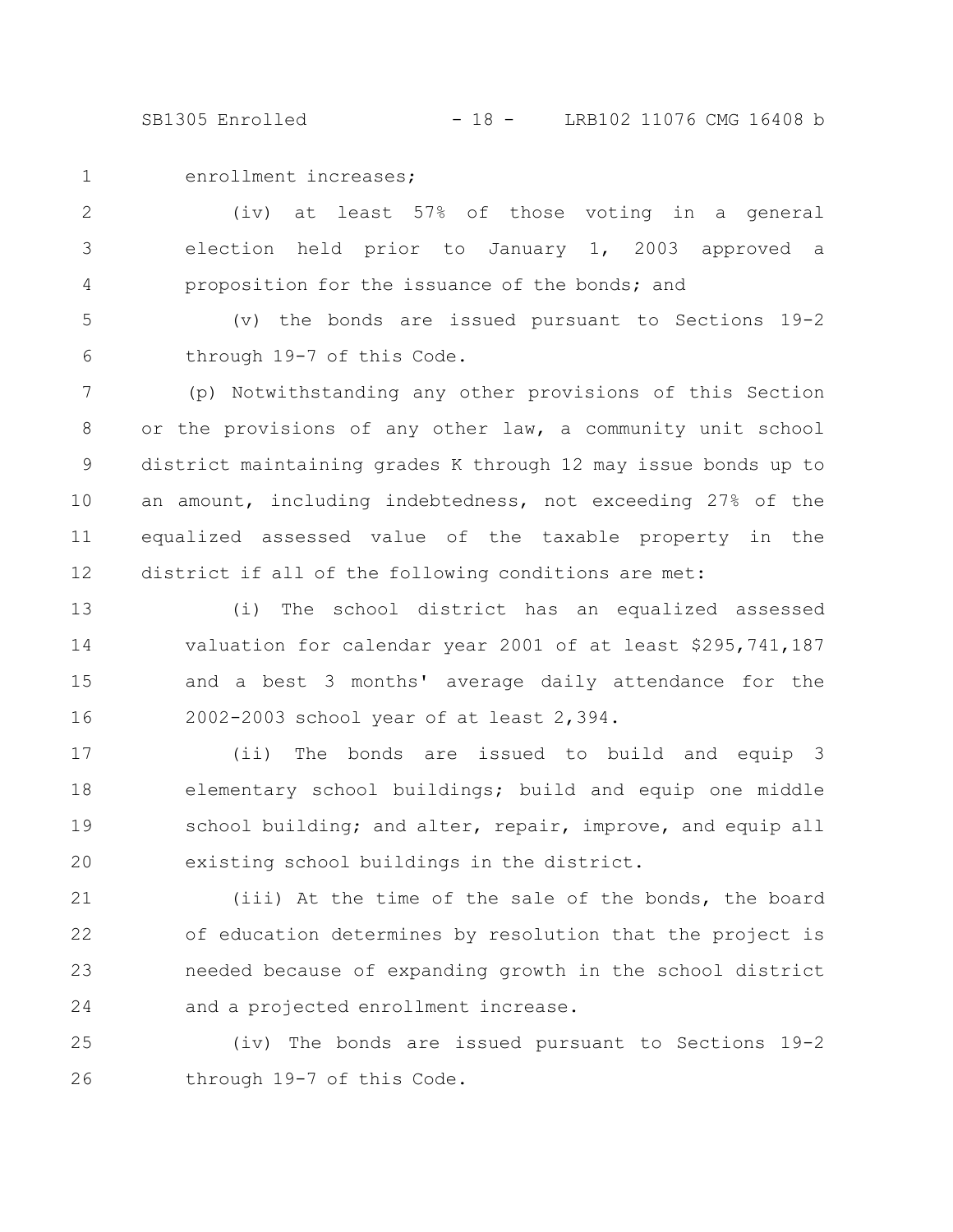SB1305 Enrolled - 19 - LRB102 11076 CMG 16408 b

(p-5) Notwithstanding any other provisions of this Section or the provisions of any other law, bonds issued by a community unit school district maintaining grades K through 12 shall not be considered indebtedness for purposes of any statutory limitation and may be issued in an amount or amounts, including existing indebtedness, in excess of any heretofore or hereafter imposed statutory limitation as to indebtedness, if all of the following conditions are met: 1 2 3 4 5 6 7 8

(i) For each of the 4 most recent years, residential property comprises more than 80% of the equalized assessed valuation of the district. 9 10 11

(ii) At least 2 school buildings that were constructed 40 or more years prior to the issuance of the bonds will be demolished and will be replaced by new buildings or additions to one or more existing buildings. 12 13 14 15

(iii) Voters of the district approve a proposition for the issuance of the bonds at a regularly scheduled election. 16 17 18

(iv) At the time of the sale of the bonds, the school board determines by resolution that the new buildings or building additions are needed because of an increase in enrollment projected by the school board. 19 20 21 22

(v) The principal amount of the bonds, including existing indebtedness, does not exceed 25% of the equalized assessed value of the taxable property in the district. 23 24 25 26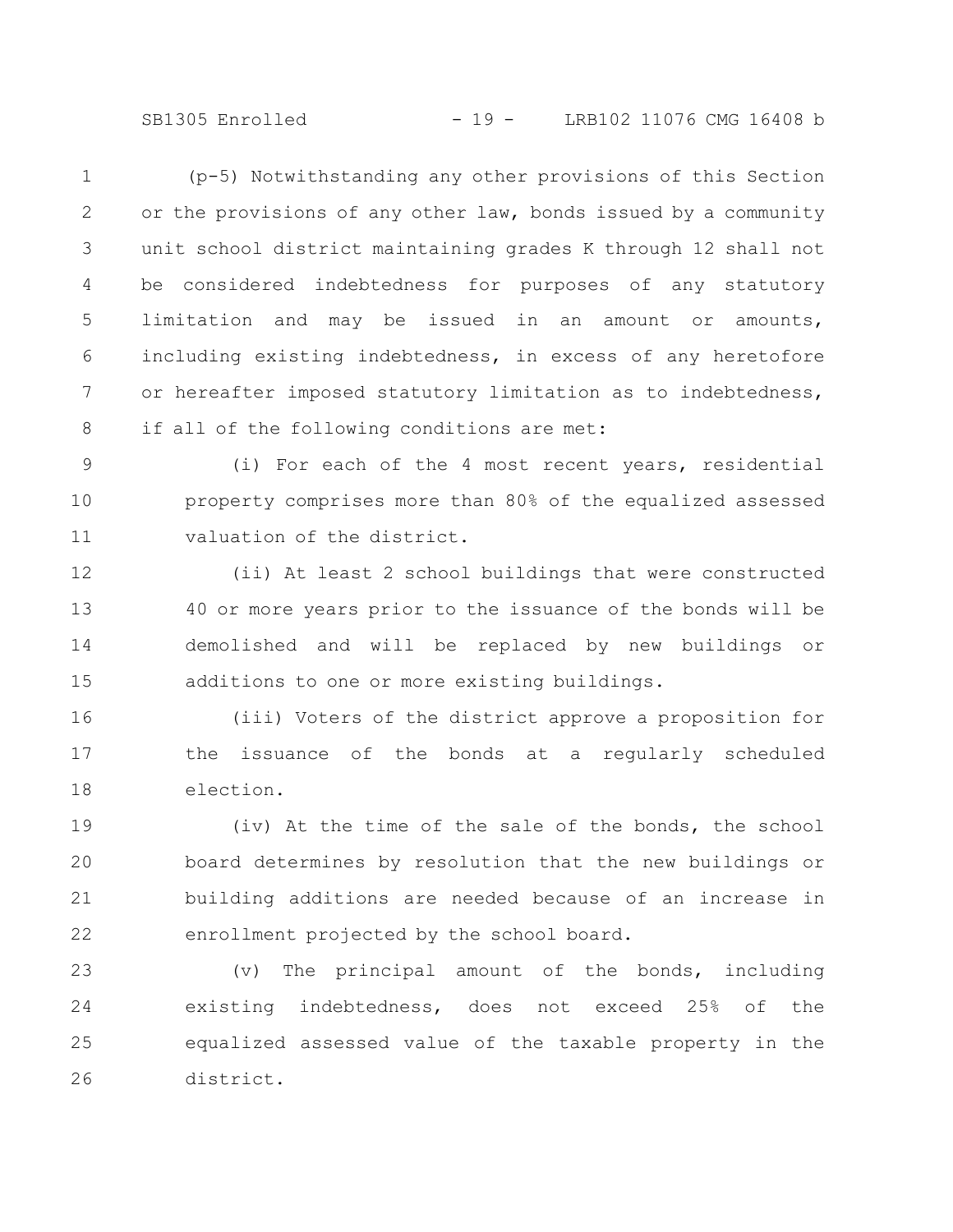SB1305 Enrolled - 20 - LRB102 11076 CMG 16408 b

1 2

(vi) The bonds are issued prior to January 1, 2007, pursuant to Sections 19-2 through 19-7 of this Code.

(p-10) Notwithstanding any other provisions of this Section or the provisions of any other law, bonds issued by a community consolidated school district maintaining grades K through 8 shall not be considered indebtedness for purposes of any statutory limitation and may be issued in an amount or amounts, including existing indebtedness, in excess of any heretofore or hereafter imposed statutory limitation as to indebtedness, if all of the following conditions are met: 3 4 5 6 7 8 9 10

(i) For each of the 4 most recent years, residential and farm property comprises more than 80% of the equalized assessed valuation of the district. 11 12 13

(ii) The bond proceeds are to be used to acquire and improve school sites and build and equip a school building. 14 15 16

(iii) Voters of the district approve a proposition for the issuance of the bonds at a regularly scheduled election. 17 18 19

(iv) At the time of the sale of the bonds, the school board determines by resolution that the school sites and building additions are needed because of an increase in enrollment projected by the school board. 20 21 22 23

(v) The principal amount of the bonds, including existing indebtedness, does not exceed 20% of the equalized assessed value of the taxable property in the 24 25 26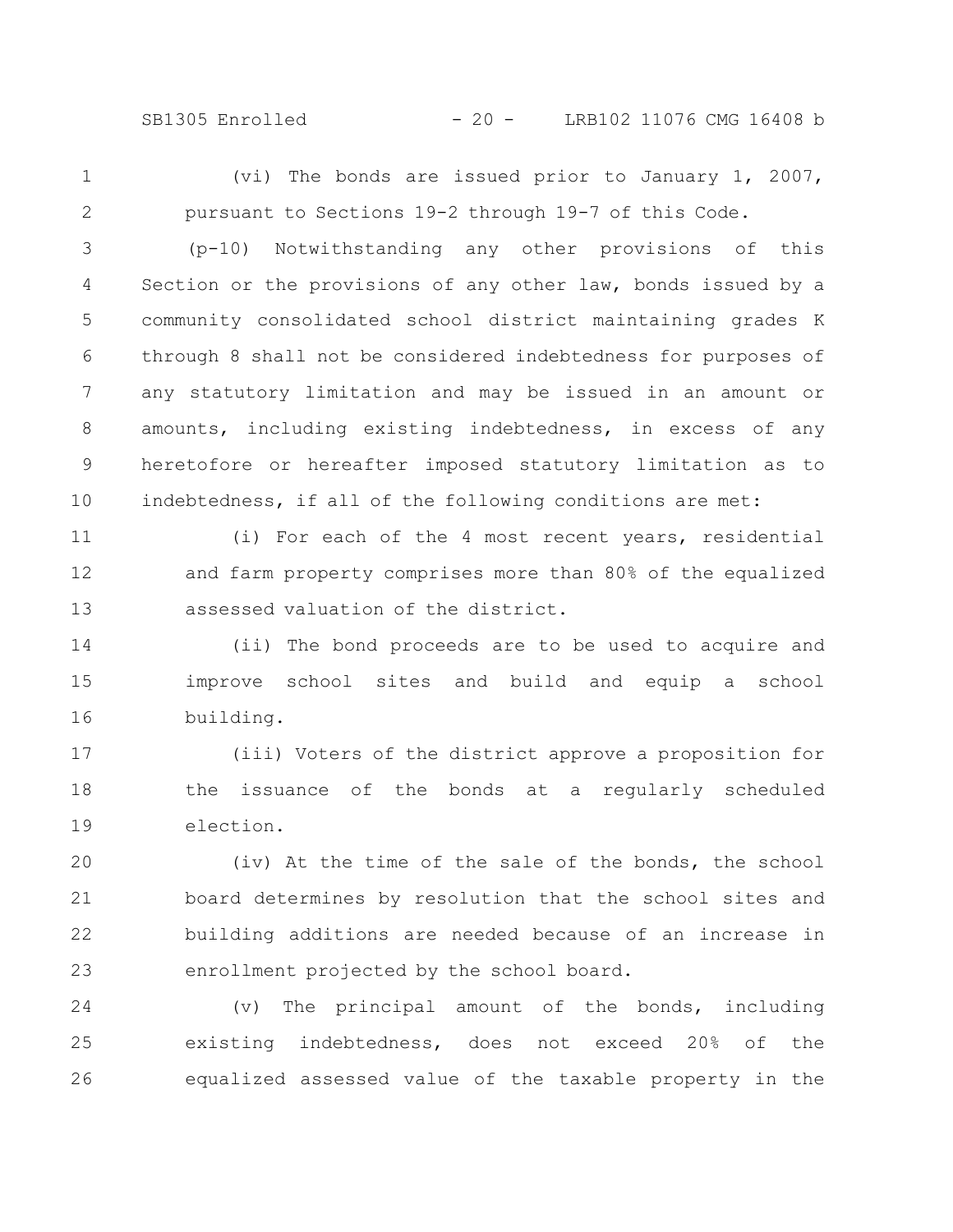district. 1

(vi) The bonds are issued prior to January 1, 2007, pursuant to Sections 19-2 through 19-7 of this Code. 2 3

 $(p-15)$  In addition to all other authority to issue bonds, the Oswego Community Unit School District Number 308 may issue bonds with an aggregate principal amount not to exceed \$450,000,000, but only if all of the following conditions are met: 4 5 6 7 8

(i) The voters of the district have approved a proposition for the bond issue at the general election held on November 7, 2006. 9 10 11

(ii) At the time of the sale of the bonds, the school board determines, by resolution, that: (A) the building and equipping of the new high school building, new junior high school buildings, new elementary school buildings, early childhood building, maintenance building, transportation facility, and additions to existing school buildings, the altering, repairing, equipping, and provision of technology improvements to existing school buildings, and the acquisition and improvement of school sites, as the case may be, are required as a result of a projected increase in the enrollment of students in the district; and (B) the sale of bonds for these purposes is authorized by legislation that exempts the debt incurred on the bonds from the district's statutory debt limitation. 12 13 14 15 16 17 18 19 20 21 22 23 24 25 26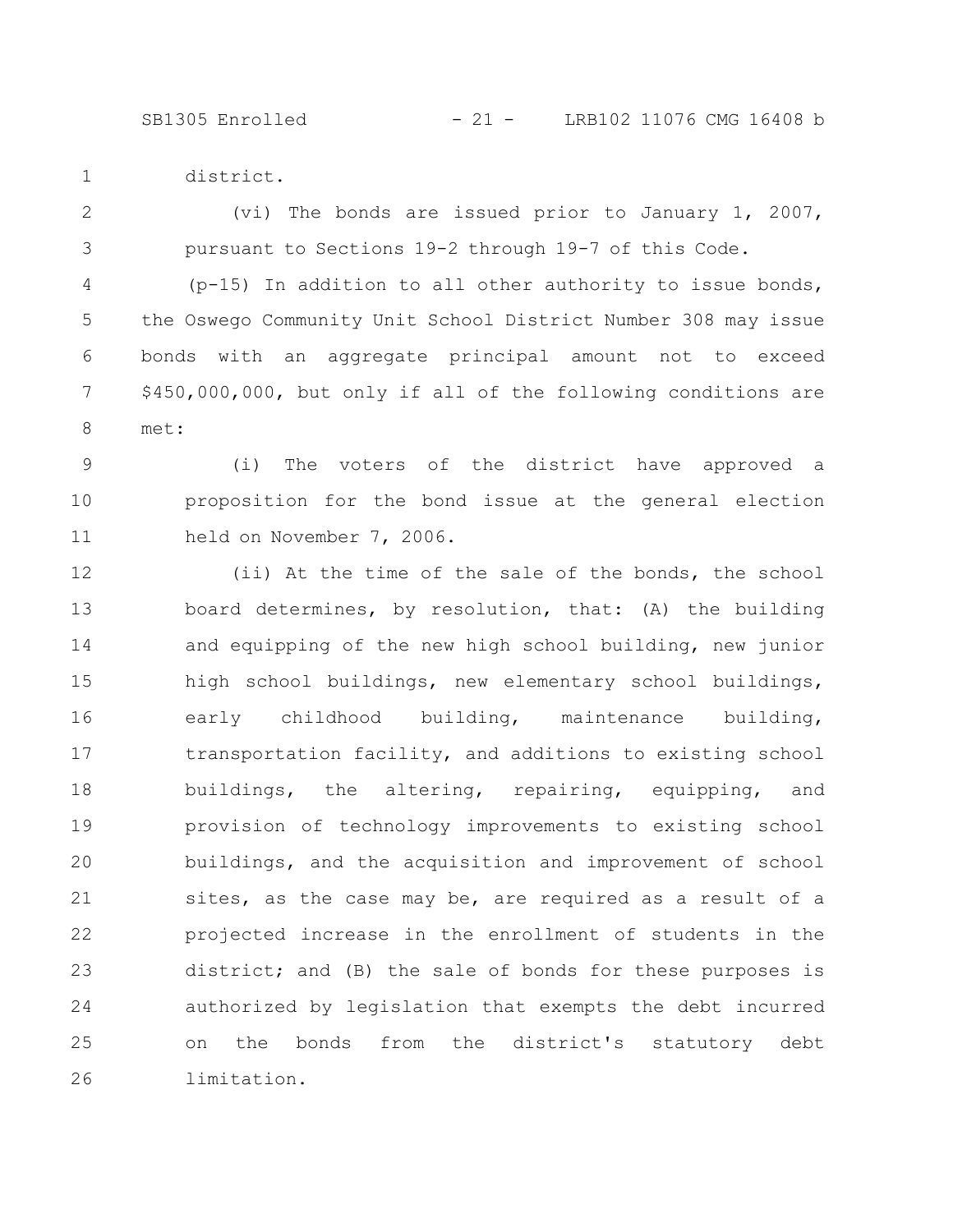SB1305 Enrolled - 22 - LRB102 11076 CMG 16408 b

(iii) The bonds are issued, in one or more bond issues, on or before November 7, 2011, but the aggregate principal amount issued in all such bond issues combined must not exceed \$450,000,000. 1 2 3 4

(iv) The bonds are issued in accordance with this Article 19. 5 6

(v) The proceeds of the bonds are used only to accomplish those projects approved by the voters at the general election held on November 7, 2006. 7 8 9

The debt incurred on any bonds issued under this subsection (p-15) shall not be considered indebtedness for purposes of any statutory debt limitation. 10 11 12

(p-20) In addition to all other authority to issue bonds, the Lincoln-Way Community High School District Number 210 may issue bonds with an aggregate principal amount not to exceed \$225,000,000, but only if all of the following conditions are met: 13 14 15 16 17

(i) The voters of the district have approved a proposition for the bond issue at the general primary election held on March 21, 2006. 18 19 20

(ii) At the time of the sale of the bonds, the school board determines, by resolution, that: (A) the building and equipping of the new high school buildings, the altering, repairing, and equipping of existing school buildings, and the improvement of school sites, as the case may be, are required as a result of a projected 21 22 23 24 25 26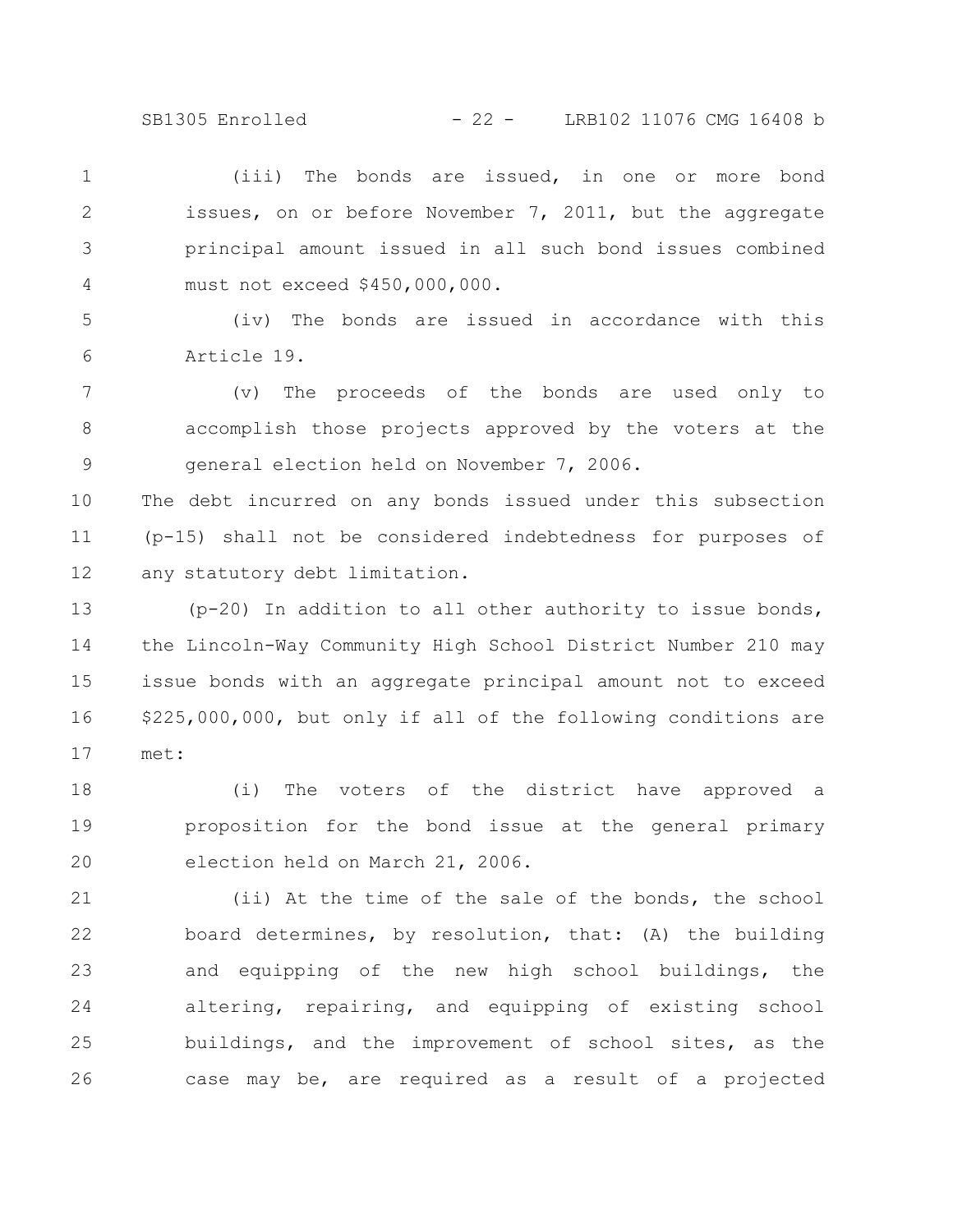SB1305 Enrolled - 23 - LRB102 11076 CMG 16408 b

increase in the enrollment of students in the district; and (B) the sale of bonds for these purposes is authorized by legislation that exempts the debt incurred on the bonds from the district's statutory debt limitation. 1 2 3 4

(iii) The bonds are issued, in one or more bond issues, on or before March 21, 2011, but the aggregate principal amount issued in all such bond issues combined must not exceed \$225,000,000. 5 6 7 8

(iv) The bonds are issued in accordance with this Article 19. 9 10

(v) The proceeds of the bonds are used only to accomplish those projects approved by the voters at the primary election held on March 21, 2006. 11 12 13

The debt incurred on any bonds issued under this subsection (p-20) shall not be considered indebtedness for purposes of any statutory debt limitation. 14 15 16

(p-25) In addition to all other authority to issue bonds, Rochester Community Unit School District 3A may issue bonds with an aggregate principal amount not to exceed \$18,500,000, but only if all of the following conditions are met: 17 18 19 20

(i) The voters of the district approve a proposition for the bond issuance at the general primary election held in 2008. 21 22 23

(ii) At the time of the sale of the bonds, the school board determines, by resolution, that: (A) the building and equipping of a new high school building; the addition 24 25 26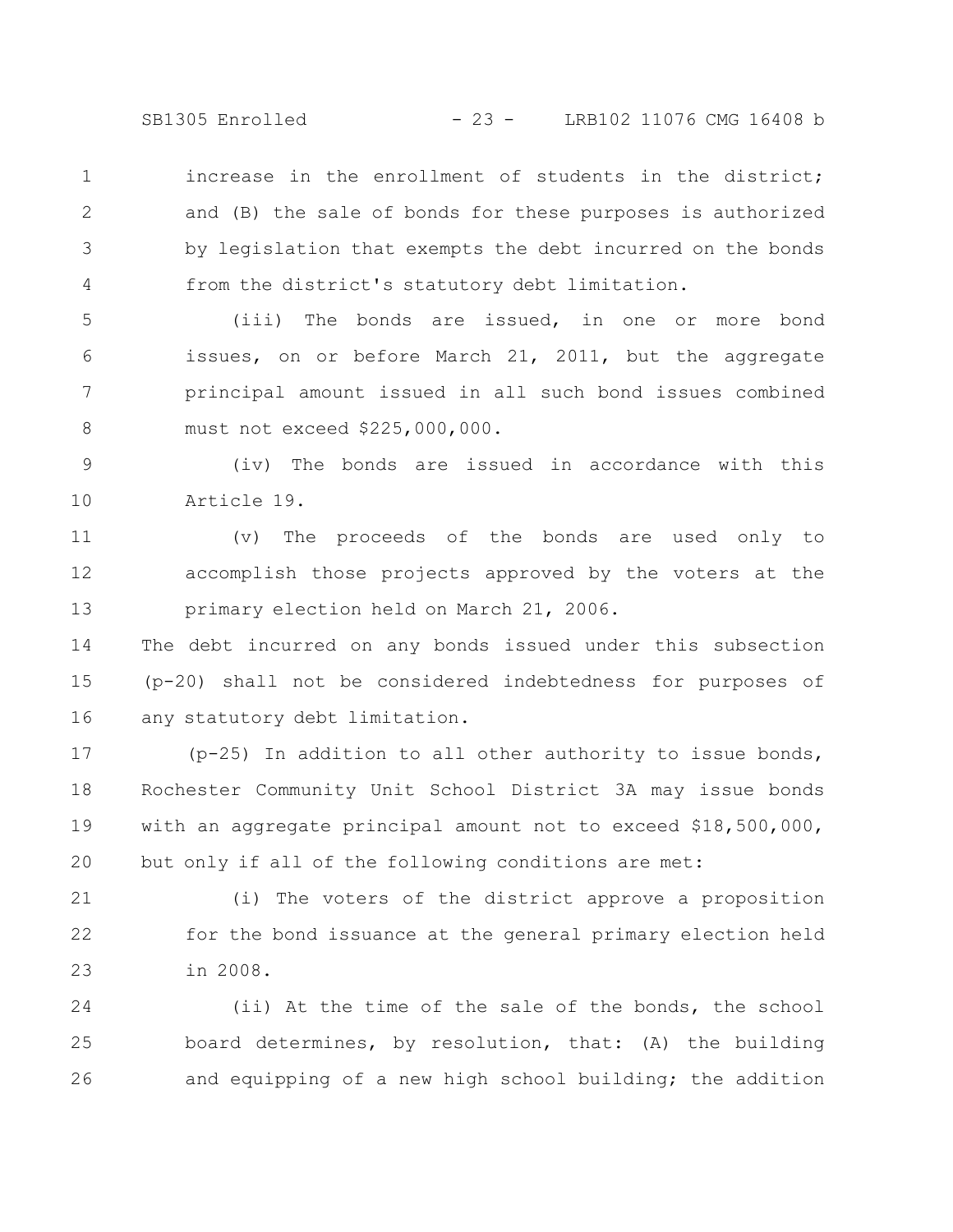SB1305 Enrolled - 24 - LRB102 11076 CMG 16408 b

of classrooms and support facilities at the high school, middle school, and elementary school; the altering, repairing, and equipping of existing school buildings; and the improvement of school sites, as the case may be, are required as a result of a projected increase in the enrollment of students in the district; and (B) the sale of bonds for these purposes is authorized by a law that exempts the debt incurred on the bonds from the district's statutory debt limitation. 1 2 3 4 5 6 7 8 9

(iii) The bonds are issued, in one or more bond issues, on or before December 31, 2012, but the aggregate principal amount issued in all such bond issues combined must not exceed \$18,500,000. 10 11 12 13

(iv) The bonds are issued in accordance with this Article 19. 14 15

(v) The proceeds of the bonds are used to accomplish only those projects approved by the voters at the primary election held in 2008. 16 17 18

The debt incurred on any bonds issued under this subsection (p-25) shall not be considered indebtedness for purposes of any statutory debt limitation. 19 20 21

(p-30) In addition to all other authority to issue bonds, Prairie Grove Consolidated School District 46 may issue bonds with an aggregate principal amount not to exceed \$30,000,000, but only if all of the following conditions are met: 22 23 24 25

26

(i) The voters of the district approve a proposition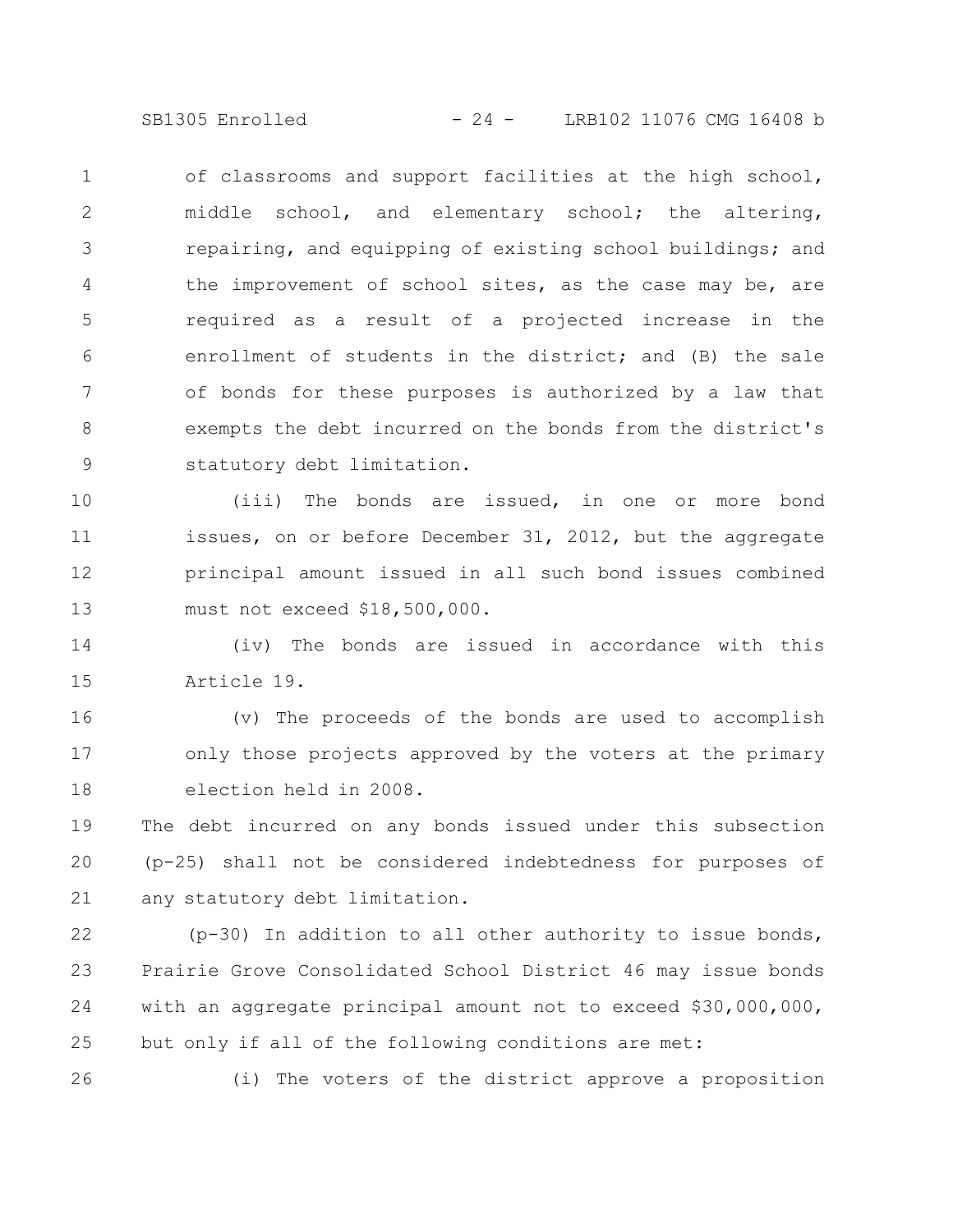SB1305 Enrolled - 25 - LRB102 11076 CMG 16408 b

1

for the bond issuance at an election held in 2008.

(ii) At the time of the sale of the bonds, the school board determines, by resolution, that (A) the building and equipping of a new school building and additions to existing school buildings are required as a result of a projected increase in the enrollment of students in the district and (B) the altering, repairing, and equipping of existing school buildings are required because of the age of the existing school buildings. 2 3 4 5 6 7 8 9

(iii) The bonds are issued, in one or more bond issuances, on or before December 31, 2012; however, the aggregate principal amount issued in all such bond issuances combined must not exceed \$30,000,000. 10 11 12 13

(iv) The bonds are issued in accordance with this Article. 14 15

(v) The proceeds of the bonds are used to accomplish only those projects approved by the voters at an election held in 2008. 16 17 18

The debt incurred on any bonds issued under this subsection (p-30) shall not be considered indebtedness for purposes of any statutory debt limitation. 19 20 21

(p-35) In addition to all other authority to issue bonds, Prairie Hill Community Consolidated School District 133 may issue bonds with an aggregate principal amount not to exceed \$13,900,000, but only if all of the following conditions are met: 22 23 24 25 26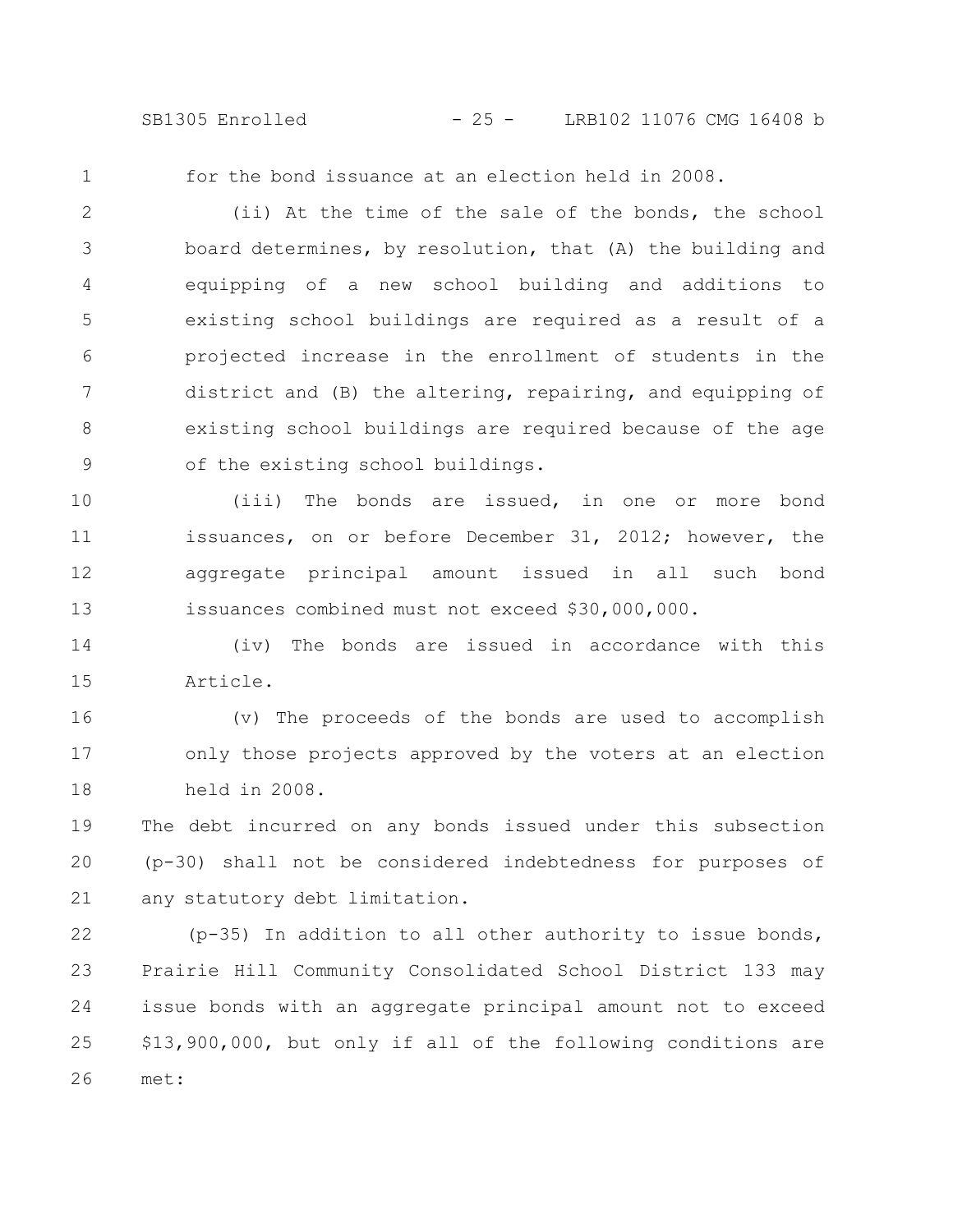(i) The voters of the district approved a proposition for the bond issuance at an election held on April 17, 2007. 1 2 3

(ii) At the time of the sale of the bonds, the school board determines, by resolution, that (A) the improvement of the site of and the building and equipping of a school building are required as a result of a projected increase in the enrollment of students in the district and (B) the repairing and equipping of the Prairie Hill Elementary School building is required because of the age of that school building. 4 5 6 7 8 9 10 11

(iii) The bonds are issued, in one or more bond issuances, on or before December 31, 2011, but the aggregate principal amount issued in all such bond issuances combined must not exceed \$13,900,000. 12 13 14 15

(iv) The bonds are issued in accordance with this Article. 16 17

(v) The proceeds of the bonds are used to accomplish only those projects approved by the voters at an election held on April 17, 2007. 18 19 20

The debt incurred on any bonds issued under this subsection (p-35) shall not be considered indebtedness for purposes of any statutory debt limitation. 21 22 23

(p-40) In addition to all other authority to issue bonds, Mascoutah Community Unit District 19 may issue bonds with an aggregate principal amount not to exceed \$55,000,000, but only 24 25 26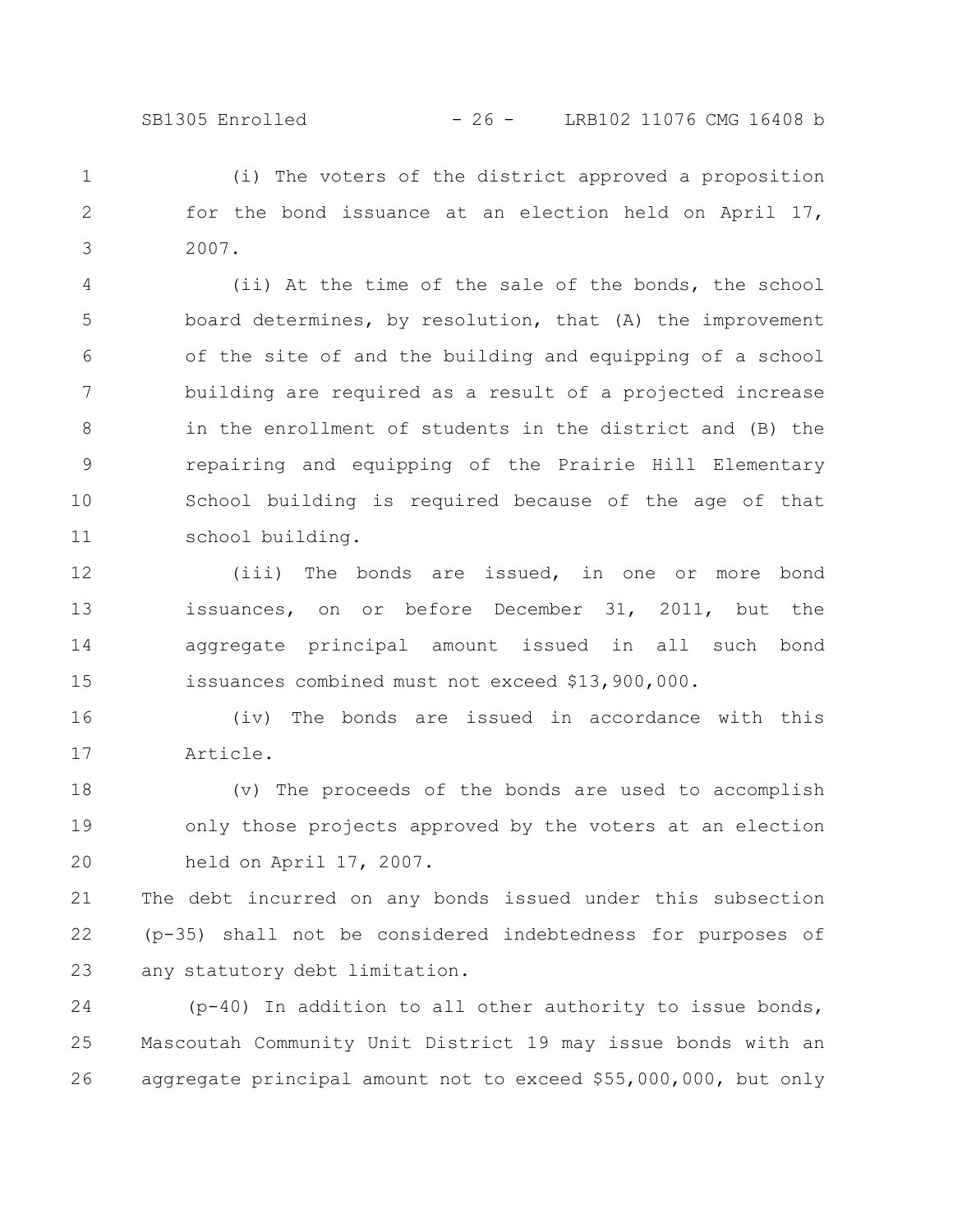SB1305 Enrolled - 27 - LRB102 11076 CMG 16408 b

if all of the following conditions are met: 1

(1) The voters of the district approve a proposition for the bond issuance at a regular election held on or after November 4, 2008. 2 3 4

(2) At the time of the sale of the bonds, the school board determines, by resolution, that (i) the building and equipping of a new high school building is required as a result of a projected increase in the enrollment of students in the district and the age and condition of the existing high school building, (ii) the existing high school building will be demolished, and (iii) the sale of bonds is authorized by statute that exempts the debt incurred on the bonds from the district's statutory debt limitation. 5 6 7 8 9 10 11 12 13 14

(3) The bonds are issued, in one or more bond issuances, on or before December 31, 2011, but the aggregate principal amount issued in all such bond issuances combined must not exceed \$55,000,000. 15 16 17 18

(4) The bonds are issued in accordance with this Article. 19 20

(5) The proceeds of the bonds are used to accomplish only those projects approved by the voters at a regular election held on or after November 4, 2008. 21 22 23

The debt incurred on any bonds issued under this subsection (p-40) shall not be considered indebtedness for purposes of any statutory debt limitation. 24 25 26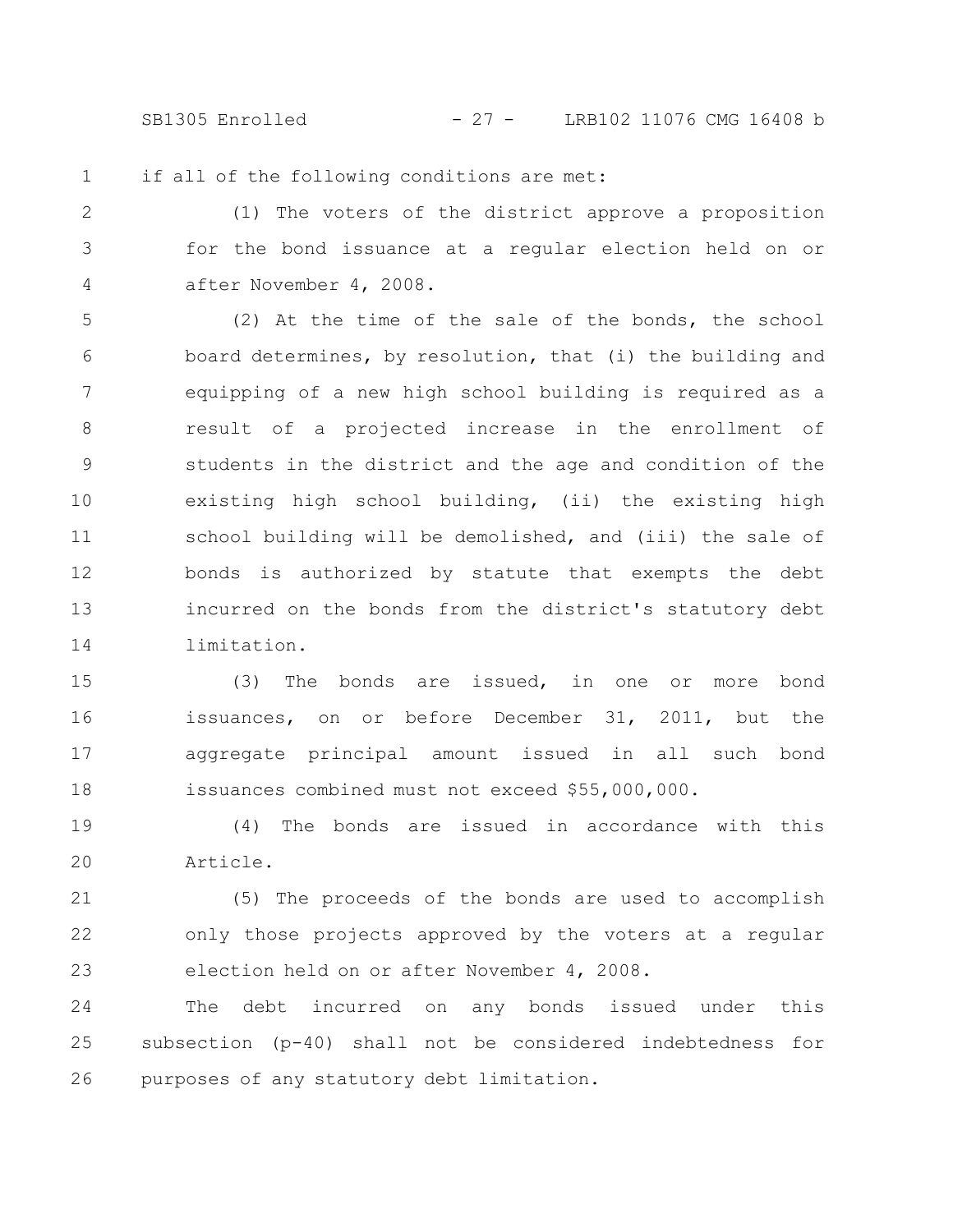SB1305 Enrolled - 28 - LRB102 11076 CMG 16408 b

(p-45) Notwithstanding the provisions of subsection (a) of this Section or of any other law, bonds issued pursuant to Section 19-3.5 of this Code shall not be considered indebtedness for purposes of any statutory limitation if the bonds are issued in an amount or amounts, including existing indebtedness of the school district, not in excess of 18.5% of the value of the taxable property in the district to be ascertained by the last assessment for State and county taxes. 1 2 3 4 5 6 7 8

(p-50) Notwithstanding the provisions of subsection (a) of this Section or of any other law, bonds issued pursuant to Section 19-3.10 of this Code shall not be considered indebtedness for purposes of any statutory limitation if the bonds are issued in an amount or amounts, including existing indebtedness of the school district, not in excess of 43% of the value of the taxable property in the district to be ascertained by the last assessment for State and county taxes. 9 10 11 12 13 14 15 16

(p-55) In addition to all other authority to issue bonds, Belle Valley School District 119 may issue bonds with an aggregate principal amount not to exceed \$47,500,000, but only if all of the following conditions are met: 17 18 19 20

(1) The voters of the district approve a proposition for the bond issuance at an election held on or after April 7, 2009. 21 22 23

(2) Prior to the issuance of the bonds, the school board determines, by resolution, that (i) the building and equipping of a new school building is required as a result 24 25 26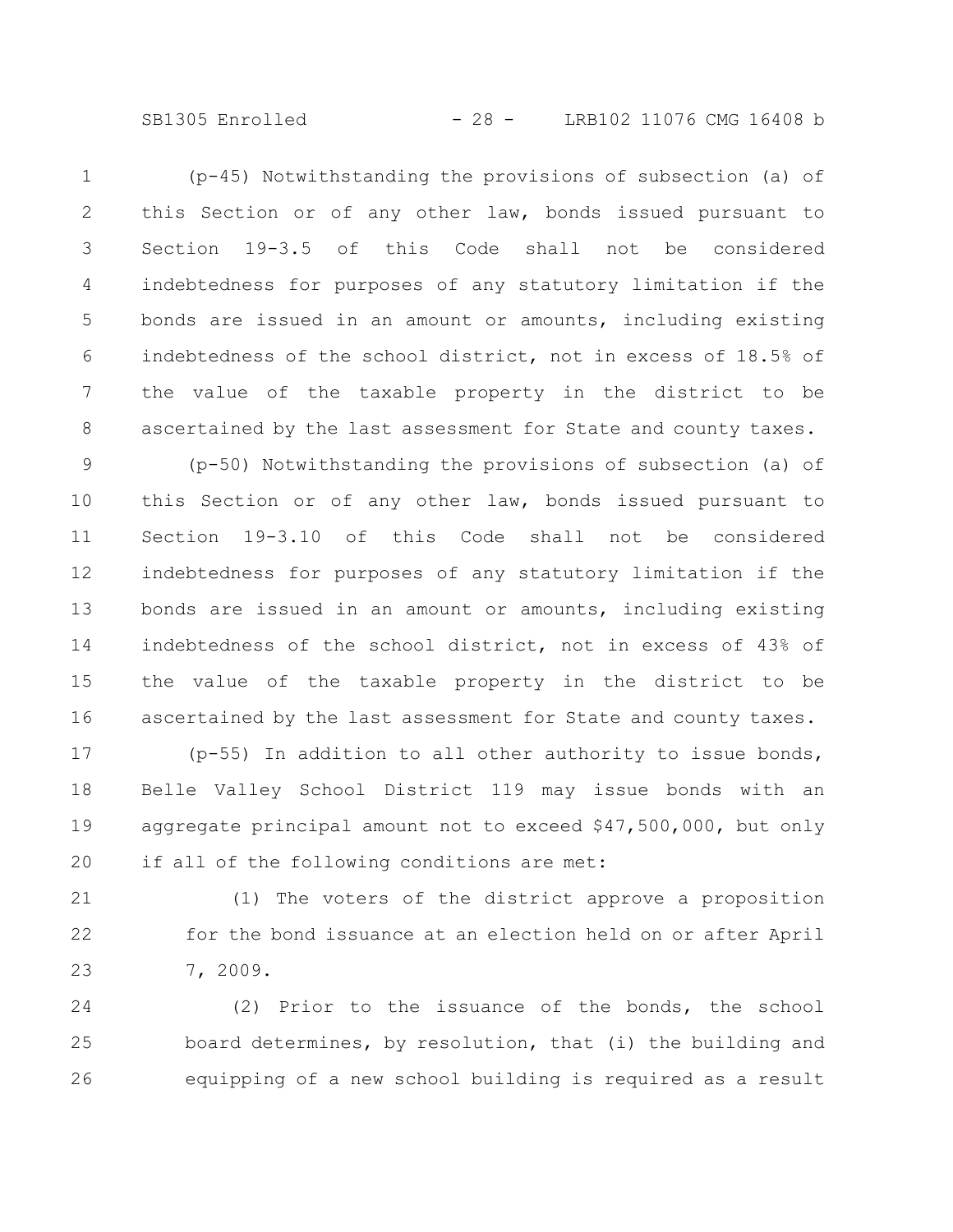SB1305 Enrolled - 29 - LRB102 11076 CMG 16408 b

of mine subsidence in an existing school building and because of the age and condition of another existing school building and (ii) the issuance of bonds is authorized by statute that exempts the debt incurred on the bonds from the district's statutory debt limitation. 1 2 3 4 5

(3) The bonds are issued, in one or more bond issuances, on or before March 31, 2014, but the aggregate principal amount issued in all such bond issuances combined must not exceed \$47,500,000. 6 7 8 9

(4) The bonds are issued in accordance with this Article. 10 11

(5) The proceeds of the bonds are used to accomplish only those projects approved by the voters at an election held on or after April 7, 2009. 12 13 14

The debt incurred on any bonds issued under this subsection (p-55) shall not be considered indebtedness for purposes of any statutory debt limitation. Bonds issued under this subsection (p-55) must mature within not to exceed 30 years from their date, notwithstanding any other law to the contrary. 15 16 17 18 19 20

(p-60) In addition to all other authority to issue bonds, Wilmington Community Unit School District Number 209-U may issue bonds with an aggregate principal amount not to exceed \$2,285,000, but only if all of the following conditions are met: 21 22 23 24 25

26

(1) The proceeds of the bonds are used to accomplish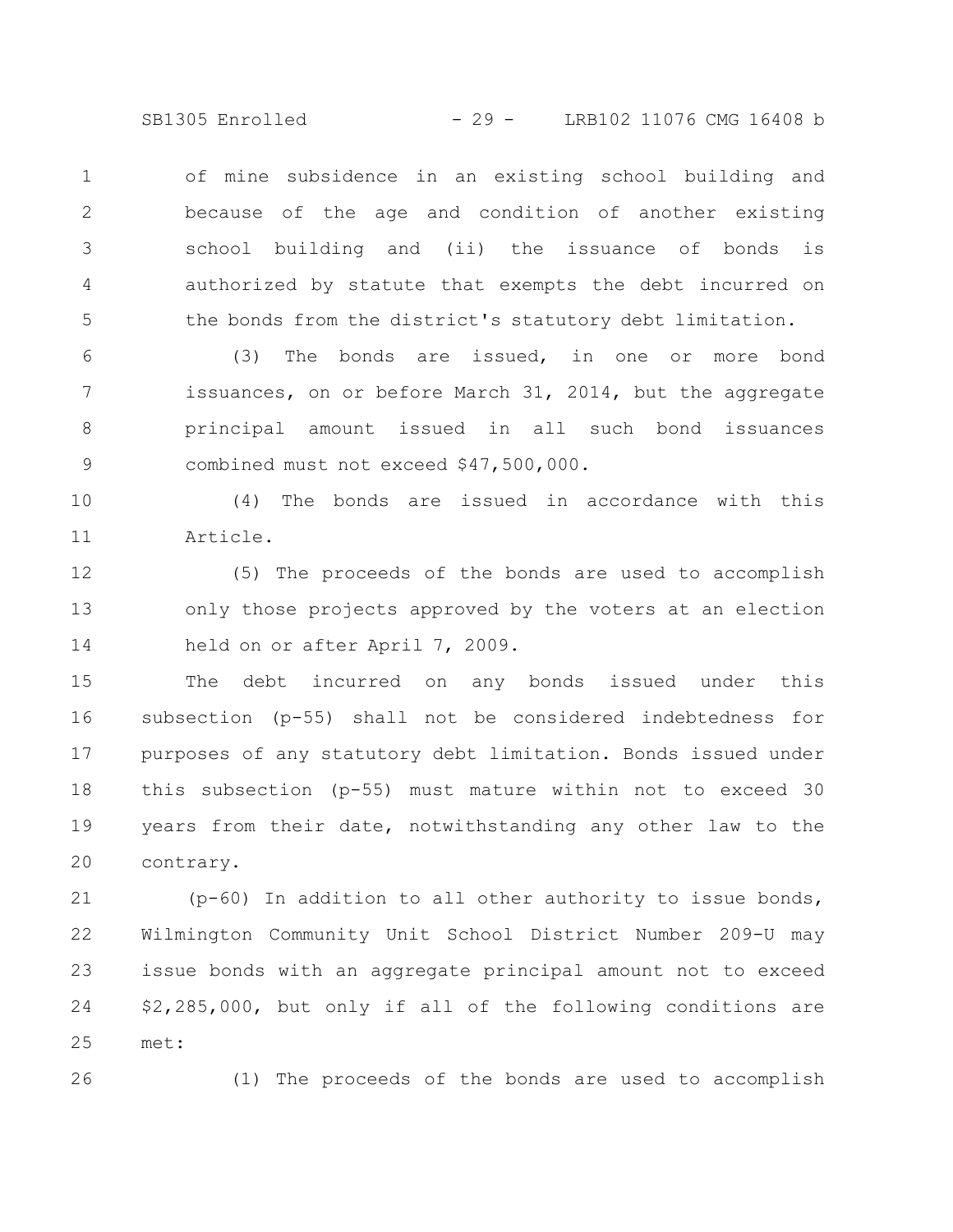SB1305 Enrolled - 30 - LRB102 11076 CMG 16408 b

only those projects approved by the voters at the general primary election held on March 21, 2006. 1 2

(2) Prior to the issuance of the bonds, the school board determines, by resolution, that (i) the projects approved by the voters were and are required because of the age and condition of the school district's prior and existing school buildings and (ii) the issuance of the bonds is authorized by legislation that exempts the debt incurred on the bonds from the district's statutory debt limitation. 3 4 5 6 7 8 9 10

(3) The bonds are issued in one or more bond issuances on or before March 1, 2011, but the aggregate principal amount issued in all those bond issuances combined must not exceed \$2,285,000. 11 12 13 14

(4) The bonds are issued in accordance with this Article. 15 16

The debt incurred on any bonds issued under this subsection (p-60) shall not be considered indebtedness for purposes of any statutory debt limitation. 17 18 19

(p-65) In addition to all other authority to issue bonds, West Washington County Community Unit School District 10 may issue bonds with an aggregate principal amount not to exceed \$32,200,000 and maturing over a period not exceeding 25 years, but only if all of the following conditions are met: 20 21 22 23 24

(1) The voters of the district approve a proposition for the bond issuance at an election held on or after 25 26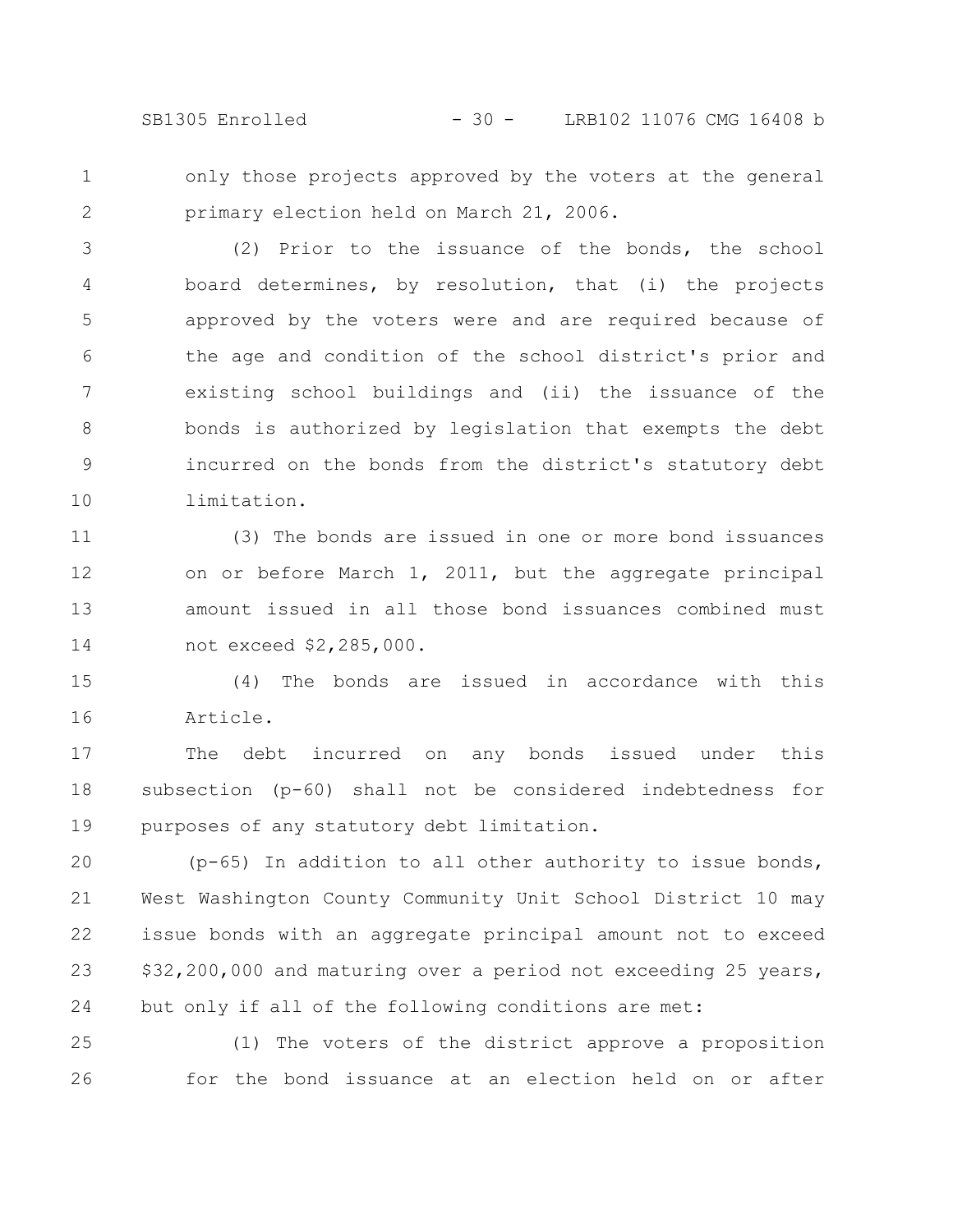SB1305 Enrolled - 31 - LRB102 11076 CMG 16408 b

February 2, 2010. 1

(2) Prior to the issuance of the bonds, the school board determines, by resolution, that (A) all or a portion of the existing Okawville Junior/Senior High School Building will be demolished; (B) the building and equipping of a new school building to be attached to and the alteration, repair, and equipping of the remaining portion of the Okawville Junior/Senior High School Building is required because of the age and current condition of that school building; and (C) the issuance of bonds is authorized by a statute that exempts the debt incurred on the bonds from the district's statutory debt limitation. 2 3 4 5 6 7 8 9 10 11 12 13

(3) The bonds are issued, in one or more bond issuances, on or before March 31, 2014, but the aggregate principal amount issued in all such bond issuances combined must not exceed \$32,200,000. 14 15 16 17

(4) The bonds are issued in accordance with this Article. 18 19

(5) The proceeds of the bonds are used to accomplish only those projects approved by the voters at an election held on or after February 2, 2010. 20 21 22

The debt incurred on any bonds issued under this subsection (p-65) shall not be considered indebtedness for purposes of any statutory debt limitation. 23 24 25

(p-70) In addition to all other authority to issue bonds, 26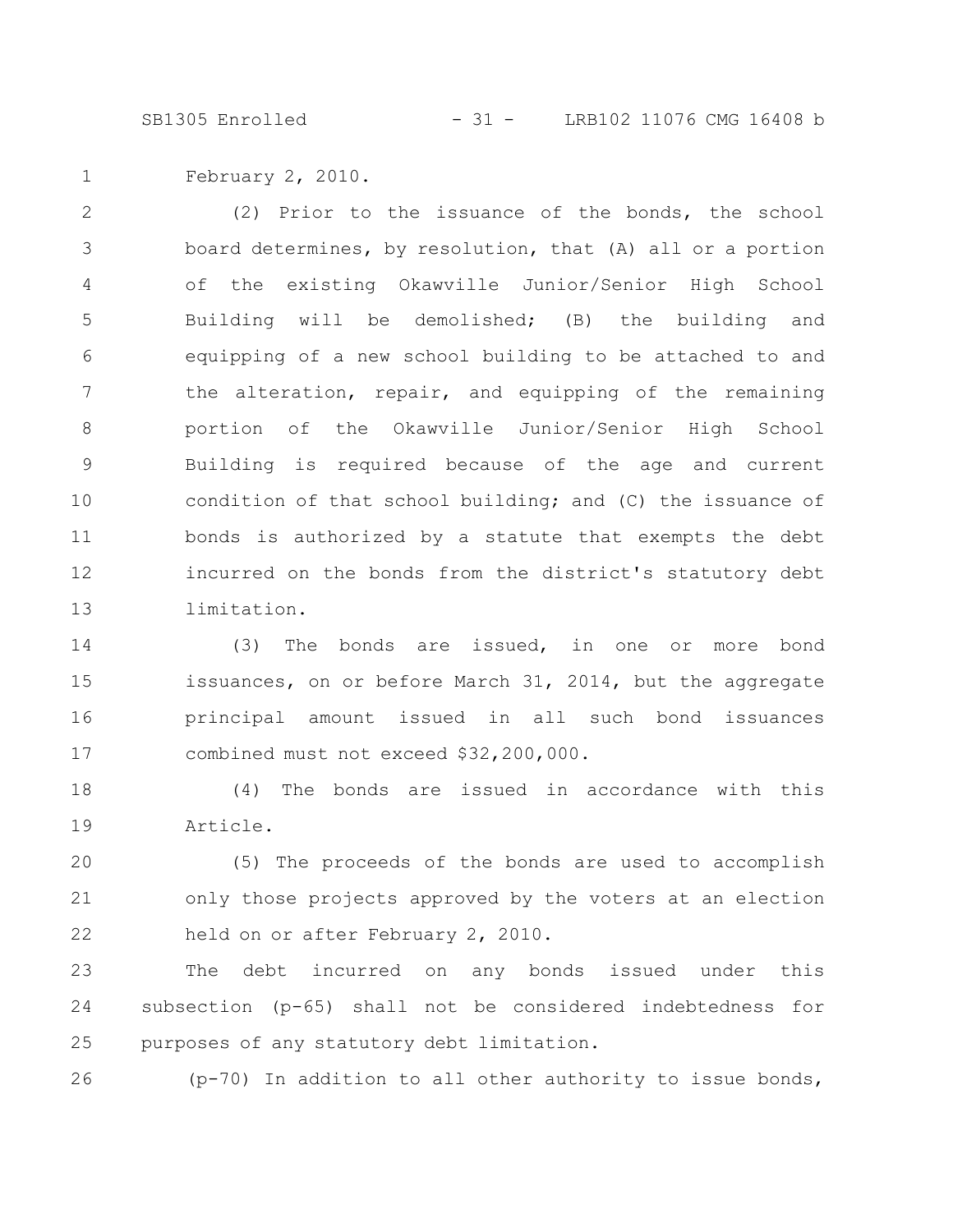SB1305 Enrolled - 32 - LRB102 11076 CMG 16408 b

Cahokia Community Unit School District 187 may issue bonds with an aggregate principal amount not to exceed \$50,000,000, but only if all the following conditions are met: 1 2 3

(1) The voters of the district approve a proposition for the bond issuance at an election held on or after November 2, 2010. 4 5 6

(2) Prior to the issuance of the bonds, the school board determines, by resolution, that (i) the building and equipping of a new school building is required as a result of the age and condition of an existing school building and (ii) the issuance of bonds is authorized by a statute that exempts the debt incurred on the bonds from the district's statutory debt limitation. 7 8 9 10 11 12 13

(3) The bonds are issued, in one or more issuances, on or before July 1, 2016, but the aggregate principal amount issued in all such bond issuances combined must not exceed \$50,000,000. 14 15 16 17

(4) The bonds are issued in accordance with this Article. 18 19

(5) The proceeds of the bonds are used to accomplish only those projects approved by the voters at an election held on or after November 2, 2010. 20 21 22

The debt incurred on any bonds issued under this subsection (p-70) shall not be considered indebtedness for purposes of any statutory debt limitation. Bonds issued under this subsection (p-70) must mature within not to exceed 25 23 24 25 26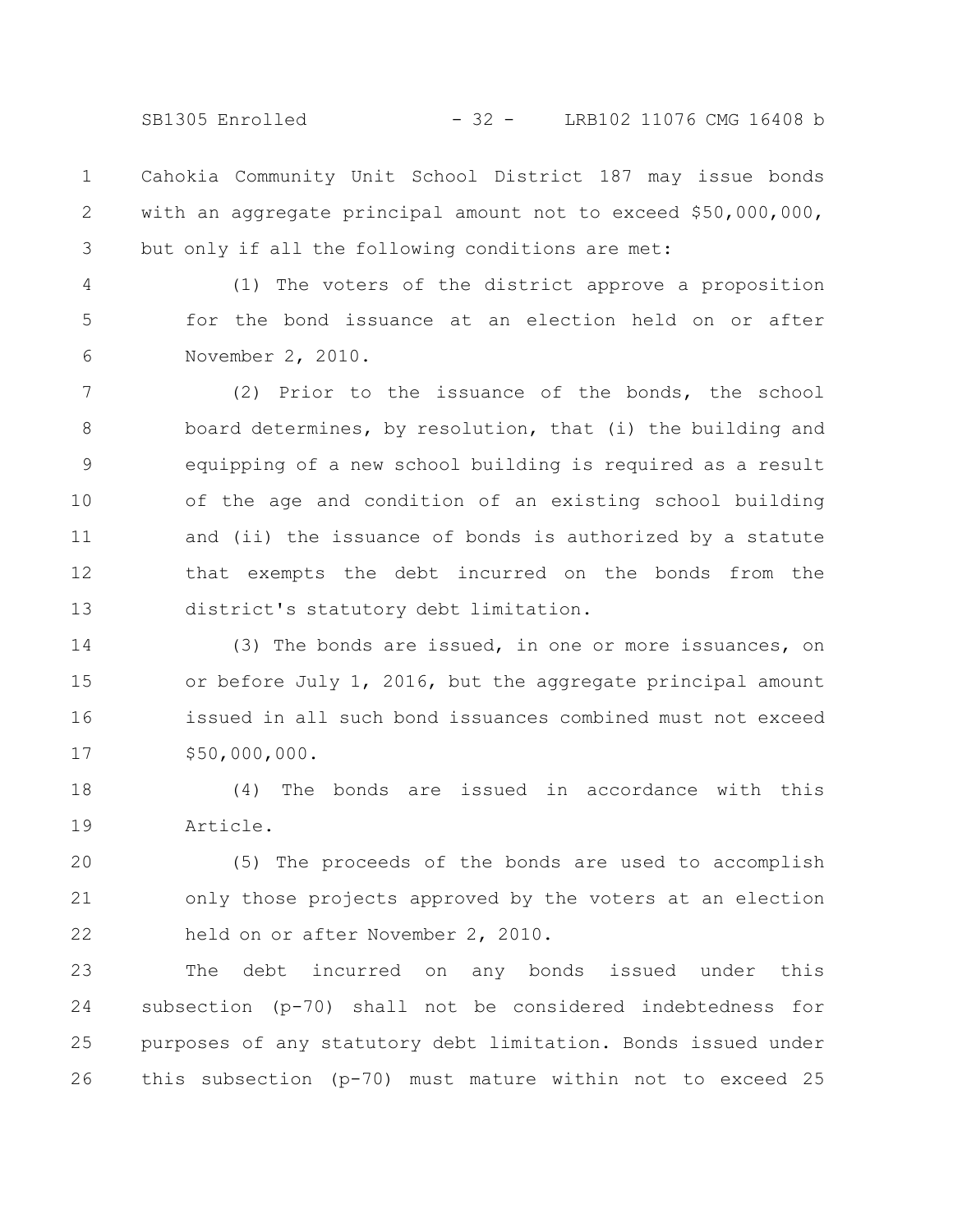SB1305 Enrolled - 33 - LRB102 11076 CMG 16408 b

years from their date, notwithstanding any other law, including Section 19-3 of this Code, to the contrary. 1 2

(p-75) Notwithstanding the debt limitation prescribed in subsection (a) of this Section or any other provisions of this Section or of any other law, the execution of leases on or after January 1, 2007 and before July 1, 2011 by the Board of Education of Peoria School District 150 with a public building commission for leases entered into pursuant to the Public Building Commission Act shall not be considered indebtedness for purposes of any statutory debt limitation. 3 4 5 6 7 8 9 10

This subsection (p-75) applies only if the State Board of Education or the Capital Development Board makes one or more grants to Peoria School District 150 pursuant to the School Construction Law. The amount exempted from the debt limitation as prescribed in this subsection (p-75) shall be no greater than the amount of one or more grants awarded to Peoria School District 150 by the State Board of Education or the Capital Development Board. 11 12 13 14 15 16 17 18

(p-80) In addition to all other authority to issue bonds, Ridgeland School District 122 may issue bonds with an aggregate principal amount not to exceed \$50,000,000 for the purpose of refunding or continuing to refund bonds originally issued pursuant to voter approval at the general election held on November 7, 2000, and the debt incurred on any bonds issued under this subsection (p-80) shall not be considered indebtedness for purposes of any statutory debt limitation. 19 20 21 22 23 24 25 26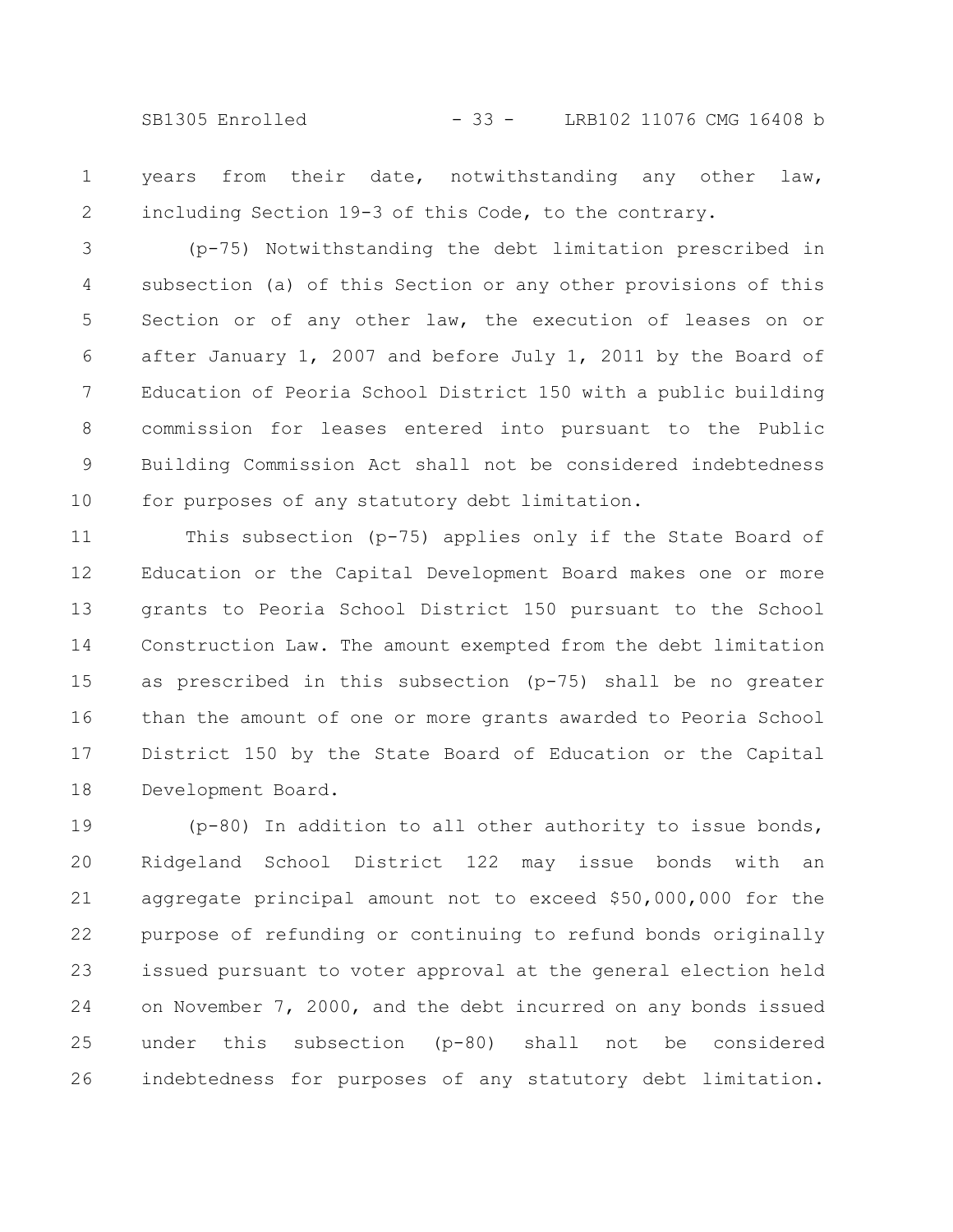SB1305 Enrolled - 34 - LRB102 11076 CMG 16408 b

Bonds issued under this subsection (p-80) may be issued in one or more issuances and must mature within not to exceed 25 years from their date, notwithstanding any other law, including Section 19-3 of this Code, to the contrary. 1 2 3 4

(p-85) In addition to all other authority to issue bonds, Hall High School District 502 may issue bonds with an aggregate principal amount not to exceed \$32,000,000, but only if all the following conditions are met: 5 6 7 8

(1) The voters of the district approve a proposition for the bond issuance at an election held on or after April 9, 2013. 9 10 11

(2) Prior to the issuance of the bonds, the school board determines, by resolution, that (i) the building and equipping of a new school building is required as a result of the age and condition of an existing school building, (ii) the existing school building should be demolished in its entirety or the existing school building should be demolished except for the 1914 west wing of the building, and (iii) the issuance of bonds is authorized by a statute that exempts the debt incurred on the bonds from the district's statutory debt limitation. 12 13 14 15 16 17 18 19 20 21

(3) The bonds are issued, in one or more issuances, not later than 5 years after the date of the referendum approving the issuance of the bonds, but the aggregate principal amount issued in all such bond issuances combined must not exceed \$32,000,000. 22 23 24 25 26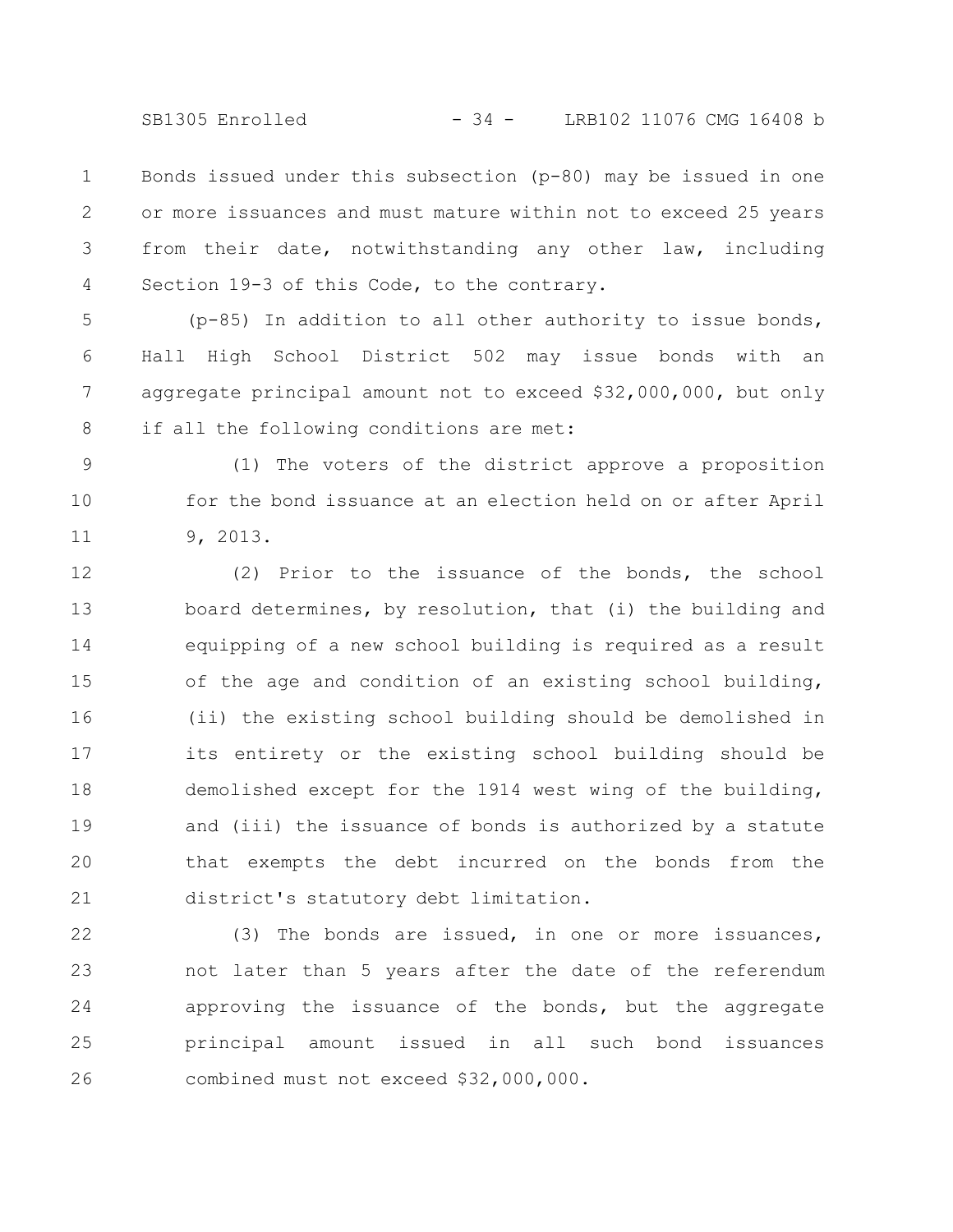## SB1305 Enrolled - 35 - LRB102 11076 CMG 16408 b

(4) The bonds are issued in accordance with this Article. 1 2

(5) The proceeds of the bonds are used to accomplish only those projects approved by the voters at an election held on or after April 9, 2013. 3 4 5

The debt incurred on any bonds issued under this subsection (p-85) shall not be considered indebtedness for purposes of any statutory debt limitation. Bonds issued under this subsection (p-85) must mature within not to exceed 30 years from their date, notwithstanding any other law, including Section 19-3 of this Code, to the contrary. 6 7 8 9 10 11

(p-90) In addition to all other authority to issue bonds, Lebanon Community Unit School District 9 may issue bonds with an aggregate principal amount not to exceed \$7,500,000, but only if all of the following conditions are met: 12 13 14 15

(1) The voters of the district approved a proposition for the bond issuance at the general primary election on February 2, 2010. 16 17 18

(2) At or prior to the time of the sale of the bonds, the school board determines, by resolution, that (i) the building and equipping of a new elementary school building is required as a result of a projected increase in the enrollment of students in the district and the age and condition of the existing Lebanon Elementary School building, (ii) a portion of the existing Lebanon Elementary School building will be demolished and the 19 20 21 22 23 24 25 26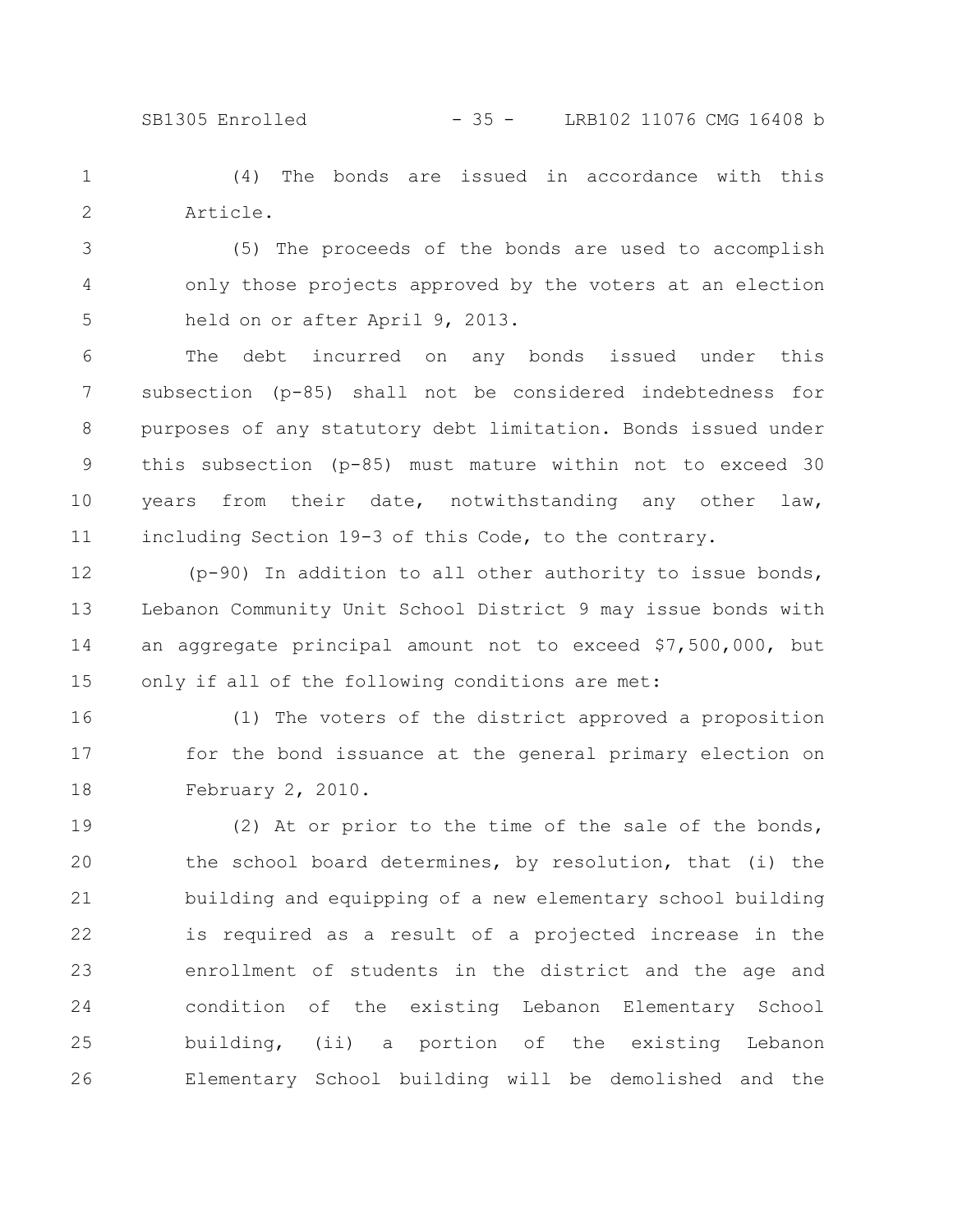SB1305 Enrolled - 36 - LRB102 11076 CMG 16408 b

remaining portion will be altered, repaired, and equipped, and (iii) the sale of bonds is authorized by a statute that exempts the debt incurred on the bonds from the district's statutory debt limitation. 1 2 3 4

(3) The bonds are issued, in one or more bond issuances, on or before April 1, 2014, but the aggregate principal amount issued in all such bond issuances combined must not exceed \$7,500,000. 5 6 7 8

(4) The bonds are issued in accordance with this Article. 9 10

(5) The proceeds of the bonds are used to accomplish only those projects approved by the voters at the general primary election held on February 2, 2010. 11 12 13

The debt incurred on any bonds issued under this subsection (p-90) shall not be considered indebtedness for purposes of any statutory debt limitation. 14 15 16

(p-95) In addition to all other authority to issue bonds, Monticello Community Unit School District 25 may issue bonds with an aggregate principal amount not to exceed \$35,000,000, but only if all of the following conditions are met: 17 18 19 20

(1) The voters of the district approve a proposition for the bond issuance at an election held on or after November 4, 2014. 21 22 23

(2) Prior to the issuance of the bonds, the school board determines, by resolution, that (i) the building and equipping of a new school building is required as a result 24 25 26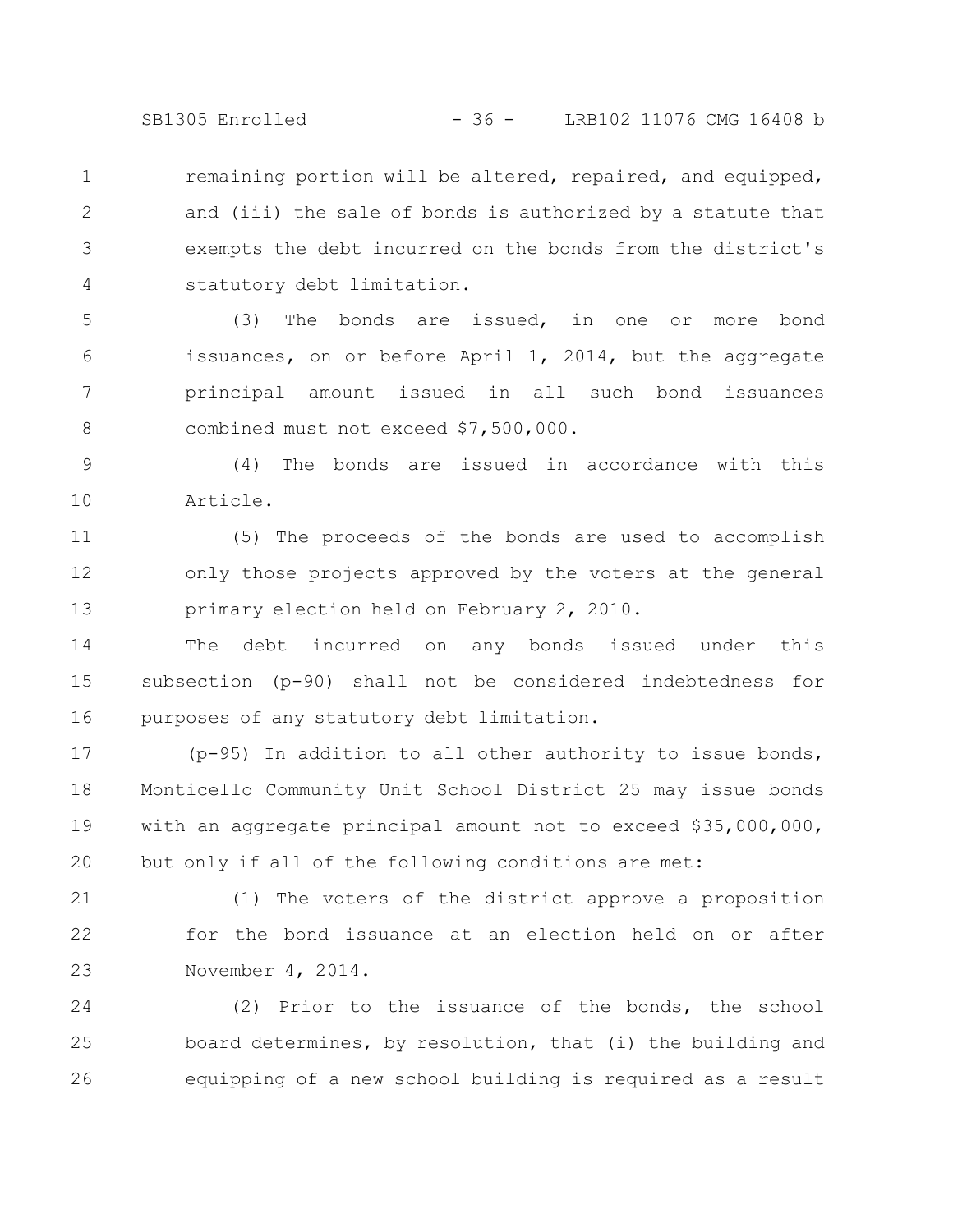SB1305 Enrolled - 37 - LRB102 11076 CMG 16408 b

of the age and condition of an existing school building and (ii) the issuance of bonds is authorized by a statute that exempts the debt incurred on the bonds from the district's statutory debt limitation. 1 2 3 4

(3) The bonds are issued, in one or more issuances, on or before July 1, 2020, but the aggregate principal amount issued in all such bond issuances combined must not exceed \$35,000,000. 5 6 7 8

(4) The bonds are issued in accordance with this Article. 9 10

(5) The proceeds of the bonds are used to accomplish only those projects approved by the voters at an election held on or after November 4, 2014. 11 12 13

The debt incurred on any bonds issued under this subsection (p-95) shall not be considered indebtedness for purposes of any statutory debt limitation. Bonds issued under this subsection (p-95) must mature within not to exceed 25 years from their date, notwithstanding any other law, including Section 19-3 of this Code, to the contrary. 14 15 16 17 18 19

(p-100) In addition to all other authority to issue bonds, the community unit school district created in the territory comprising Milford Community Consolidated School District 280 and Milford Township High School District 233, as approved at the general primary election held on March 18, 2014, may issue bonds with an aggregate principal amount not to exceed \$17,500,000, but only if all the following conditions are met: 20 21 22 23 24 25 26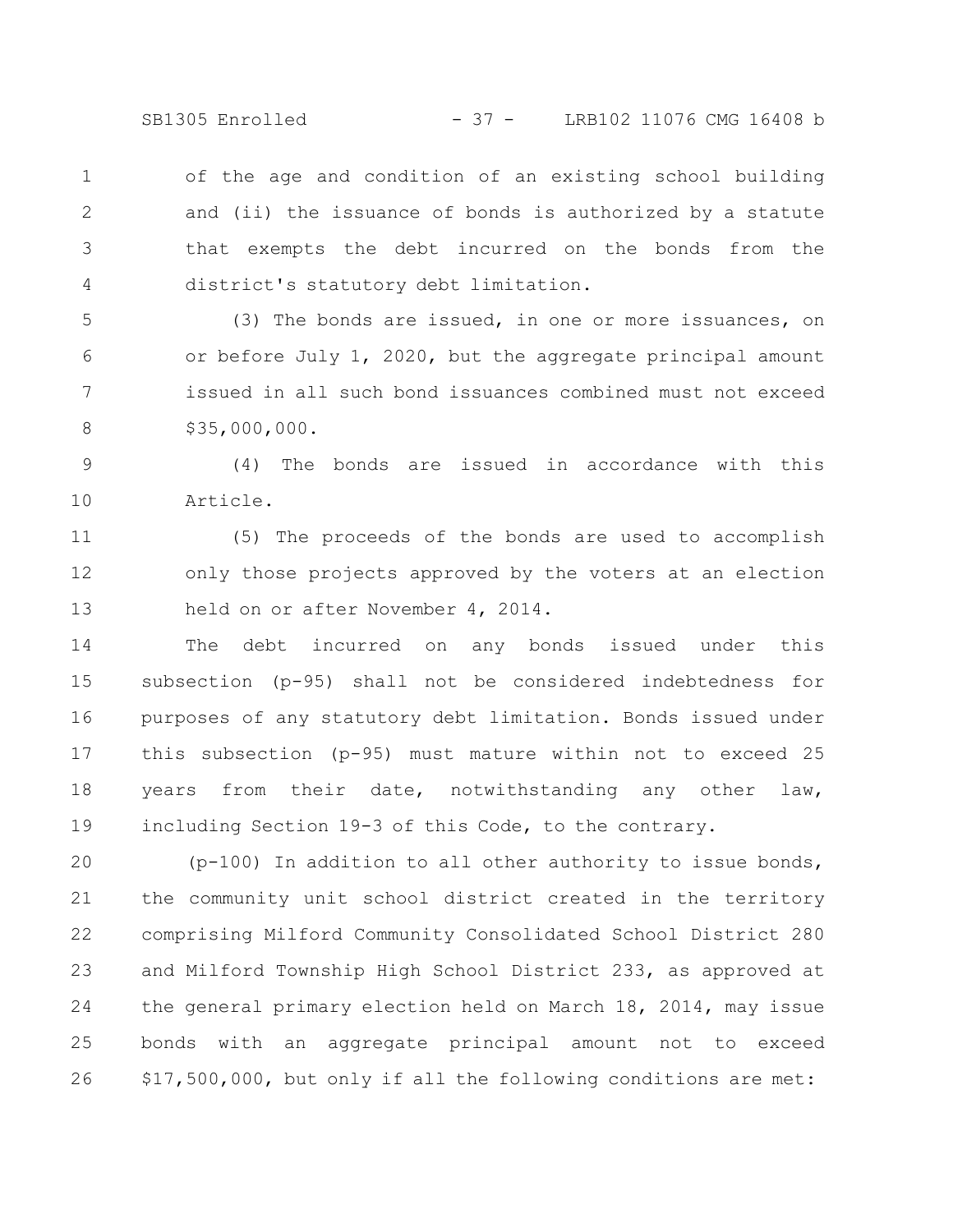## SB1305 Enrolled - 38 - LRB102 11076 CMG 16408 b

(1) The voters of the district approve a proposition for the bond issuance at an election held on or after November 4, 2014. 1 2 3

(2) Prior to the issuance of the bonds, the school board determines, by resolution, that (i) the building and equipping of a new school building is required as a result of the age and condition of an existing school building and (ii) the issuance of bonds is authorized by a statute that exempts the debt incurred on the bonds from the district's statutory debt limitation. 4 5 6 7 8 9 10

(3) The bonds are issued, in one or more issuances, on or before July 1, 2020, but the aggregate principal amount issued in all such bond issuances combined must not exceed \$17,500,000. 11 12 13 14

(4) The bonds are issued in accordance with this Article. 15 16

(5) The proceeds of the bonds are used to accomplish only those projects approved by the voters at an election held on or after November 4, 2014. 17 18 19

The debt incurred on any bonds issued under this subsection (p-100) shall not be considered indebtedness for purposes of any statutory debt limitation. Bonds issued under this subsection (p-100) must mature within not to exceed 25 years from their date, notwithstanding any other law, including Section 19-3 of this Code, to the contrary. 20 21 22 23 24 25

(p-105) In addition to all other authority to issue bonds, 26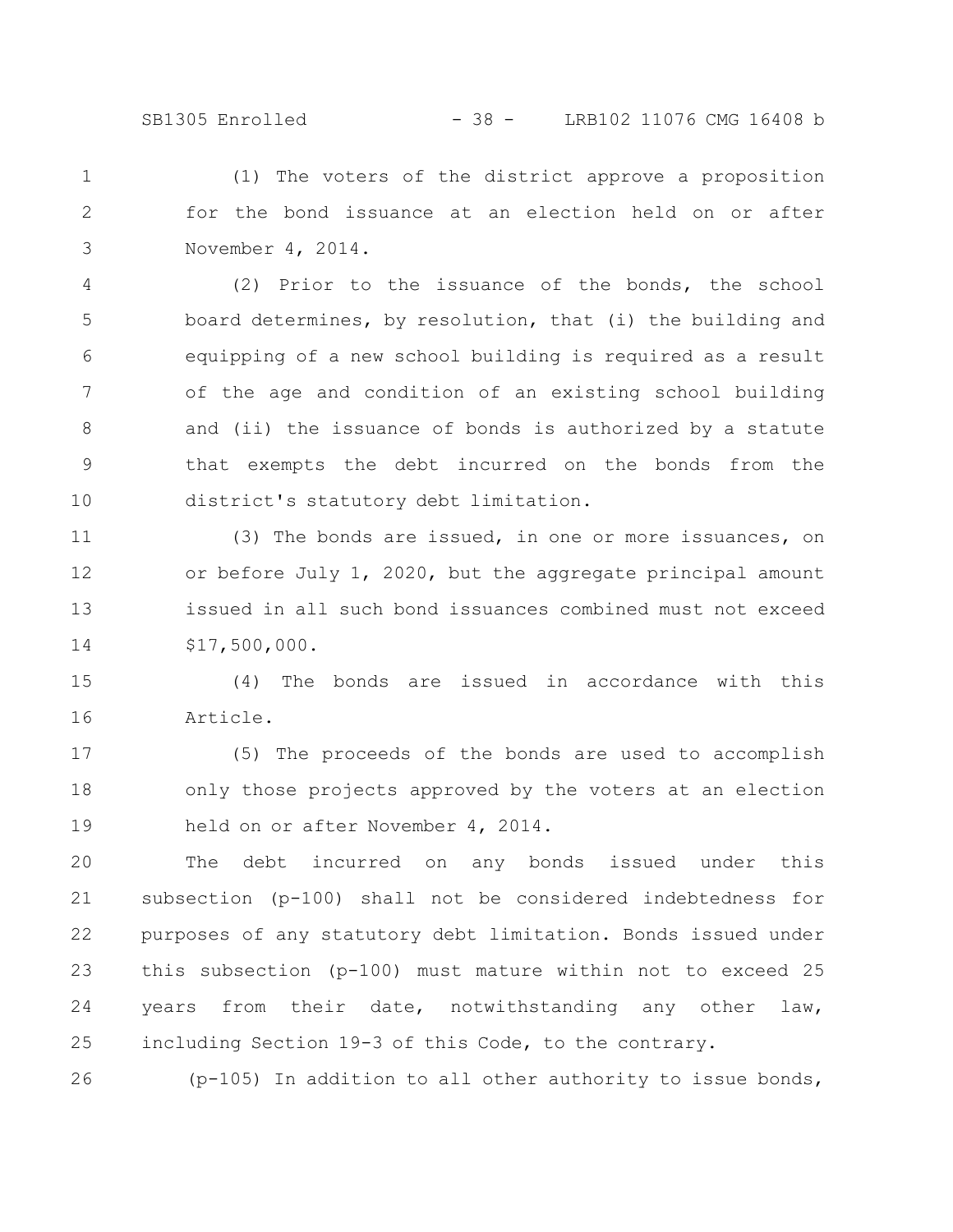SB1305 Enrolled - 39 - LRB102 11076 CMG 16408 b

North Shore School District 112 may issue bonds with an aggregate principal amount not to exceed \$150,000,000, but only if all of the following conditions are met: 1 2 3

4 5

6

(1) The voters of the district approve a proposition for the bond issuance at an election held on or after March 15, 2016.

(2) Prior to the issuance of the bonds, the school board determines, by resolution, that (i) the building and equipping of new buildings and improving the sites thereof and the building and equipping of additions to, altering, repairing, equipping, and renovating existing buildings and improving the sites thereof are required as a result of the age and condition of the district's existing buildings and (ii) the issuance of bonds is authorized by a statute that exempts the debt incurred on the bonds from the district's statutory debt limitation. 7 8 9 10 11 12 13 14 15 16

(3) The bonds are issued, in one or more issuances, not later than 5 years after the date of the referendum approving the issuance of the bonds, but the aggregate principal amount issued in all such bond issuances combined must not exceed \$150,000,000. 17 18 19 20 21

(4) The bonds are issued in accordance with this Article. 22 23

(5) The proceeds of the bonds are used to accomplish only those projects approved by the voters at an election held on or after March 15, 2016. 24 25 26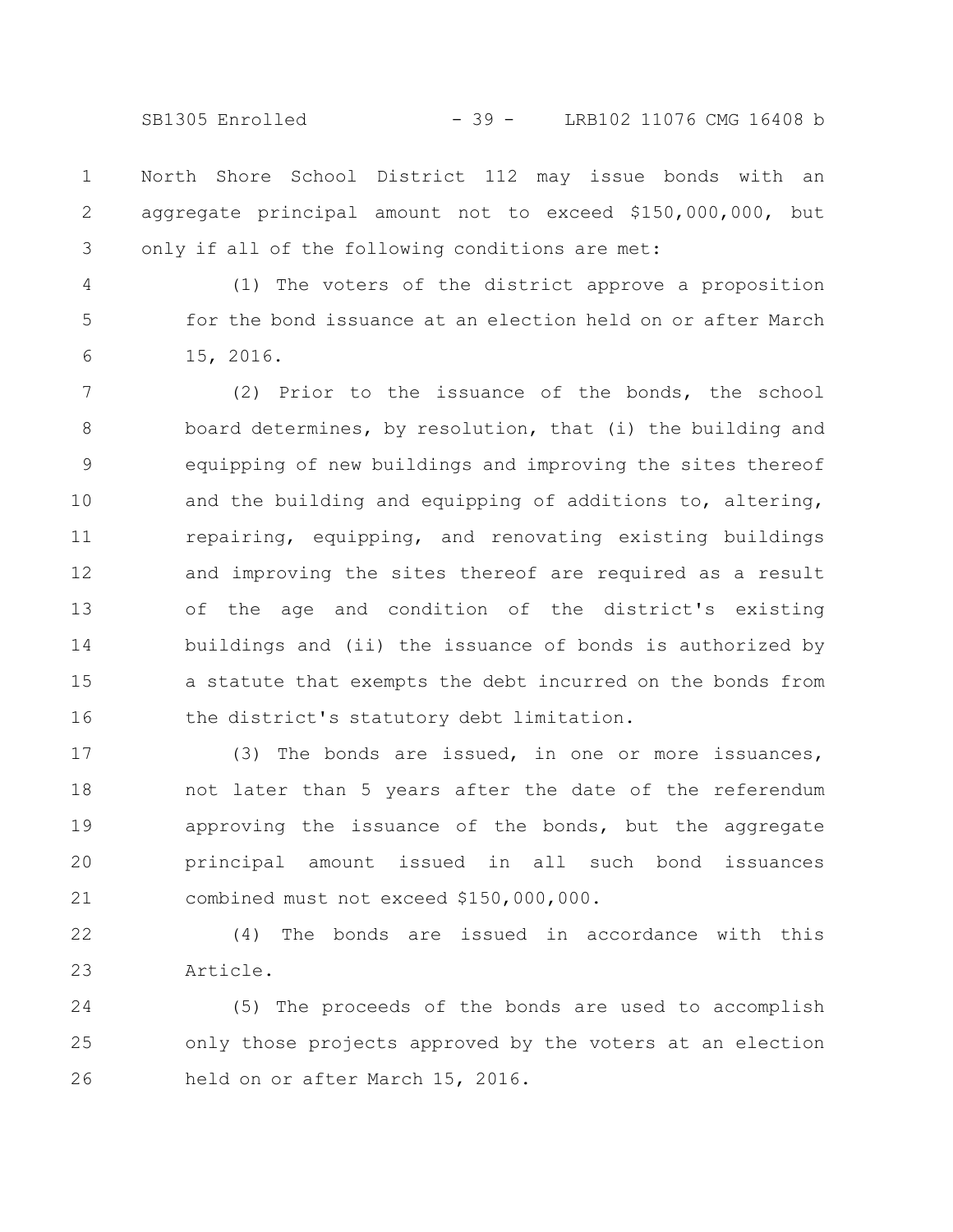SB1305 Enrolled - 40 - LRB102 11076 CMG 16408 b

The debt incurred on any bonds issued under this subsection (p-105) and on any bonds issued to refund or continue to refund such bonds shall not be considered indebtedness for purposes of any statutory debt limitation. Bonds issued under this subsection (p-105) and any bonds issued to refund or continue to refund such bonds must mature within not to exceed 30 years from their date, notwithstanding any other law, including Section 19-3 of this Code, to the contrary. 1 2 3 4 5 6 7 8 9

(p-110) In addition to all other authority to issue bonds, Sandoval Community Unit School District 501 may issue bonds with an aggregate principal amount not to exceed \$2,000,000, but only if all of the following conditions are met: 10 11 12 13

(1) The voters of the district approved a proposition for the bond issuance at an election held on March 20, 2012. 14 15 16

(2) Prior to the issuance of the bonds, the school board determines, by resolution, that (i) the building and equipping of a new school building is required because of the age and current condition of the Sandoval Elementary School building and (ii) the issuance of bonds is authorized by a statute that exempts the debt incurred on the bonds from the district's statutory debt limitation. 17 18 19 20 21 22 23

(3) The bonds are issued, in one or more bond issuances, on or before March 19, 2022, but the aggregate principal amount issued in all such bond issuances 24 25 26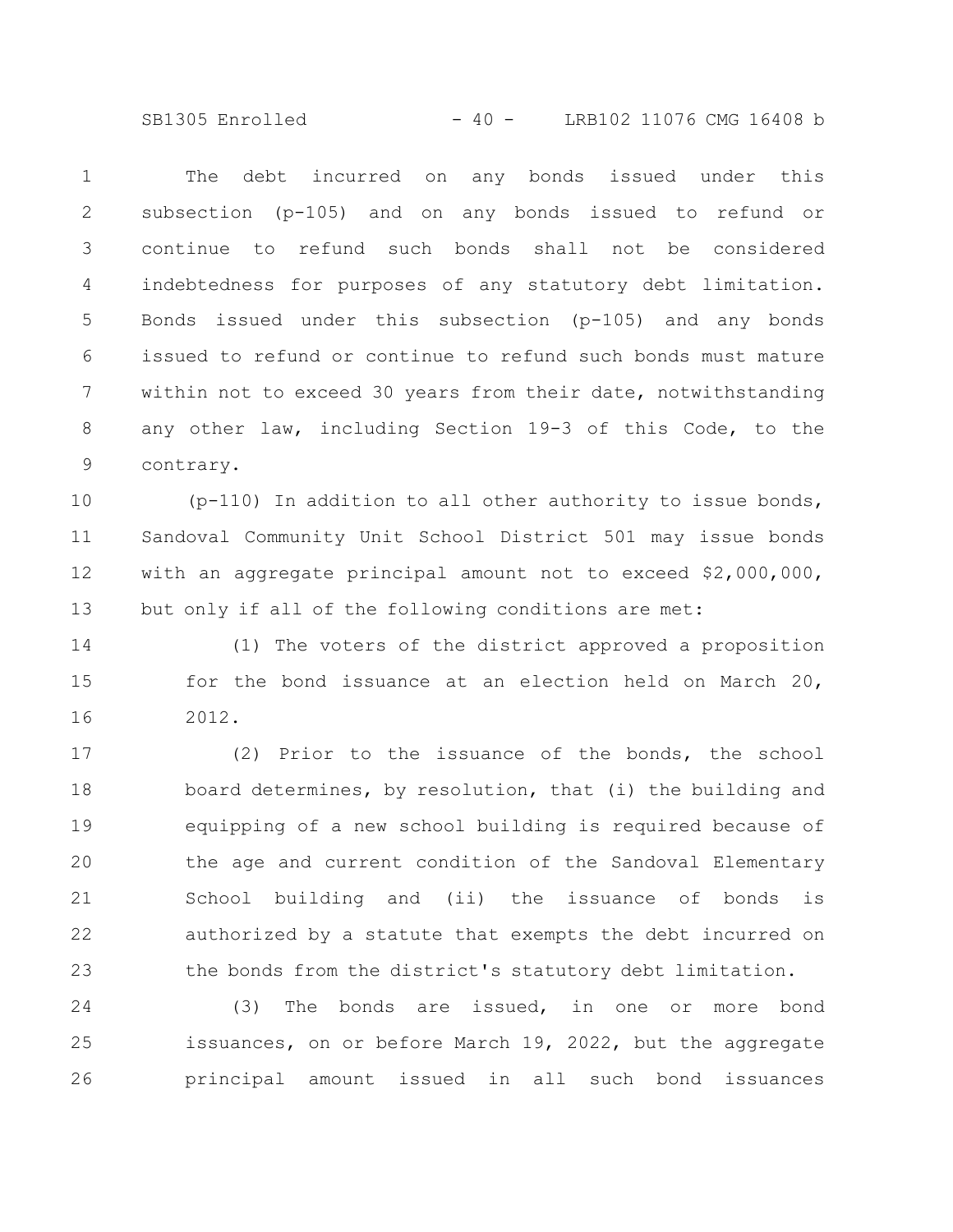SB1305 Enrolled - 41 - LRB102 11076 CMG 16408 b

combined must not exceed \$2,000,000. 1

(4) The bonds are issued in accordance with this Article. 2 3

(5) The proceeds of the bonds are used to accomplish only those projects approved by the voters at the election held on March 20, 2012. 4 5 6

The debt incurred on any bonds issued under this subsection (p-110) and on any bonds issued to refund or continue to refund the bonds shall not be considered indebtedness for purposes of any statutory debt limitation. 7 8 9 10

(p-115) In addition to all other authority to issue bonds, Bureau Valley Community Unit School District 340 may issue bonds with an aggregate principal amount not to exceed \$25,000,000, but only if all of the following conditions are met: 11 12 13 14 15

(1) The voters of the district approve a proposition for the bond issuance at an election held on or after March 15, 2016. 16 17 18

(2) Prior to the issuances of the bonds, the school board determines, by resolution, that (i) the renovating and equipping of some existing school buildings, the building and equipping of new school buildings, and the demolishing of some existing school buildings are required as a result of the age and condition of existing school buildings and (ii) the issuance of bonds is authorized by a statute that exempts the debt incurred on the bonds from 19 20 21 22 23 24 25 26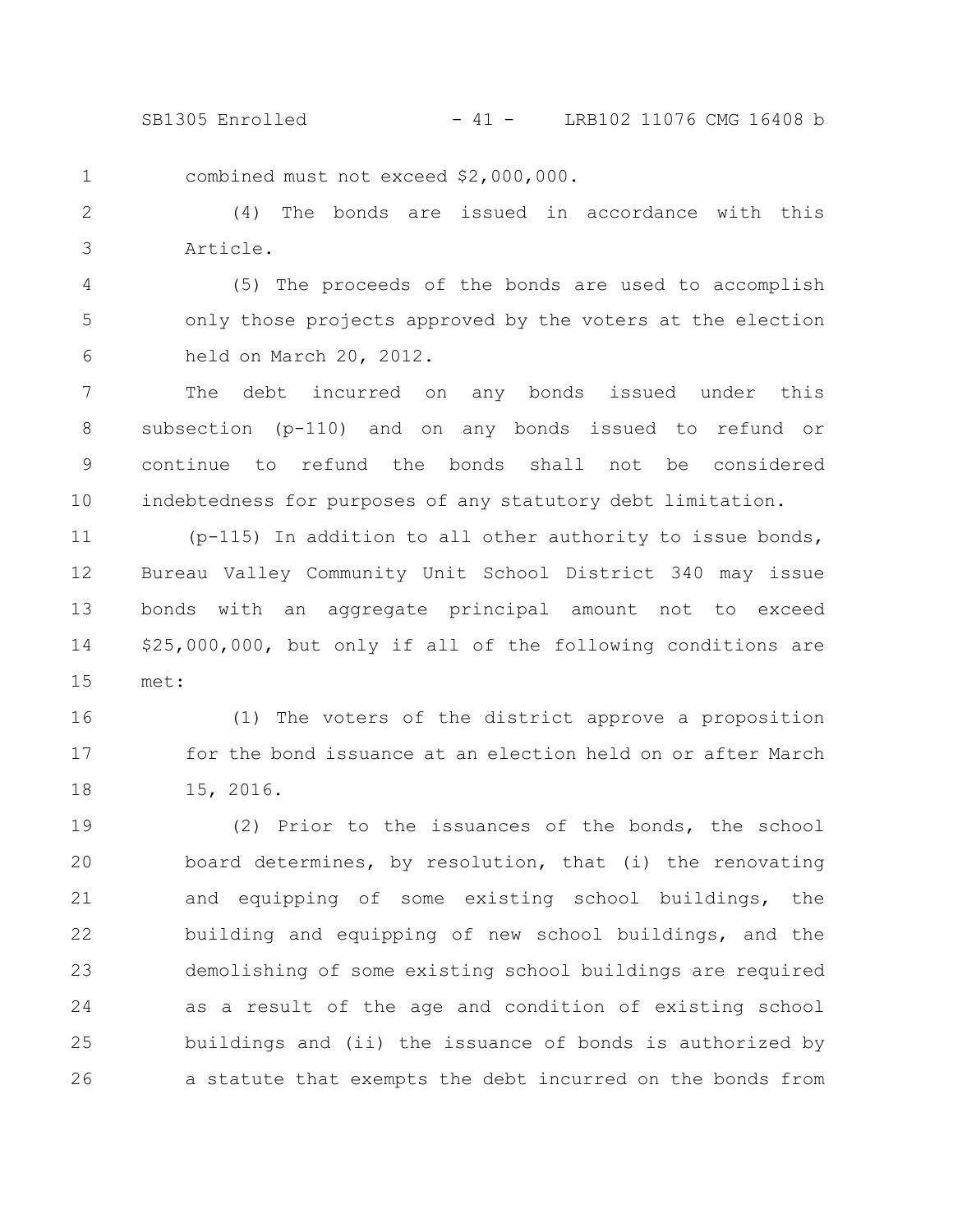SB1305 Enrolled - 42 - LRB102 11076 CMG 16408 b

1

the district's statutory debt limitation.

(3) The bonds are issued, in one or more issuances, on or before July 1, 2021, but the aggregate principal amount issued in all such bond issuances combined must not exceed \$25,000,000. 2 3 4 5

(4) The bonds are issued in accordance with this Article. 6 7

(5) The proceeds of the bonds are used to accomplish only those projects approved by the voters at an election held on or after March 15, 2016. 8 9 10

The debt incurred on any bonds issued under this subsection (p-115) shall not be considered indebtedness for purposes of any statutory debt limitation. Bonds issued under this subsection (p-115) must mature within not to exceed 30 years from their date, notwithstanding any other law, including Section 19-3 of this Code, to the contrary. 11 12 13 14 15 16

(p-120) In addition to all other authority to issue bonds, Paxton-Buckley-Loda Community Unit School District 10 may issue bonds with an aggregate principal amount not to exceed \$28,500,000, but only if all the following conditions are met: 17 18 19 20

(1) The voters of the district approve a proposition for the bond issuance at an election held on or after November 8, 2016. 21 22 23

(2) Prior to the issuance of the bonds, the school board determines, by resolution, that (i) the projects as described in said proposition, relating to the building 24 25 26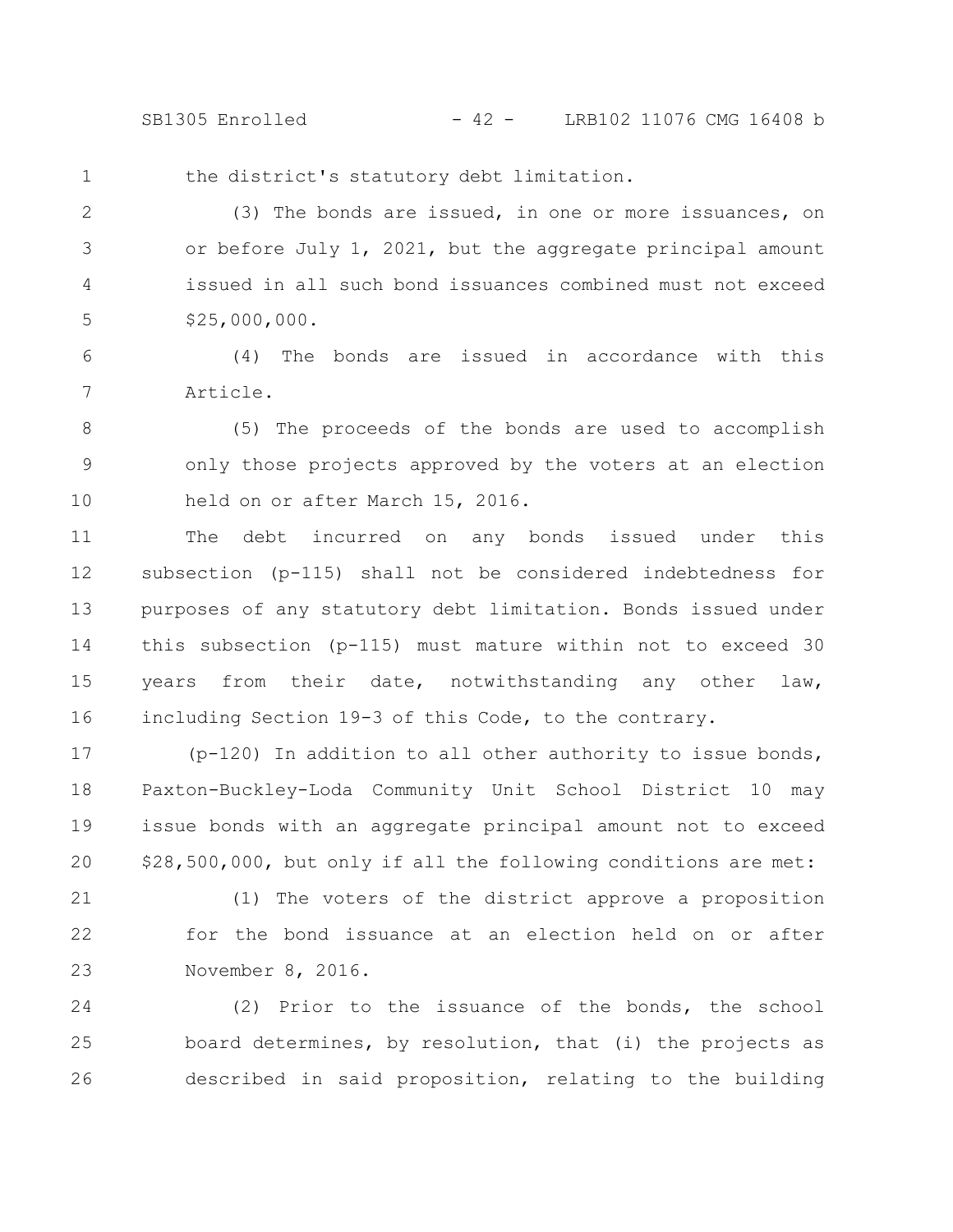SB1305 Enrolled - 43 - LRB102 11076 CMG 16408 b

and equipping of one or more school buildings or additions to existing school buildings, are required as a result of the age and condition of the District's existing buildings and (ii) the issuance of bonds is authorized by a statute that exempts the debt incurred on the bonds from the district's statutory debt limitation. 1 2 3 4 5 6

(3) The bonds are issued, in one or more issuances, not later than 5 years after the date of the referendum approving the issuance of the bonds, but the aggregate principal amount issued in all such bond issuances combined must not exceed \$28,500,000. 7 8 9 10 11

(4) The bonds are issued in accordance with this Article. 12 13

(5) The proceeds of the bonds are used to accomplish only those projects approved by the voters at an election held on or after November 8, 2016. 14 15 16

The debt incurred on any bonds issued under this subsection (p-120) and on any bonds issued to refund or continue to refund such bonds shall not be considered indebtedness for purposes of any statutory debt limitation. Bonds issued under this subsection (p-120) and any bonds issued to refund or continue to refund such bonds must mature within not to exceed 25 years from their date, notwithstanding any other law, including Section 19-3 of this Code, to the contrary. 17 18 19 20 21 22 23 24 25

26

(p-125) In addition to all other authority to issue bonds,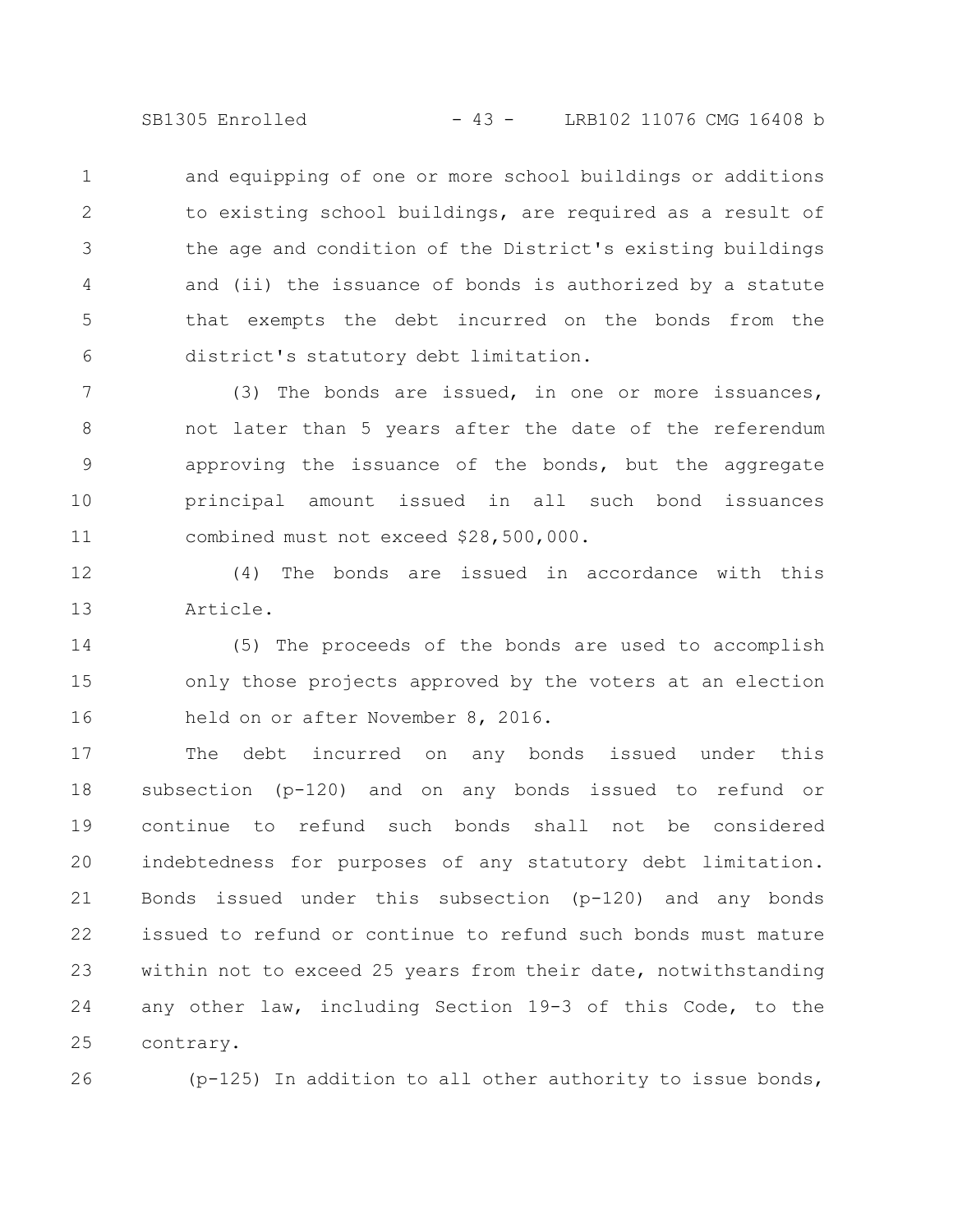SB1305 Enrolled - 44 - LRB102 11076 CMG 16408 b

Hillsboro Community Unit School District 3 may issue bonds with an aggregate principal amount not to exceed \$34,500,000, but only if all the following conditions are met: 1 2 3

4

5

6

(1) The voters of the district approve a proposition for the bond issuance at an election held on or after March 15, 2016.

(2) Prior to the issuance of the bonds, the school board determines, by resolution, that (i) altering, repairing, and equipping the high school agricultural/vocational building, demolishing the high school main, cafeteria, and gym buildings, building and equipping a school building, and improving sites are required as a result of the age and condition of the district's existing buildings and (ii) the issuance of bonds is authorized by a statute that exempts the debt incurred on the bonds from the district's statutory debt limitation. 7 8 9 10 11 12 13 14 15 16 17

(3) The bonds are issued, in one or more issuances, not later than 5 years after the date of the referendum approving the issuance of the bonds, but the aggregate principal amount issued in all such bond issuances combined must not exceed \$34,500,000. 18 19 20 21 22

(4) The bonds are issued in accordance with this Article. 23 24

(5) The proceeds of the bonds are used to accomplish only those projects approved by the voters at an election 25 26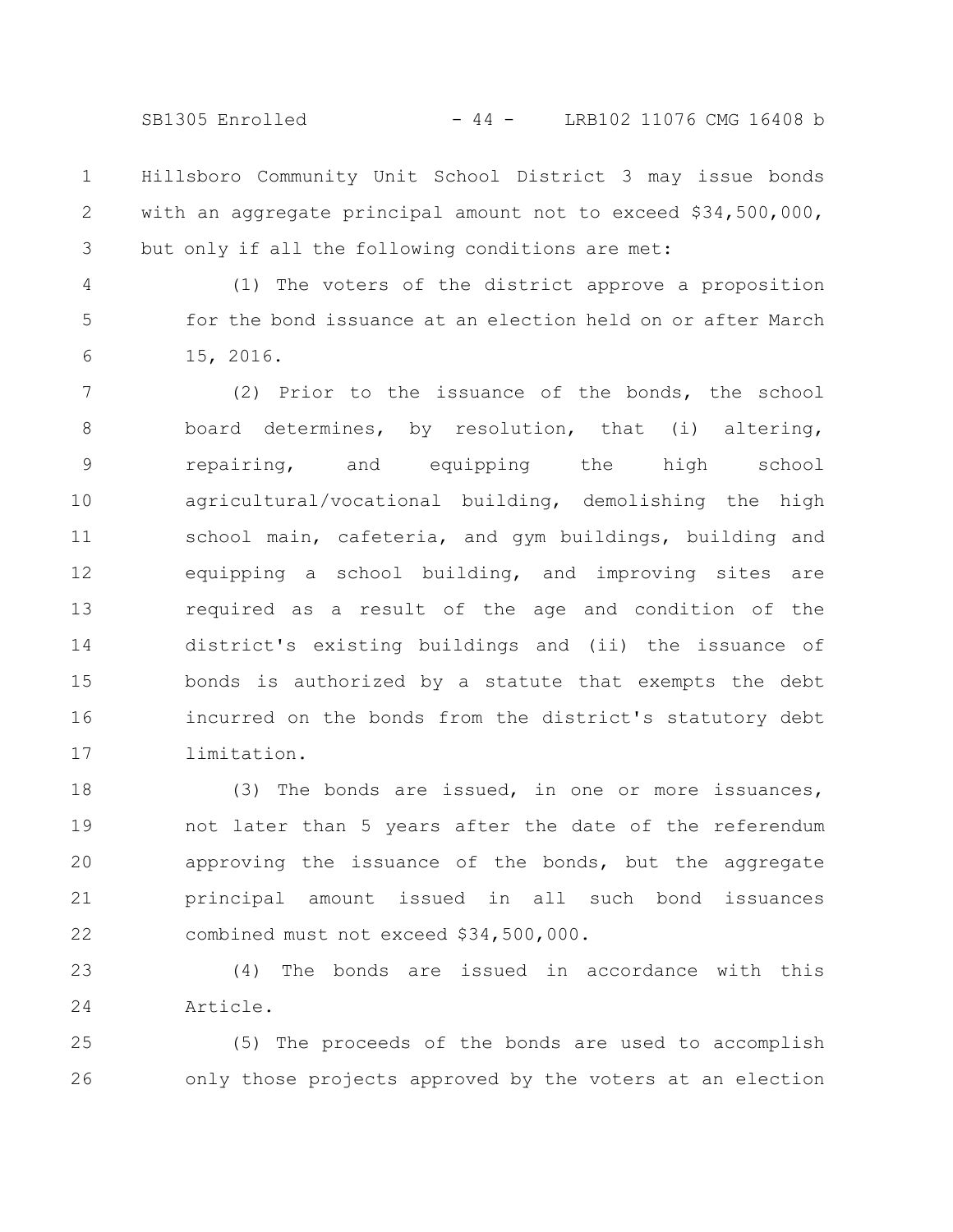SB1305 Enrolled - 45 - LRB102 11076 CMG 16408 b

1

held on or after March 15, 2016.

The debt incurred on any bonds issued under this subsection (p-125) and on any bonds issued to refund or continue to refund such bonds shall not be considered indebtedness for purposes of any statutory debt limitation. Bonds issued under this subsection (p-125) and any bonds issued to refund or continue to refund such bonds must mature within not to exceed 25 years from their date, notwithstanding any other law, including Section 19-3 of this Code, to the contrary. 2 3 4 5 6 7 8 9 10

(p-130) In addition to all other authority to issue bonds, Waltham Community Consolidated School District 185 may incur indebtedness in an aggregate principal amount not to exceed \$9,500,000 to build and equip a new school building and improve the site thereof, but only if all the following conditions are met: 11 12 13 14 15 16

(1) A majority of the voters of the district voting on an advisory question voted in favor of the question regarding the use of funding sources to build a new school building without increasing property tax rates at the general election held on November 8, 2016. 17 18 19 20 21

(2) Prior to incurring the debt, the school board enters into intergovernmental agreements with the City of LaSalle to pledge moneys in a special tax allocation fund associated with tax increment financing districts LaSalle I and LaSalle III and with the Village of Utica to pledge 22 23 24 25 26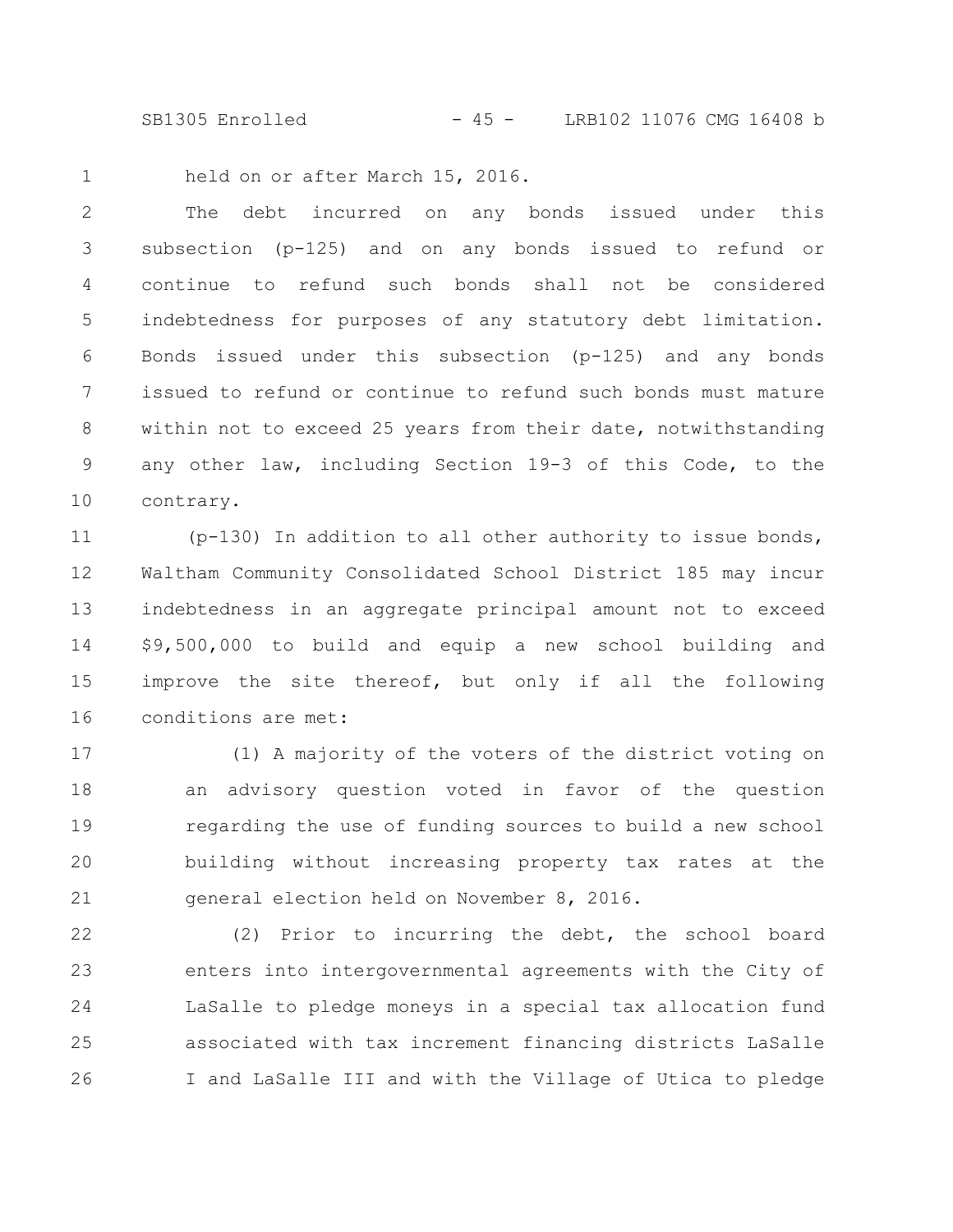SB1305 Enrolled - 46 - LRB102 11076 CMG 16408 b

moneys in a special tax allocation fund associated with tax increment financing district Utica I for the purposes of repaying the debt issued pursuant to this subsection (p-130). Notwithstanding any other provision of law to the contrary, the intergovernmental agreement may extend these tax increment financing districts as necessary to ensure repayment of the debt. 1 2 3 4 5 6 7

(3) Prior to incurring the debt, the school board determines, by resolution, that (i) the building and equipping of a new school building is required as a result of the age and condition of the district's existing buildings and (ii) the debt is authorized by a statute that exempts the debt from the district's statutory debt limitation. 8 9 10 11 12 13 14

(4) The debt is incurred, in one or more issuances, not later than January 1, 2021, and the aggregate principal amount of debt issued in all such issuances combined must not exceed \$9,500,000. 15 16 17 18

The debt incurred under this subsection (p-130) and on any bonds issued to pay, refund, or continue to refund such debt shall not be considered indebtedness for purposes of any statutory debt limitation. Debt issued under this subsection (p-130) and any bonds issued to pay, refund, or continue to refund such debt must mature within not to exceed 25 years from their date, notwithstanding any other law, including Section 19-11 of this Code and subsection (b) of Section 17 of the 19 20 21 22 23 24 25 26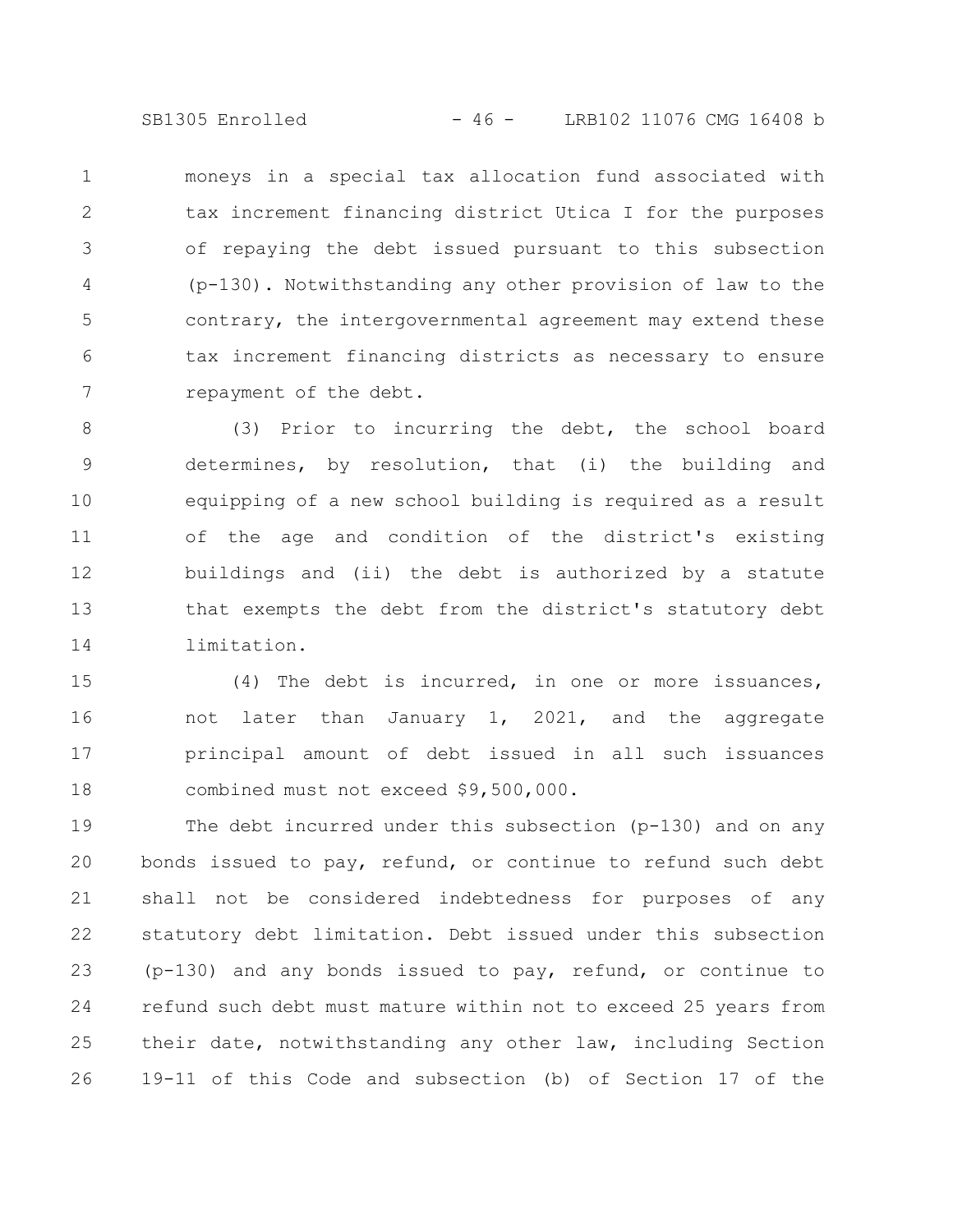SB1305 Enrolled - 47 - LRB102 11076 CMG 16408 b

Local Government Debt Reform Act, to the contrary. 1

(p-133) Notwithstanding the provisions of subsection (a) of this Section or of any other law, bonds heretofore or hereafter issued by East Prairie School District 73 with an aggregate principal amount not to exceed \$47,353,147 and approved by the voters of the district at the general election held on November 8, 2016, and any bonds issued to refund or continue to refund the bonds, shall not be considered indebtedness for the purposes of any statutory debt limitation and may mature within not to exceed 25 years from their date, notwithstanding any other law, including Section 19-3 of this Code, to the contrary. 2 3 4 5 6 7 8 9 10 11 12

(p-135) In addition to all other authority to issue bonds, Brookfield LaGrange Park School District Number 95 may issue bonds with an aggregate principal amount not to exceed \$20,000,000, but only if all the following conditions are met: 13 14 15 16

(1) The voters of the district approve a proposition for the bond issuance at an election held on or after April 4, 2017. 17 18 19

(2) Prior to the issuance of the bonds, the school board determines, by resolution, that (i) the additions and renovations to the Brook Park Elementary and S. E. Gross Middle School buildings are required to accommodate enrollment growth, replace outdated facilities, and create spaces consistent with 21st century learning and (ii) the issuance of the bonds is authorized by a statute that 20 21 22 23 24 25 26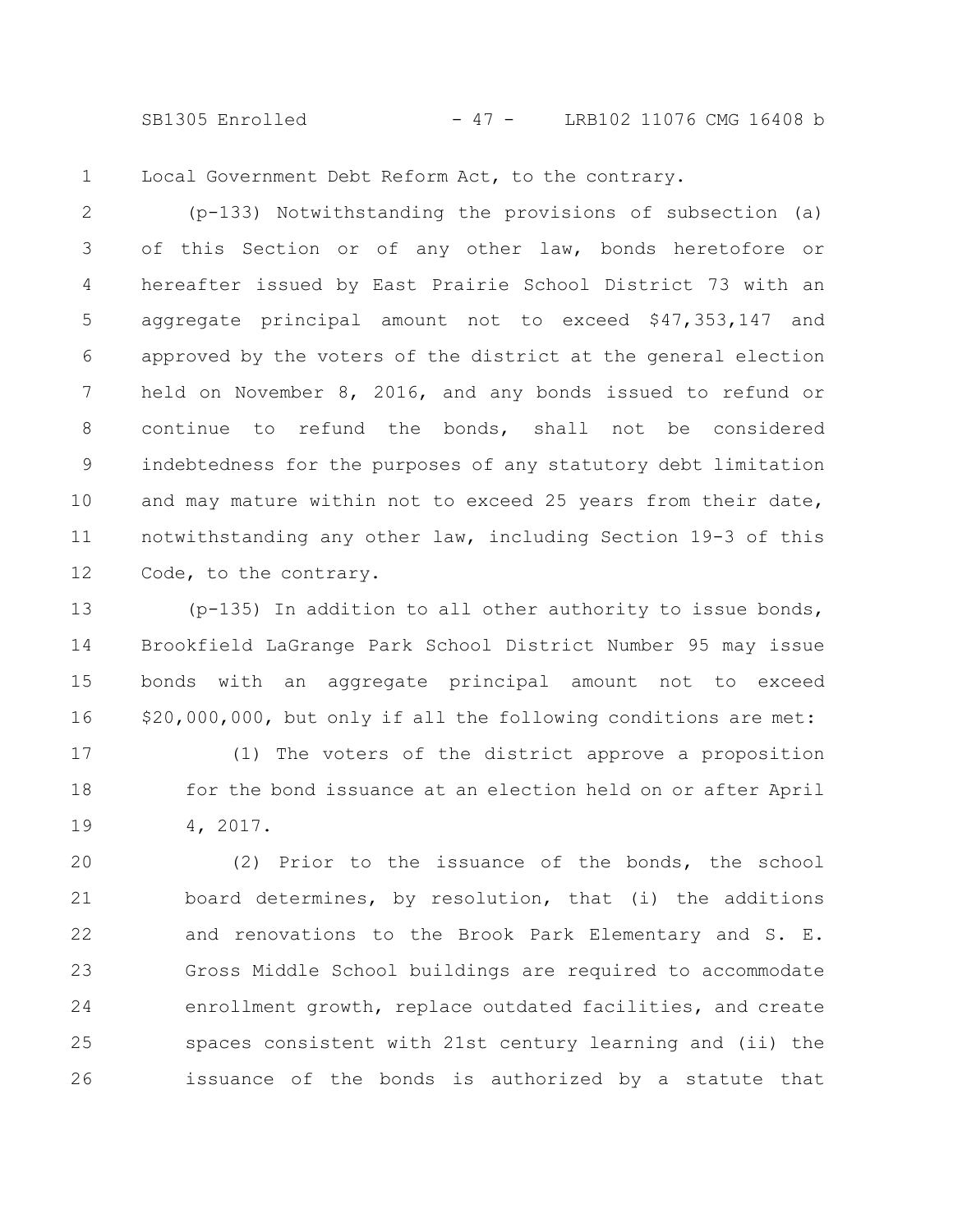SB1305 Enrolled - 48 - LRB102 11076 CMG 16408 b

exempts the debt incurred on the bonds from the district's statutory debt limitation. 1 2

(3) The bonds are issued, in one or more issuances, not later than 5 years after the date of the referendum approving the issuance of the bonds, but the aggregate principal amount issued in all such bond issuances combined must not exceed \$20,000,000. 3 4 5 6 7

(4) The bonds are issued in accordance with this Article. 8 9

(5) The proceeds of the bonds are used to accomplish only those projects approved by the voters at an election held on or after April 4, 2017. 10 11 12

The debt incurred on any bonds issued under this subsection (p-135) and on any bonds issued to refund or continue to refund such bonds shall not be considered indebtedness for purposes of any statutory debt limitation. 13 14 15 16

(p-140) The debt incurred on any bonds issued by Wolf Branch School District 113 under Section 17-2.11 of this Code for the purpose of repairing or replacing all or a portion of a school building that has been damaged by mine subsidence in an aggregate principal amount not to exceed \$17,500,000 and on any bonds issued to refund or continue to refund those bonds shall not be considered indebtedness for purposes of any statutory debt limitation and must mature no later than 25 years from the date of issuance, notwithstanding any other provision of law to the contrary, including Section 19-3 of 17 18 19 20 21 22 23 24 25 26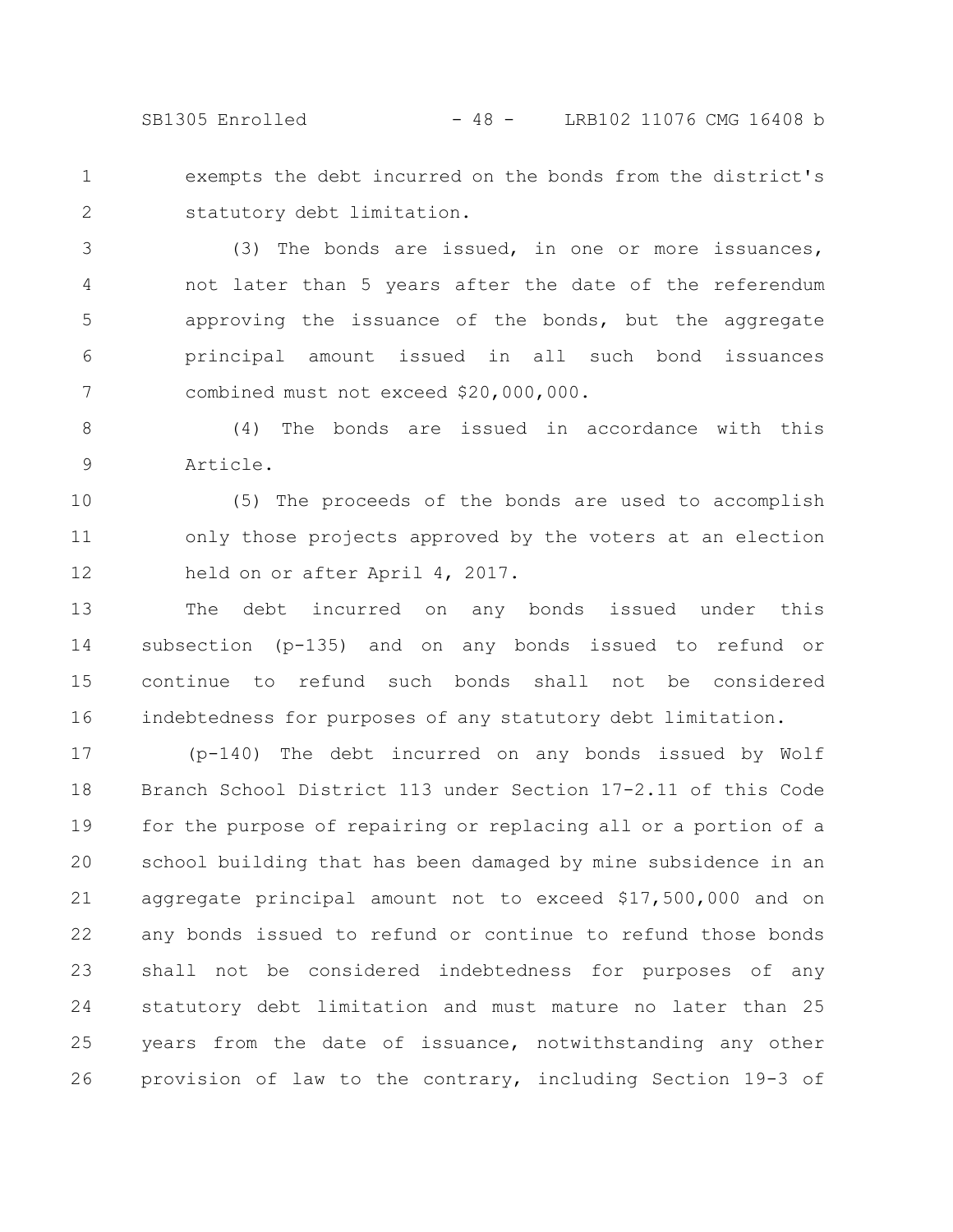SB1305 Enrolled - 49 - LRB102 11076 CMG 16408 b

this Code. The maximum allowable amount of debt exempt from statutory debt limitations under this subsection (p-140) shall be reduced by an amount equal to any grants awarded by the State Board of Education or Capital Development Board for the explicit purpose of repairing or reconstructing a school building damaged by mine subsidence. 1 2 3 4 5 6

(p-145) In addition to all other authority to issue bonds, Greenview Community Unit School District 200 may issue bonds with an aggregate principal amount not to exceed \$3,500,000, but only if all of the following conditions are met: 7 8 9 10

(1) The voters of the district approve a proposition for the bond issuance at an election held on March 17, 2020. 11 12 13

(2) Prior to the issuance of the bonds, the school board determines, by resolution, that the bonding is necessary for construction and expansion of the district's kindergarten through grade 12 facility. 14 15 16 17

(3) The bonds are issued, in one or more issuances, not later than 5 years after the date of the referendum approving the issuance of the bonds, but the aggregate principal amount issued in all such bond issuances combined must not exceed \$3,500,000. 18 19 20 21 22

(4) The bonds are issued in accordance with this Article. 23 24

(5) The proceeds of the bonds are used to accomplish only the projects approved by the voters at an election 25 26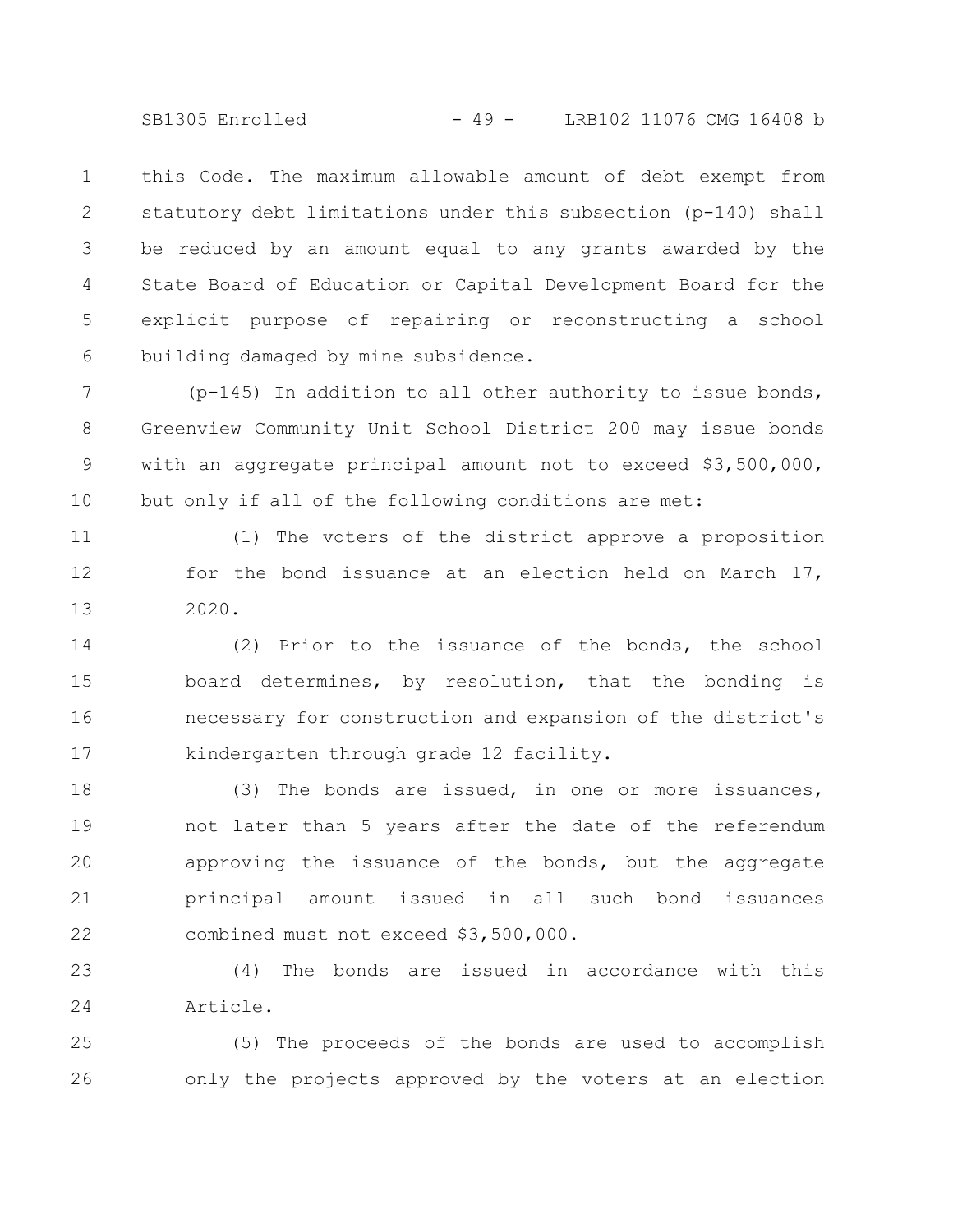SB1305 Enrolled - 50 - LRB102 11076 CMG 16408 b

held on March 17, 2020. 1

The debt incurred on any bonds issued under this subsection (p-145) and on any bonds issued to refund or continue to refund such bonds shall not be considered indebtedness for purposes of any statutory debt limitation. Bonds issued under this subsection (p-145) and any bonds issued to refund or continue to refund such bonds must mature within not to exceed 25 years from their date, notwithstanding any other law, including Section 19-3 of this Code, to the contrary. 2 3 4 5 6 7 8 9 10

(p-150) In addition to all other authority to issue bonds, Komarek School District 94 may issue bonds with an aggregate principal amount not to exceed \$20,800,000, but only if all of the following conditions are met: 11 12 13 14

(1) The voters of the district approve a proposition for the bond issuance at an election held on or after March 17, 2020. 15 16 17

(2) Prior to the issuance of the bonds, the school board determines, by resolution, that (i) building and equipping additions to, altering, repairing, equipping, or demolishing a portion of, or improving the site of the district's existing school building is required as a result of the age and condition of the existing building and (ii) the issuance of the bonds is authorized by a statute that exempts the debt incurred on the bonds from the district's statutory debt limitation. 18 19 20 21 22 23 24 25 26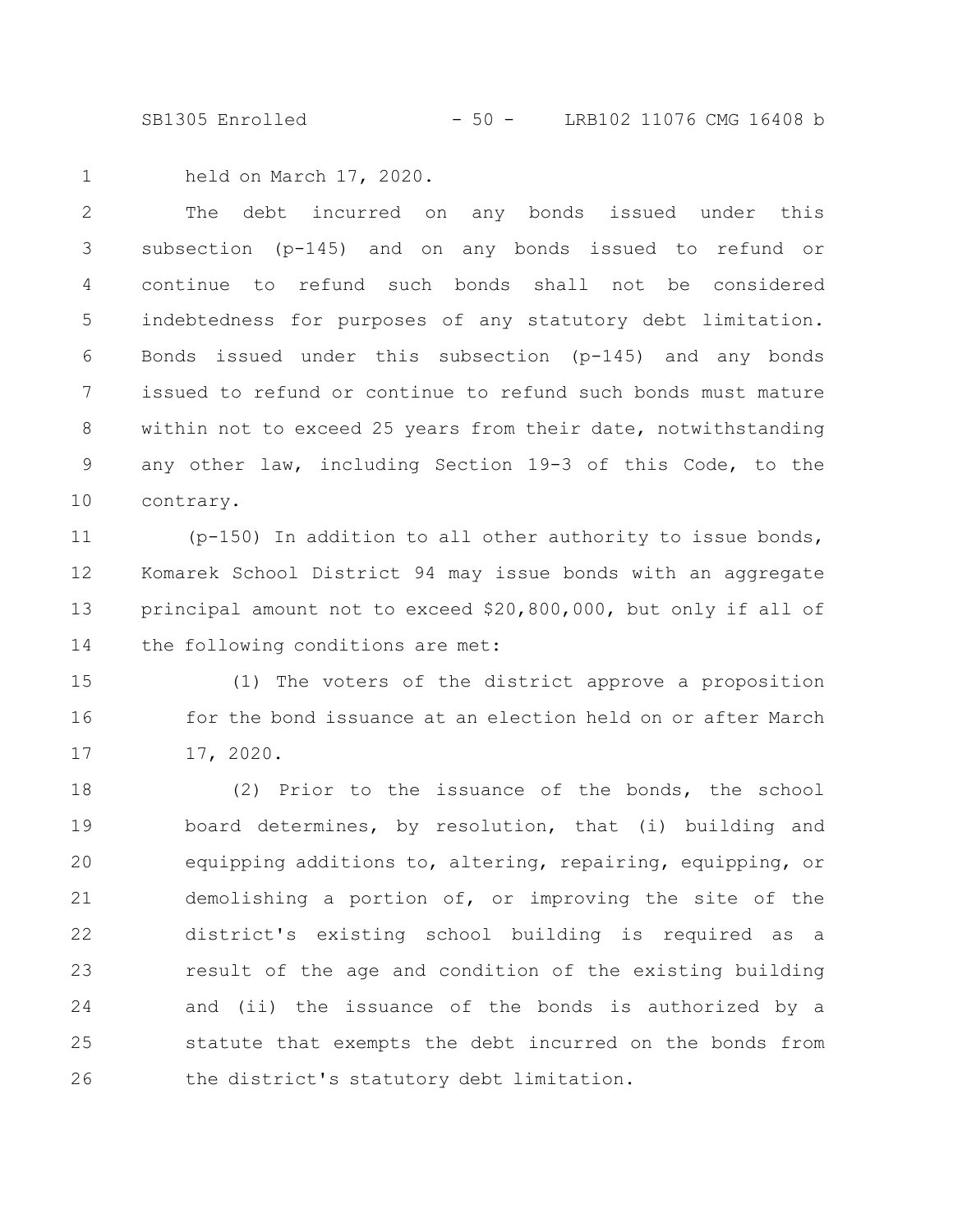SB1305 Enrolled - 51 - LRB102 11076 CMG 16408 b

(3) The bonds are issued, in one or more issuances, no later than 5 years after the date of the referendum approving the issuance of the bonds, but the aggregate principal amount issued in all of the bond issuances combined may not exceed \$20,800,000. 1 2 3 4 5

(4) The bonds are issued in accordance with this Article. 6 7

(5) The proceeds of the bonds are used to accomplish only those projects approved by the voters at an election held on or after March 17, 2020. 8 9 10

The debt incurred on any bonds issued under this subsection (p-150) and on any bonds issued to refund or continue to refund those bonds may not be considered indebtedness for purposes of any statutory debt limitation. Notwithstanding any other law to the contrary, including Section 19-3, bonds issued under this subsection (p-150) and any bonds issued to refund or continue to refund those bonds must mature within 30 years from their date of issuance. 11 12 13 14 15 16 17 18

(p-155) In addition to all other authority to issue bonds, Williamsville Community Unit School District 15 may issue bonds with an aggregate principal amount not to exceed \$40,000,000, but only if all of the following conditions are met: 19 20 21 22 23

(1) The voters of the school district approve a proposition for the bond issuance at an election held on March 17, 2020. 24 25 26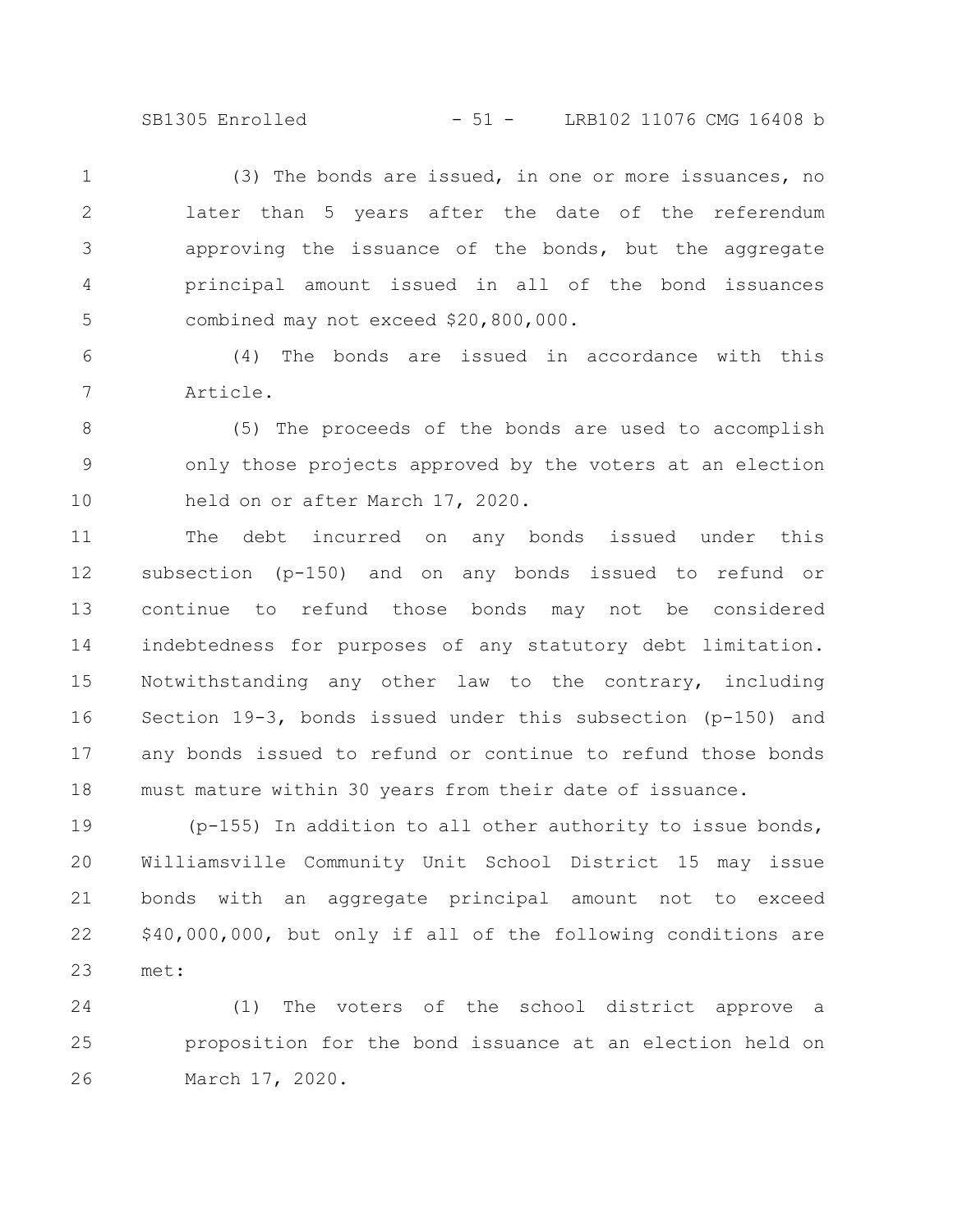SB1305 Enrolled - 52 - LRB102 11076 CMG 16408 b

(2) Prior to the issuance of the bonds, the school board determines, by resolution, that the projects set forth in the proposition for the bond issuance were and are required because of the age and condition of the school district's existing school buildings. 1 2 3 4 5

(3) The bonds are issued, in one or more issuances, not later than 5 years after the date of the referendum approving the issuance of the bonds, but the aggregate principal amount issued in all such bond issuances combined must not exceed \$40,000,000. 6 7 8 9 10

(4) The bonds are issued in accordance with this Article. 11 12

(5) The proceeds of the bonds are used to accomplish only the projects approved by the voters at an election held on March 17, 2020. 13 14 15

The debt incurred on any bonds issued under this subsection (p-155) and on any bonds issued to refund or continue to refund such bonds shall not be considered indebtedness for purposes of any statutory debt limitation. Bonds issued under this subsection (p-155) and any bonds issued to refund or continue to refund such bonds must mature within not to exceed 25 years from their date, notwithstanding any other law, including Section 19-3 of this Code, to the contrary. 16 17 18 19 20 21 22 23 24

 $(p-160)$  In addition to all other authority to issue bonds, Berkeley School District 87 may issue bonds with an aggregate 25 26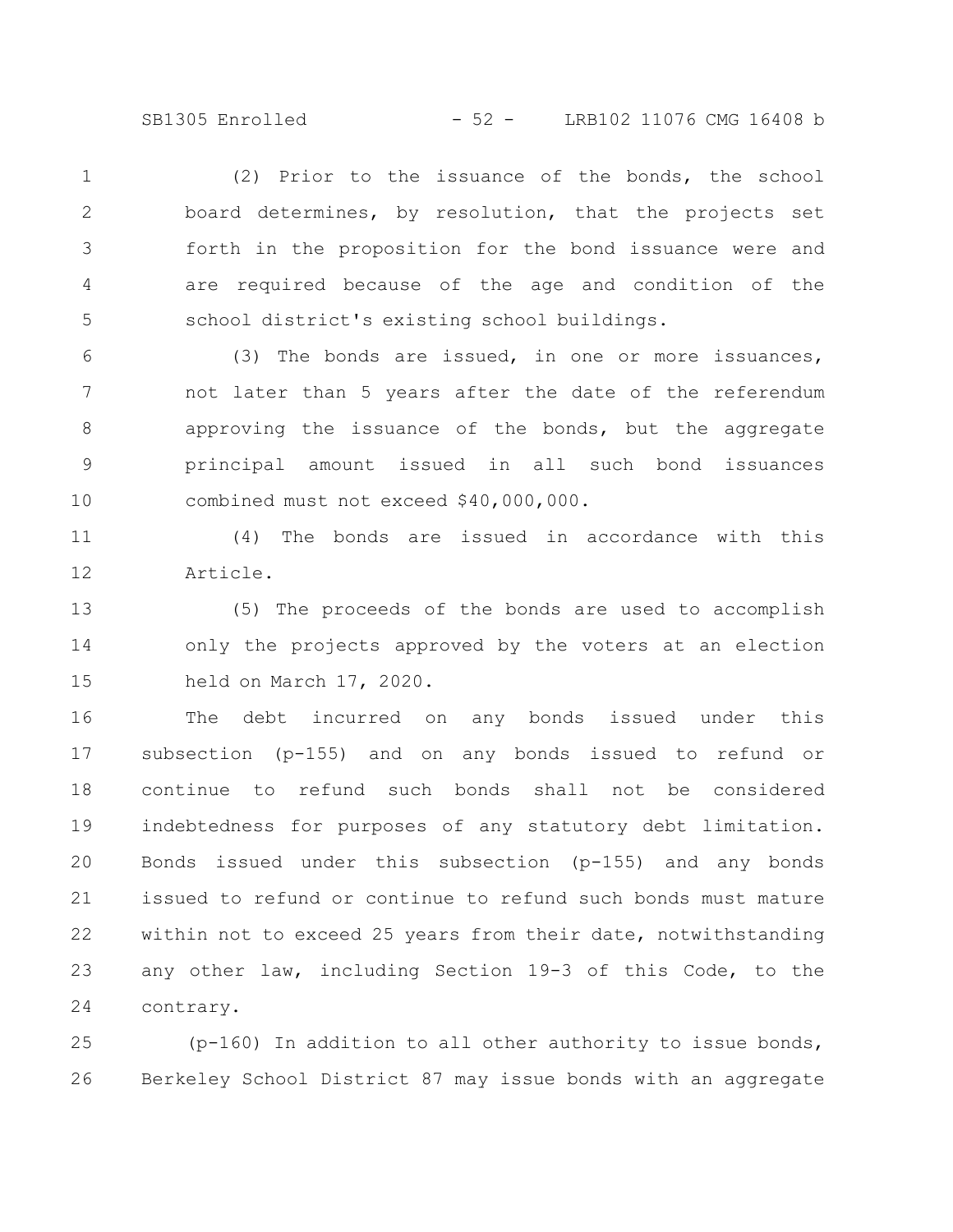SB1305 Enrolled - 53 - LRB102 11076 CMG 16408 b

- principal amount not to exceed \$105,000,000, but only if all of the following conditions are met: 1 2
- (1) The voters of the district approve a proposition for the bond issuance at the general primary election held on March 17, 2020. 3 4 5

(2) Prior to the issuance of the bonds, the school board determines, by resolution, that (i) building and equipping a school building to replace the Sunnyside Intermediate and MacArthur Middle School buildings; building and equipping additions to and altering, repairing, and equipping the Riley Intermediate and Northlake Middle School buildings; altering, repairing, and equipping the Whittier Primary and Jefferson Primary School buildings; improving sites; renovating instructional spaces; providing STEM (science, technology, engineering, and mathematics) labs; and constructing life safety, security, and infrastructure improvements are required to replace outdated facilities and to provide safe spaces consistent with 21st century learning and (ii) the issuance of bonds is authorized by a statute that exempts the debt incurred on the bonds from the district's statutory debt limitation. 6 7 8 9 10 11 12 13 14 15 16 17 18 19 20 21 22

(3) The bonds are issued, in one or more issuances, not later than 5 years after the date of the referendum approving the issuance of the bonds, but the aggregate principal amount issued in all such bond issuances 23 24 25 26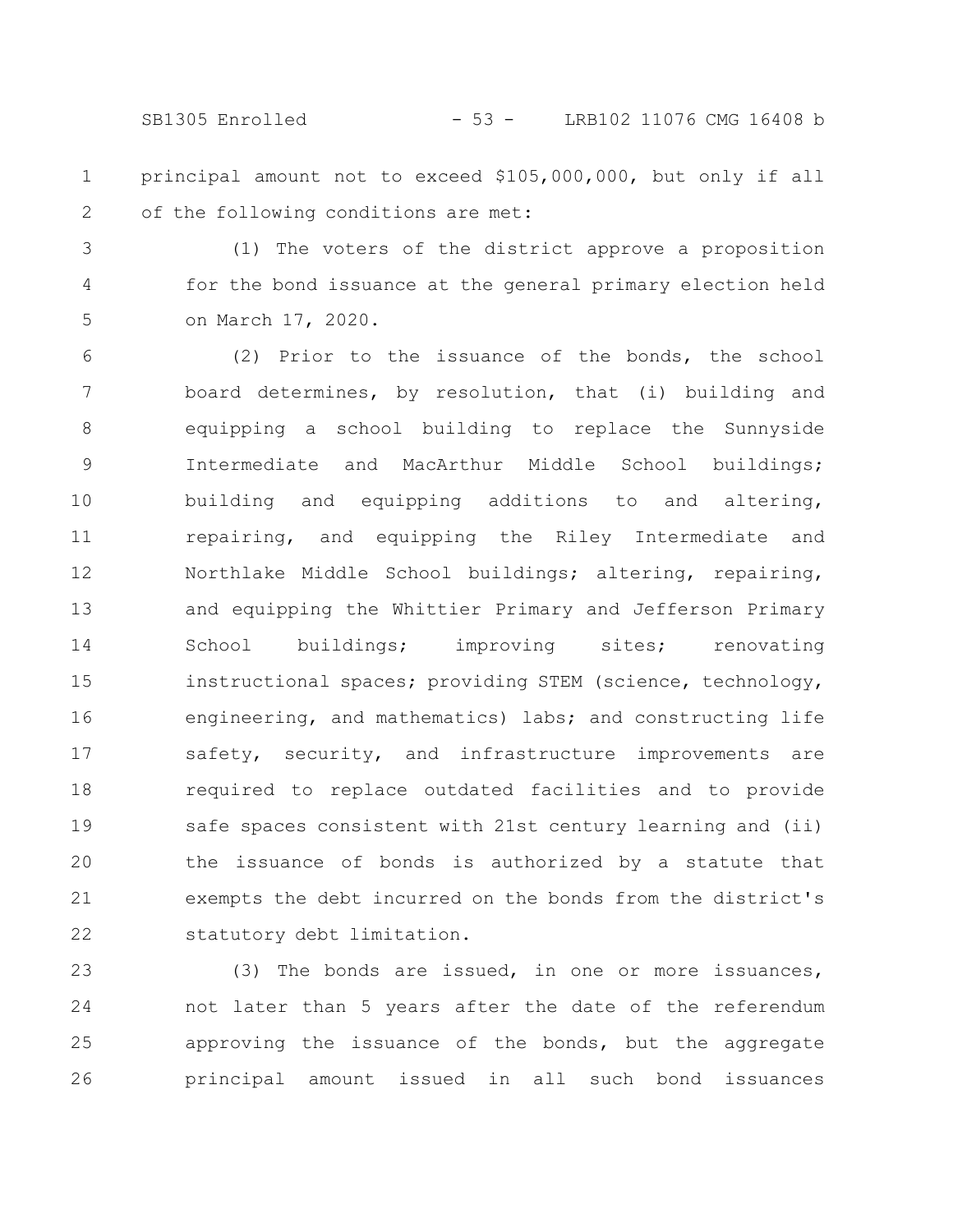SB1305 Enrolled - 54 - LRB102 11076 CMG 16408 b

combined must not exceed \$105,000,000.

1

(4) The bonds are issued in accordance with this Article. 2 3

(5) The proceeds of the bonds are used to accomplish only those projects approved by the voters at the general primary election held on March 17, 2020. 4 5 6

The debt incurred on any bonds issued under this subsection (p-160) and on any bonds issued to refund or continue to refund such bonds shall not be considered indebtedness for purposes of any statutory debt limitation. 7 8 9 10

 $(p-165)$  In addition to all other authority to issue bonds, Elmwood Park Community Unit School District 401 may issue bonds with an aggregate principal amount not to exceed \$55,000,000, but only if all of the following conditions are met: 11 12 13 14 15

(1) The voters of the district approve a proposition for the bond issuance at an election held on or after March 17, 2020. 16 17 18

(2) Prior to the issuance of the bonds, the school board determines, by resolution, that (i) the building and equipping of an addition to the John Mills Elementary School building; the renovating, altering, repairing, and equipping of the John Mills and Elmwood Elementary School buildings; the installation of safety and security improvements; and the improvement of school sites are required as a result of the age and condition of the 19 20 21 22 23 24 25 26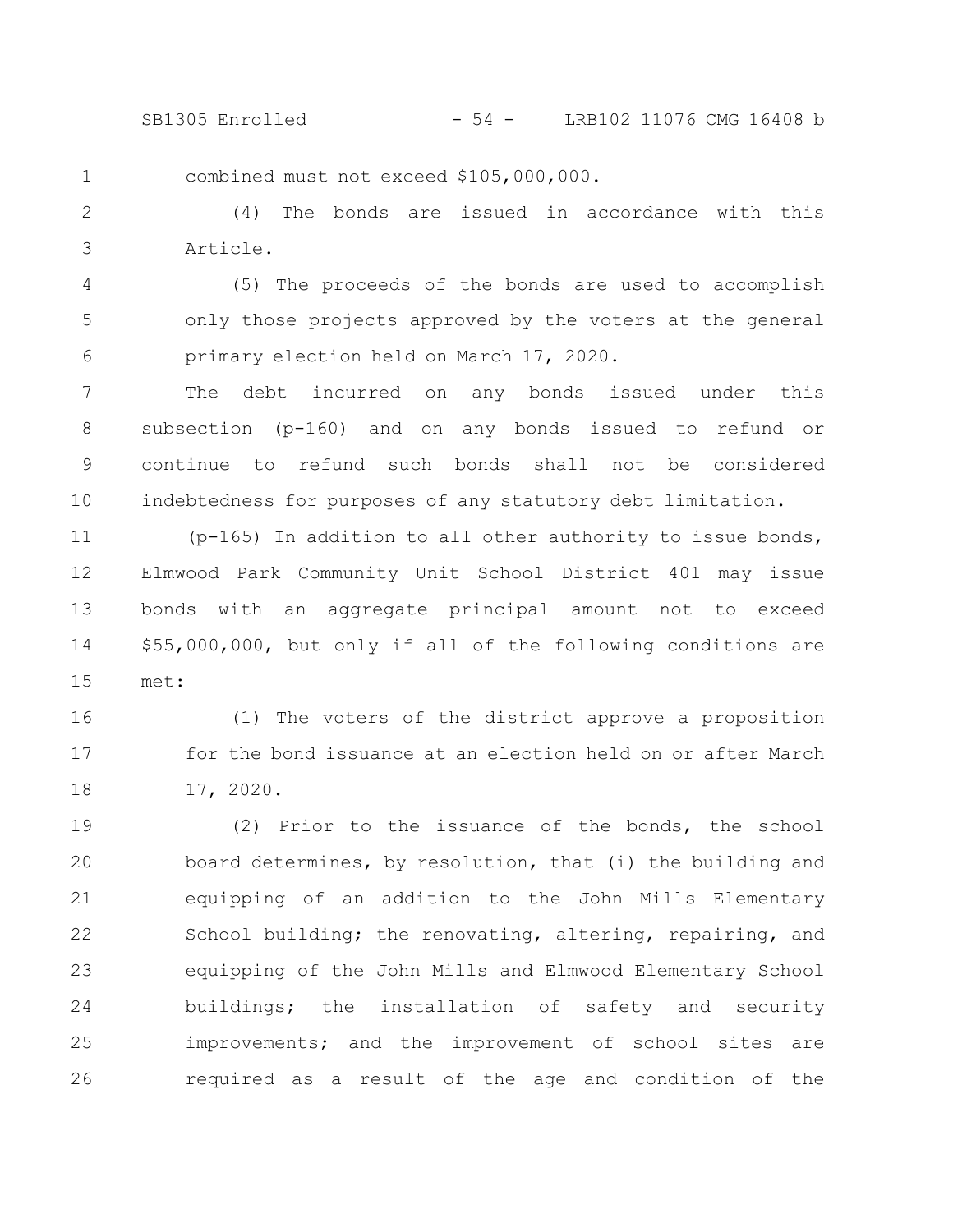SB1305 Enrolled - 55 - LRB102 11076 CMG 16408 b

district's existing school buildings and (ii) the issuance of bonds is authorized by a statute that exempts the debt incurred on the bonds from the district's statutory debt limitation. 1 2 3 4

(3) The bonds are issued, in one or more issuances, not later than 5 years after the date of the referendum approving the issuance of the bonds, but the aggregate principal amount issued in all such bond issuances combined must not exceed \$55,000,000. 5 6 7 8 9

(4) The bonds are issued in accordance with this Article. 10 11

(5) The proceeds of the bonds are used to accomplish only the projects approved by the voters at an election held on or after March 17, 2020. 12 13 14

The debt incurred on any bonds issued under this subsection (p-165) and on any bonds issued to refund or continue to refund such bonds shall not be considered indebtedness for purposes of any statutory debt limitation. Bonds issued under this subsection (p-165) and any bonds issued to refund or continue to refund such bonds must mature within not to exceed 25 years from their date, notwithstanding any other law, including Section 19-3 of this Code, to the contrary. 15 16 17 18 19 20 21 22 23

(p-170) In addition to all other authority to issue bonds, Maroa-Forsyth Community Unit School District 2 may issue bonds with an aggregate principal amount not to exceed \$33,000,000, 24 25 26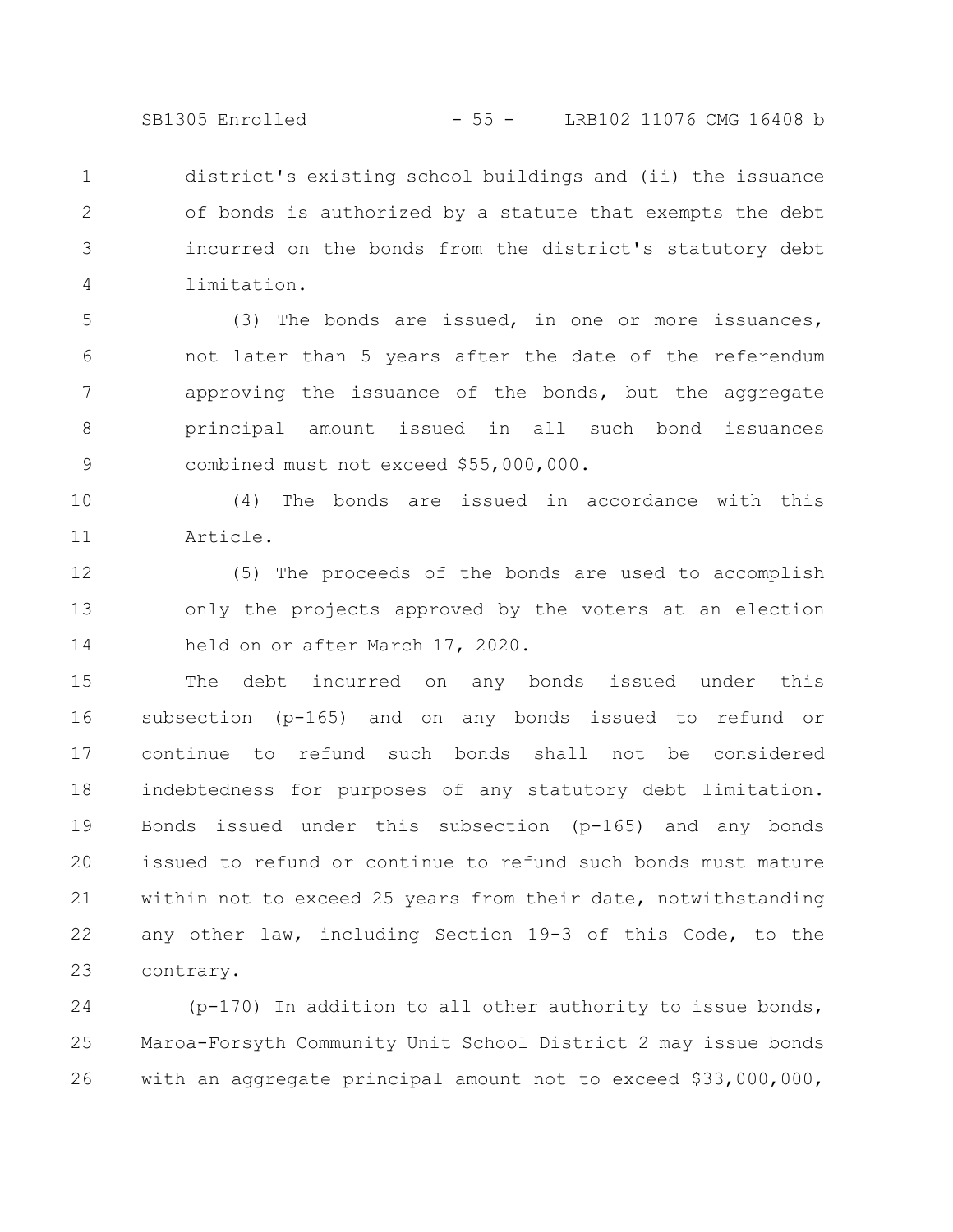SB1305 Enrolled - 56 - LRB102 11076 CMG 16408 b

but only if all of the following conditions are met: 1

(1) The voters of the school district approve a proposition for the bond issuance at an election held on March 17, 2020. 2 3 4

(2) Prior to the issuance of the bonds, the school board determines, by resolution, that the projects set forth in the proposition for the bond issuance were and are required because of the age and condition of the school district's existing school buildings. 5 6 7 8 9

(3) The bonds are issued, in one or more issuances, not later than 5 years after the date of the referendum approving the issuance of the bonds, but the aggregate principal amount issued in all such bond issuances combined must not exceed \$33,000,000. 10 11 12 13 14

(4) The bonds are issued in accordance with this Article. 15 16

(5) The proceeds of the bonds are used to accomplish only the projects approved by the voters at an election held on March 17, 2020. 17 18 19

The debt incurred on any bonds issued under this subsection (p-170) and on any bonds issued to refund or continue to refund such bonds shall not be considered indebtedness for purposes of any statutory debt limitation. Bonds issued under this subsection (p-170) and any bonds issued to refund or continue to refund such bonds must mature within not to exceed 25 years from their date, notwithstanding 20 21 22 23 24 25 26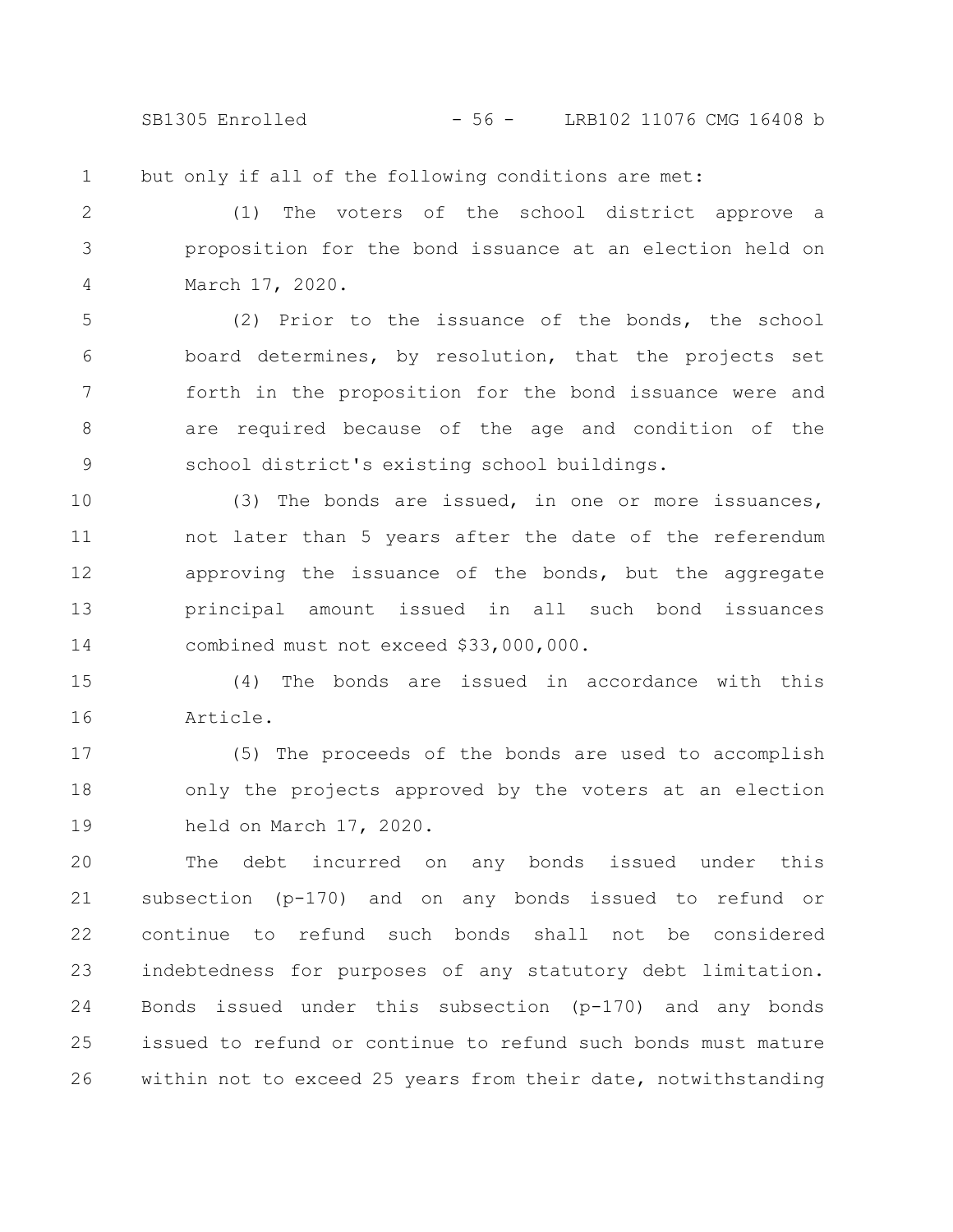SB1305 Enrolled - 57 - LRB102 11076 CMG 16408 b

any other law, including Section 19-3 of this Code, to the contrary. 1 2

(p-175) In addition to all other authority to issue bonds, Schiller Park School District 81 may issue bonds with an aggregate principal amount not to exceed \$30,000,000, but only if all of the following conditions are met: 3 4 5 6

(1) The voters of the district approve a proposition for the bond issuance at an election held on or after March 17, 2020. 7 8 9

(2) Prior to the issuance of the bonds, the school board determines, by resolution, that (i) building and equipping a school building to replace the Washington Elementary School building, installing fire suppression systems, security systems, and federal Americans with Disability Act of 1990 compliance measures, acquiring land, and improving the site are required to accommodate enrollment growth, replace an outdated facility, and create spaces consistent with 21st century learning and (ii) the issuance of bonds is authorized by a statute that exempts the debt incurred on the bonds from the district's statutory debt limitation. 10 11 12 13 14 15 16 17 18 19 20 21

(3) The bonds are issued, in one or more issuances, not later than 5 years after the date of the referendum approving the issuance of the bonds, but the aggregate principal amount issued in all such bond issuances combined must not exceed \$30,000,000. 22 23 24 25 26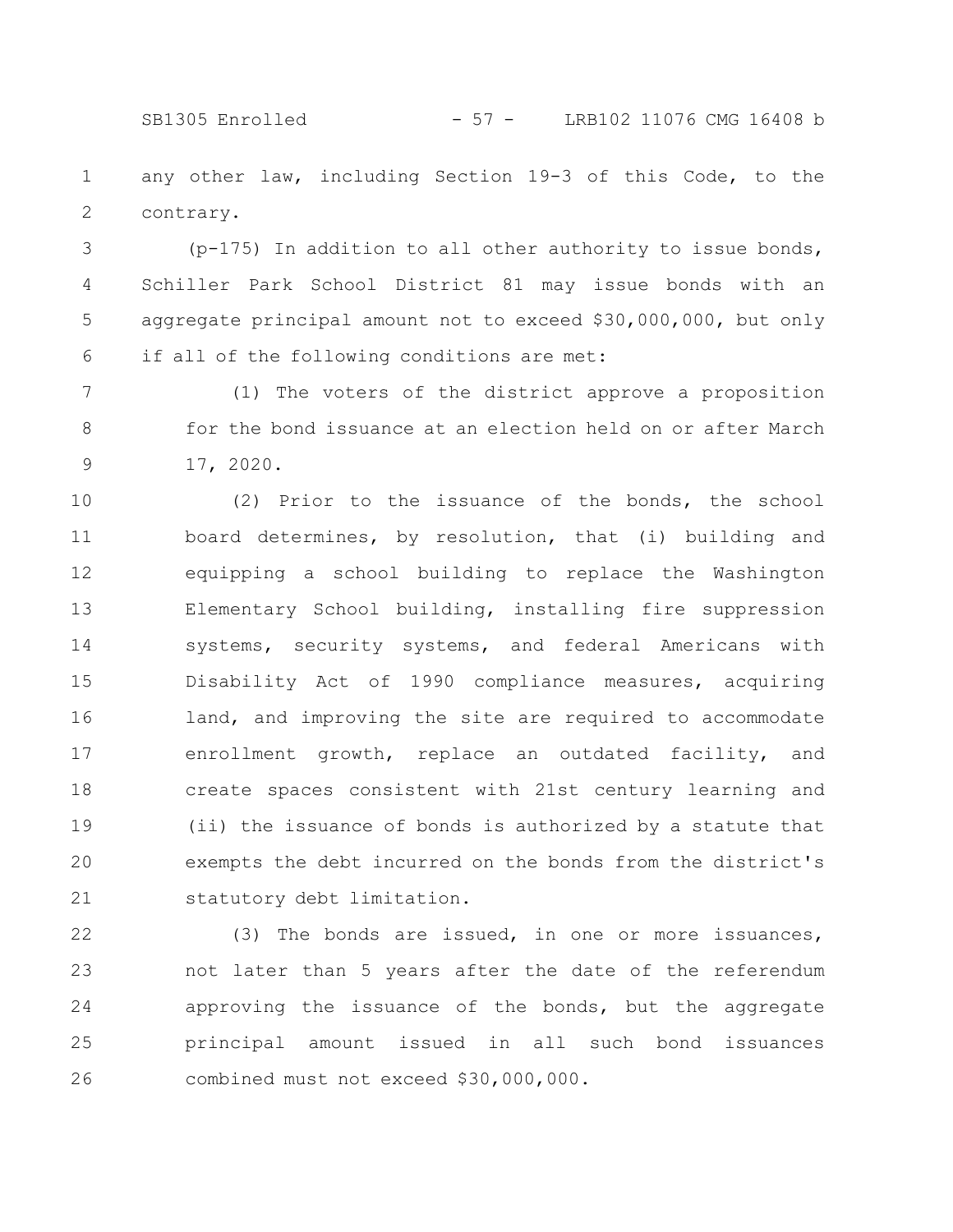SB1305 Enrolled - 58 - LRB102 11076 CMG 16408 b

(4) The bonds are issued in accordance with this Article. 1 2

(5) The proceeds of the bonds are used to accomplish only the projects approved by the voters at an election held on or after March 17, 2020. 3 4 5

The debt incurred on any bonds issued under this subsection (p-175) and on any bonds issued to refund or continue to refund such bonds shall not be considered indebtedness for purposes of any statutory debt limitation. Bonds issued under this subsection (p-175) and any bonds issued to refund or continue to refund such bonds must mature within not to exceed 27 years from their date, notwithstanding any other law, including Section 19-3 of this Code, to the contrary. 6 7 8 9 10 11 12 13 14

(p-180) In addition to all other authority to issue bonds, Iroquois County Community Unit School District 9 may issue bonds with an aggregate principal amount not to exceed \$17,125,000, but only if all of the following conditions are met: 15 16 17 18 19

(1) The voters of the district approve a proposition for the bond issuance at an election held on or after April 6, 2021. 20 21 22

(2) Prior to the issuance of the bonds, the school board determines, by resolution, that (i) building and equipping a new school building in the City of Watseka; altering, repairing, renovating, and equipping portions of 23 24 25 26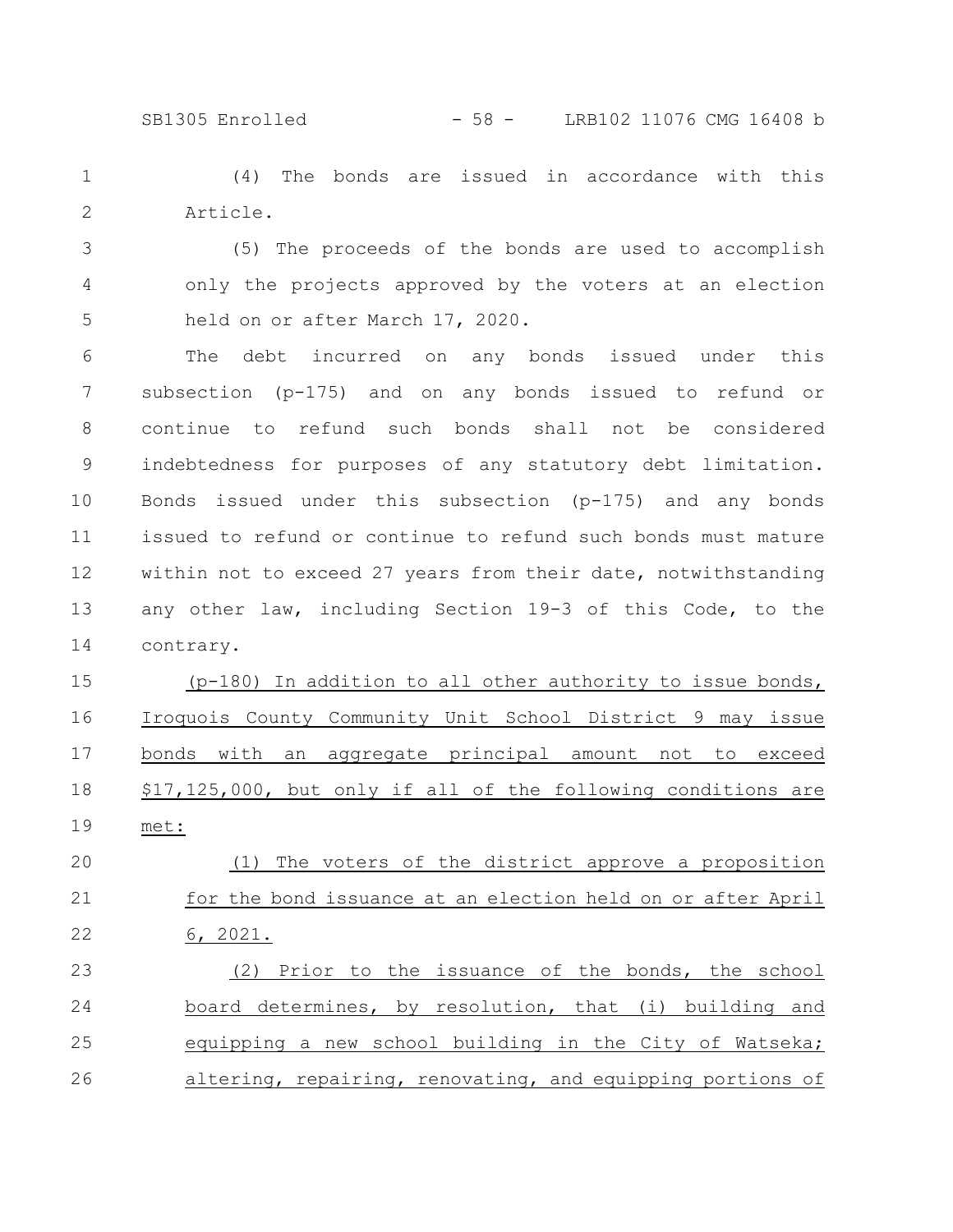SB1305 Enrolled - 59 - LRB102 11076 CMG 16408 b

the existing facilities of the district; and making site improvements is necessary because of the age and condition of the district's existing school facilities and (ii) the issuance of bonds is authorized by a statute that exempts the debt incurred on the bonds from the district's statutory debt limitation. 1 2 3 4 5 6

(3) The bonds are issued, in one or more issuances, not later than 5 years after the date of the referendum approving the issuance of the bonds, but the aggregate principal amount issued in all such bond issuances combined must not exceed \$17,125,000. 7 8 9 10 11

(4) The bonds are issued in accordance with this Article. 12 13

(5) The proceeds of the bonds are used to accomplish only the projects approved by the voters at an election held on or after April 6, 2021. 14 15 16

The debt incurred on any bonds issued under this subsection (p-180) and on any bonds issued to refund or continue to refund such bonds shall not be considered indebtedness for purposes of any statutory debt limitation. Bonds issued under this subsection (p-180) and any bonds issued to refund or continue to refund such bonds must mature within not to exceed 25 years from their date, notwithstanding any other law, including Section 19-3 of this Code, to the contrary. 17 18 19 20 21 22 23 24 25

(p-185) In addition to all other authority to issue bonds, 26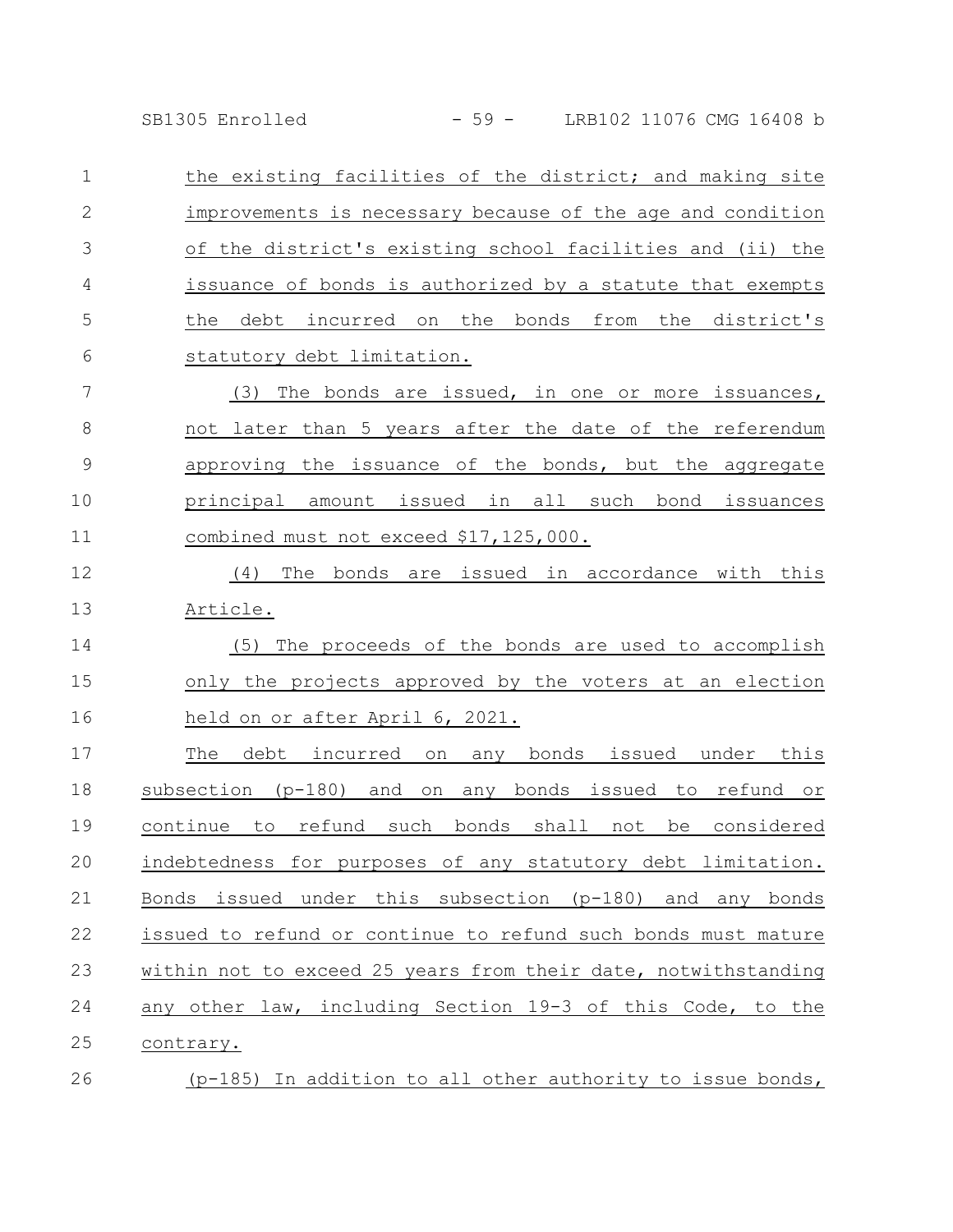Field Community Consolidated School District 3 may issue bonds with an aggregate principal amount not to exceed \$2,600,000, but only if all of the following conditions are met: 1 2 3

(1) The voters of the district approve a proposition for the bond issuance at an election held on or after April 6, 2021. 4 5 6

(2) Prior to the issuance of the bonds, the school board determines, by resolution, that (i) it is necessary to alter, repair, renovate, and equip the existing facilities of the district, including, but not limited to, roof replacement, lighting replacement, electrical upgrades, restroom repairs, and gym renovations, and make site improvements because of the age and condition of the district's existing school facilities and (ii) the issuance of bonds is authorized by a statute that exempts the debt incurred on the bonds from the district's statutory debt limitation. 7 8 9 10 11 12 13 14 15 16 17

(3) The bonds are issued, in one or more issuances, not later than 5 years after the date of the referendum approving the issuance of the bonds, but the aggregate principal amount issued in all such bond issuances combined must not exceed \$2,600,000. 18 19 20 21 22

(4) The bonds are issued in accordance with this Article. (5) The proceeds of the bonds are used to accomplish 23 24 25

only the projects approved by the voters at an election 26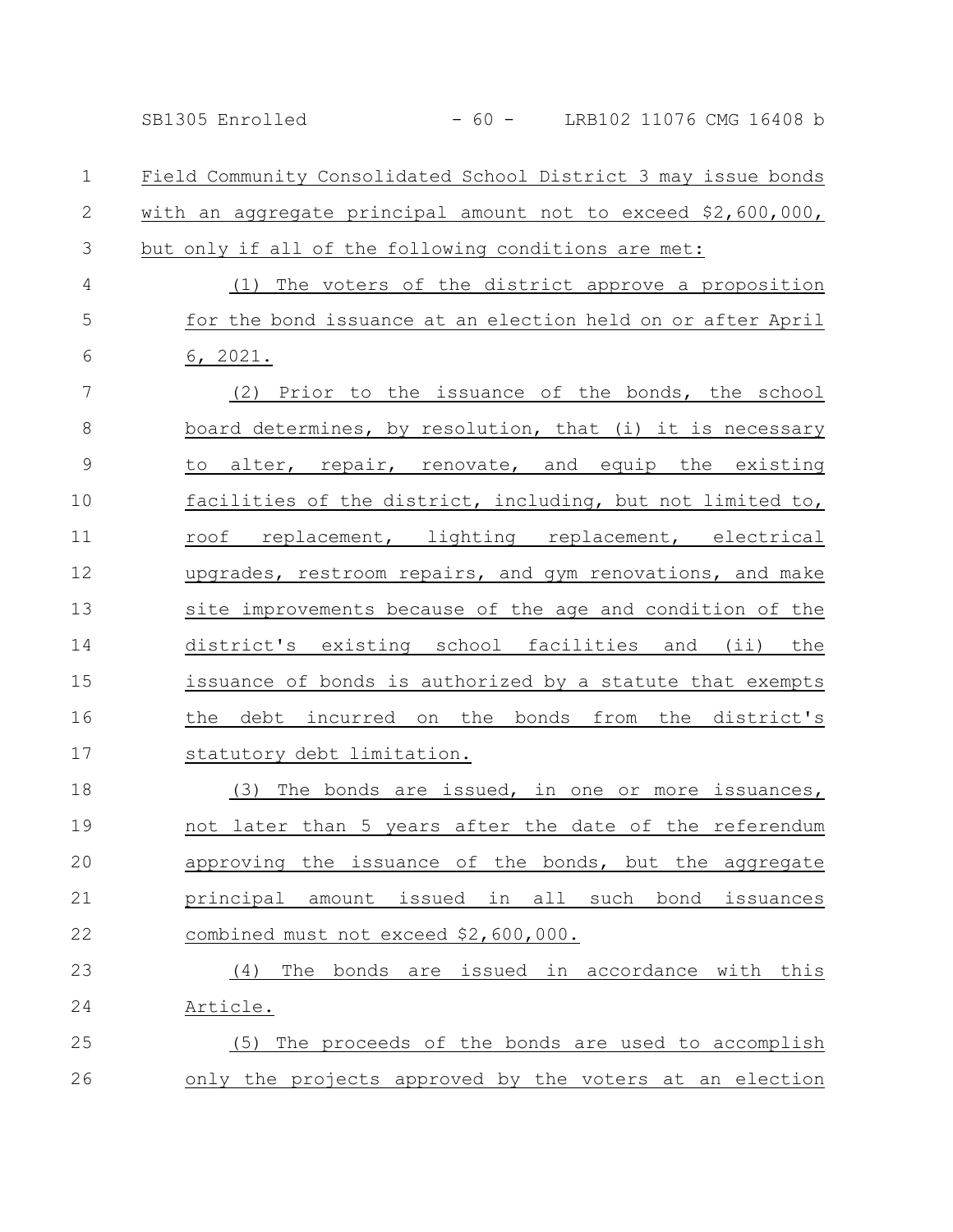SB1305 Enrolled - 61 - LRB102 11076 CMG 16408 b

| $\mathbf 1$     | held on or after April 6, 2021.                                |
|-----------------|----------------------------------------------------------------|
| $\mathbf{2}$    | The<br>debt incurred on any bonds issued under this            |
| 3               | subsection (p-185) and on any bonds issued to refund or        |
| $\overline{4}$  | continue to refund such bonds shall not be considered          |
| 5               | indebtedness for purposes of any statutory debt limitation.    |
| 6               | Bonds issued under this subsection (p-185) and any bonds       |
| $7\phantom{.0}$ | issued to refund or continue to refund such bonds must mature  |
| 8               | within not to exceed 25 years from their date, notwithstanding |
| $\mathsf 9$     | any other law, including Section 19-3 of this Code, to the     |
| 10              | contrary.                                                      |
| 11              | (q) A school district must notify the State Board of           |
| 12              | Education prior to issuing any form of long-term or short-term |
| 13              | debt that will result in outstanding debt that exceeds 75% of  |
| 14              | debt limit specified in this Section or any other<br>the       |
| 15              | provision of law.                                              |
| 16              | (Source: P.A. 100-531, eff. 9-22-17; 100-650, eff. 7-31-18;    |
| 17              | 100-863, eff. 8-14-18; 101-646, eff. 6-26-20.)                 |
|                 |                                                                |
| 18              | Section 10. The School Construction Law is amended by          |
| 19              | changing Section 5-40 as follows:                              |
|                 |                                                                |

20

(105 ILCS 230/5-40)

Sec. 5-40. Supervision of school construction projects; green projects. The Capital Development Board shall exercise general supervision over school construction projects financed pursuant to this Article. School districts, however, must be 21 22 23 24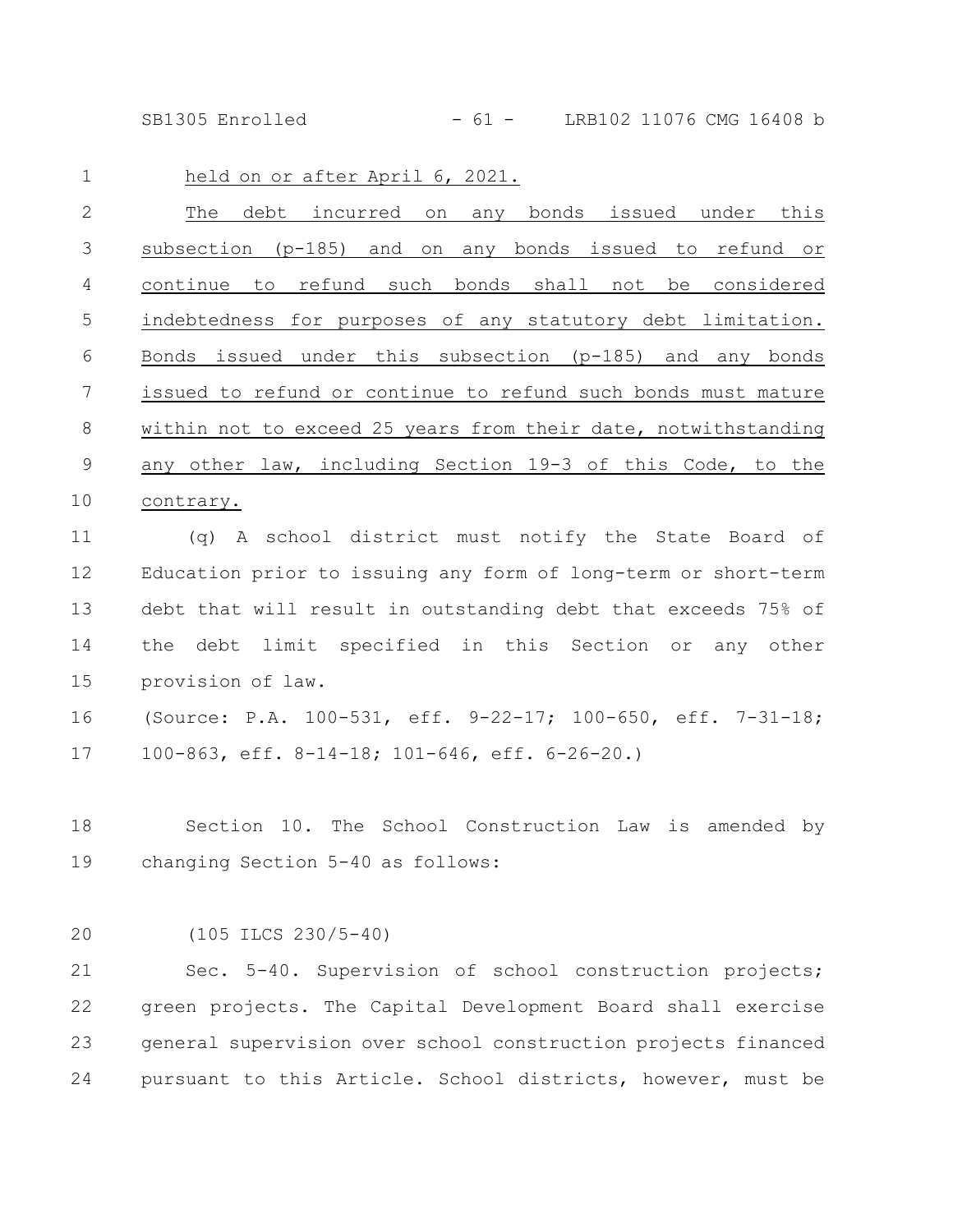allowed to choose the architect and engineer for their school construction projects, and no project may be disapproved by the State Board of Education or the Capital Development Board solely due to a school district's selection of an architect or engineer. 1 2 3 4 5

With respect to those school construction projects for which a school district first applies for a grant on or after July 1, 2007, the school construction project must receive certification from the United States Green Building Council's Leadership in Energy and Environmental Design Green Building Rating System or the Green Building Initiative's Green Globes Green Building Rating System or must meet green building standards of the Capital Development Board and its Green Building Advisory Committee. With respect to those school construction projects for which a school district applies for a grant on or after July 1, 2009, the school construction project must receive silver certification from the United States Green Building Council's Leadership in Energy and Environmental Design Green Building Rating System unless all of the following are met: 6 7 8 9 10 11 12 13 14 15 16 17 18 19 20

(1) (blank);  $the \quad application$ eategorized as a capital need prioritized Section 5-30 of this Law; 21 22 23

(2) (blank); <del>the renovation or replacement</del> construction project is less than 40% replacement project has been granted a waiver 24 25 26